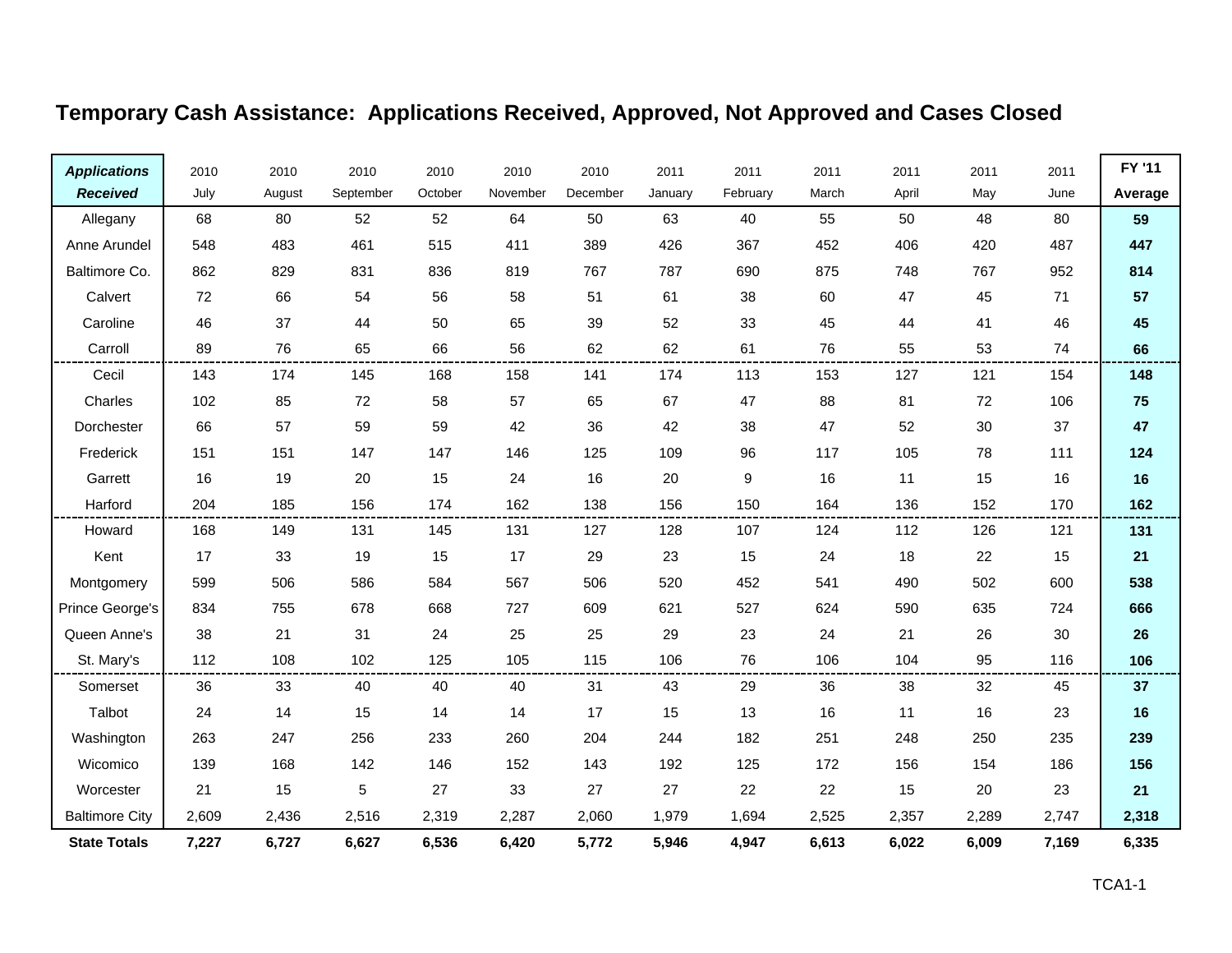| <b>Applications</b>   | 2010  | 2010           | 2010             | 2010    | 2010           | 2010           | 2011    | 2011        | 2011           | 2011           | 2011           | 2011           | FY '11         |
|-----------------------|-------|----------------|------------------|---------|----------------|----------------|---------|-------------|----------------|----------------|----------------|----------------|----------------|
| <b>Approved</b>       | July  | August         | September        | October | November       | December       | January | February    | March          | April          | May            | June           | Average        |
| Allegany              | 27    | 27             | 30               | 26      | 35             | 31             | 27      | 22          | 22             | 27             | 26             | 39             | 28             |
| Anne Arundel          | 187   | 169            | 171              | 177     | 209            | 152            | 135     | 155         | 173            | 164            | 140            | 202            | 170            |
| Baltimore Co.         | 325   | 335            | 307              | 329     | 331            | 340            | 245     | 237         | 276            | 273            | 305            | 336            | 303            |
| Calvert               | 16    | 14             | 17               | 19      | 9              | 19             | 9       | 10          | 12             | 11             | 5              | 18             | 13             |
| Caroline              | 22    | 14             | 20               | 25      | 34             | 32             | 15      | 17          | 20             | 26             | 13             | 26             | 22             |
| Carroll               | 34    | 27             | 20               | 20      | 21             | 26             | 17      | 15          | 21             | 22             | 16             | 35             | 23             |
| Cecil                 | 65    | 48             | 63               | 59      | 58             | 51             | 54      | 45          | 66             | 48             | 40             | 57             | 55             |
| Charles               | 40    | 33             | 35               | 38      | 26             | 27             | 27      | 30          | 29             | 34             | 35             | 37             | 33             |
| Dorchester            | 25    | 25             | 31               | 28      | 26             | 24             | 22      | 21          | 23             | 21             | 16             | 19             | 23             |
| Frederick             | 54    | 57             | 72               | 51      | 51             | 76             | 41      | 38          | 46             | 56             | 42             | 50             | 53             |
| Garrett               | 8     | 8              | 11               | 6       | 10             | $\overline{7}$ | 10      | $\sqrt{5}$  | 6              | $\overline{7}$ | $\overline{7}$ | 8              | 8              |
| Harford               | 99    | 79             | 67               | 66      | 61             | 67             | 56      | 54          | 78             | 52             | 47             | 61             | 66             |
| Howard                | 71    | 41             | 58               | 67      | 76             | 53             | 40      | 44          | 40             | 37             | 50             | 56             | 53             |
| Kent                  | 6     | 9              | $\boldsymbol{9}$ | 10      | $\overline{7}$ | 5              | 5       | $\,$ 5 $\,$ | 3              | 11             | 12             | $\overline{7}$ | $\overline{7}$ |
| Montgomery            | 145   | 116            | 142              | 134     | 119            | 121            | 106     | 139         | 125            | 107            | 108            | 165            | 127            |
| Prince George's       | 332   | 290            | 334              | 239     | 289            | 328            | 203     | 181         | 199            | 224            | 224            | 268            | 259            |
| Queen Anne's          | 23    | 5              | 13               | 8       | 16             | 15             | 12      | 11          | 14             | 14             | 8              | 24             | $14$           |
| St. Mary's            | 45    | 63             | 54               | 57      | 63             | 74             | 48      | 42          | 50             | 52             | 50             | 55             | 54             |
| Somerset              | 12    | 17             | 14               | 20      | 11             | 23             | 21      | 16          | 14             | 12             | 12             | 20             | 16             |
| Talbot                | 4     | 5              | 3                | 5       | $\overline{7}$ | 9              | 6       | 8           | $\overline{7}$ | 4              | $\overline{7}$ | 11             | $6\phantom{1}$ |
| Washington            | 62    | 56             | 76               | 57      | 43             | 59             | 39      | 48          | 60             | 67             | 66             | 60             | 58             |
| Wicomico              | 71    | 82             | 76               | 68      | 65             | 79             | 73      | 71          | 84             | 86             | 75             | 89             | 77             |
| Worcester             | 8     | $\overline{7}$ | 6                | 1       | 19             | 12             | 11      | 8           | 10             | 3              | 5              | 8              | 8              |
| <b>Baltimore City</b> | 1,503 | 1,296          | 1,468            | 1,424   | 1,285          | 1,551          | 1,100   | 1,003       | 1,303          | 1,332          | 1,180          | 1,463          | 1,326          |
| <b>State Totals</b>   | 3,184 | 2,823          | 3,097            | 2,934   | 2,871          | 3,181          | 2,322   | 2,225       | 2,681          | 2,690          | 2,489          | 3,114          | 2,801          |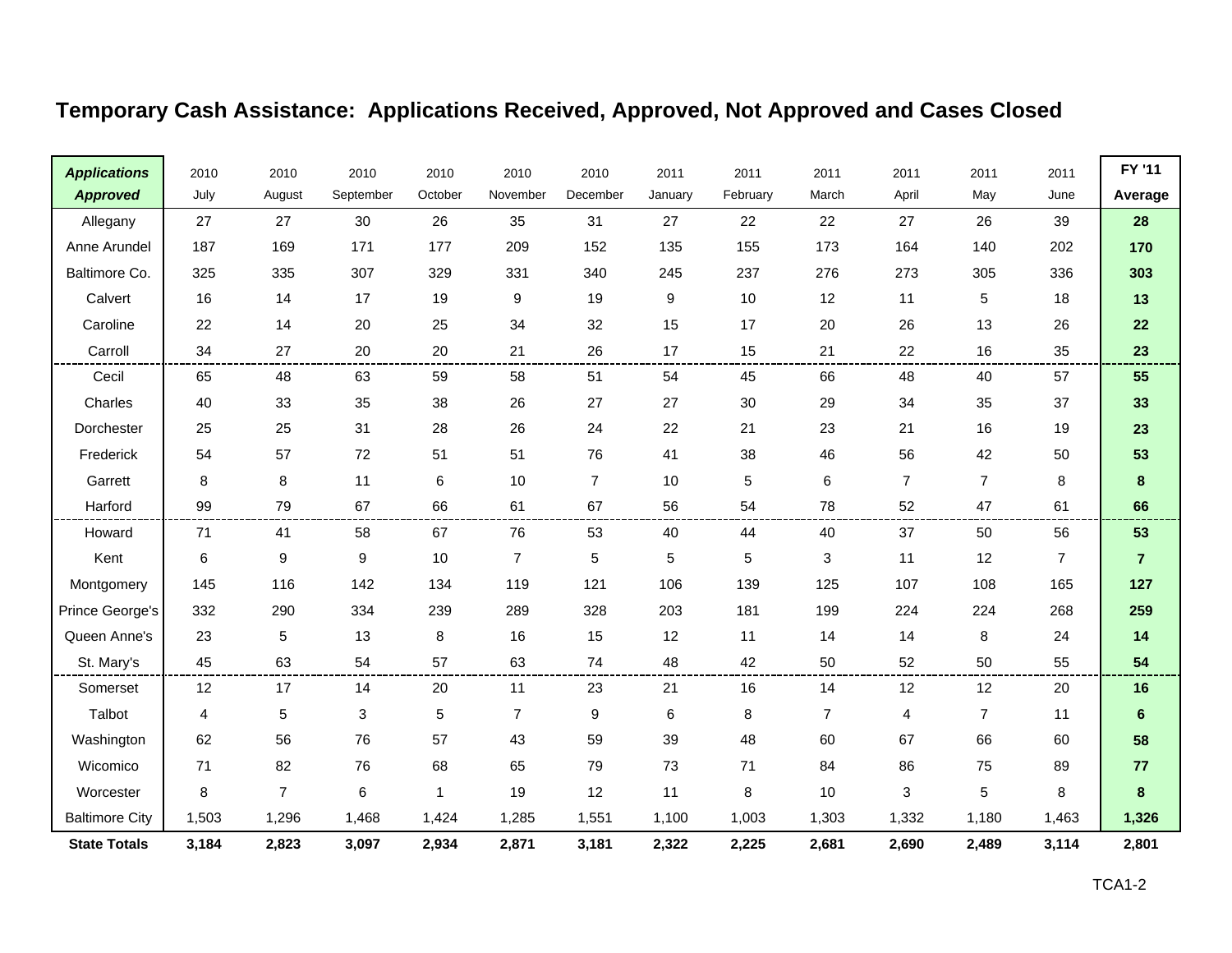| <b>Applications</b>   | 2010  | 2010   | 2010      | 2010    | 2010           | 2010     | 2011    | 2011           | 2011           | 2011           | 2011  | 2011           | FY '11  |
|-----------------------|-------|--------|-----------|---------|----------------|----------|---------|----------------|----------------|----------------|-------|----------------|---------|
| <b>Not Approved</b>   | July  | August | September | October | November       | December | January | February       | March          | April          | May   | June           | Average |
| Allegany              | 60    | 52     | 38        | 27      | 38             | 28       | 34      | 38             | 35             | 25             | 31    | 43             | 37      |
| Anne Arundel          | 399   | 379    | 352       | 394     | 338            | 281      | 271     | 262            | 295            | 267            | 263   | 353            | 321     |
| Baltimore Co.         | 720   | 827    | 738       | 812     | 708            | 660      | 575     | 566            | 595            | 562            | 600   | 705            | 672     |
| Calvert               | 42    | 33     | 38        | 33      | 24             | 40       | 31      | 35             | 30             | 42             | 34    | 50             | 36      |
| Caroline              | 32    | 24     | 31        | 34      | 29             | 26       | 35      | 33             | 17             | 23             | 28    | 37             | 29      |
| Carroll               | 57    | 75     | 66        | 48      | 47             | 44       | 47      | 42             | 65             | 45             | 43    | 50             | 52      |
| Cecil                 | 121   | 108    | 118       | 129     | 122            | 114      | 110     | 98             | 98             | 88             | 87    | 92             | 107     |
| Charles               | 87    | 82     | 57        | 38      | 46             | 33       | 53      | 43             | 53             | 47             | 46    | 81             | 56      |
| Dorchester            | 22    | 48     | 33        | 28      | 42             | 18       | 22      | 27             | 21             | 23             | 26    | 26             | 28      |
| Frederick             | 120   | 120    | 113       | 119     | 120            | 114      | 89      | 77             | 78             | 71             | 63    | 77             | 97      |
| Garrett               | 8     | 15     | 13        | 12      | 11             | 12       | 16      | 11             | $\overline{7}$ | $\overline{7}$ | 6     | $\overline{7}$ | 10      |
| Harford               | 148   | 142    | 138       | 131     | 123            | 113      | 97      | 103            | 114            | 104            | 89    | 123            | 119     |
| Howard                | 147   | 139    | 112       | 97      | 88             | 82       | 109     | 83             | 91             | 65             | 82    | 83             | 98      |
| Kent                  | 9     | 16     | 25        | 12      | 9              | 22       | 20      | 14             | 17             | 14             | 10    | 25             | 16      |
| Montgomery            | 529   | 538    | 475       | 568     | 503            | 514      | 399     | 433            | 480            | 405            | 417   | 529            | 483     |
| Prince George's       | 536   | 513    | 509       | 483     | 500            | 445      | 423     | 427            | 418            | 396            | 394   | 551            | 466     |
| Queen Anne's          | 22    | 21     | 20        | 19      | 13             | 15       | 18      | 14             | 18             | 14             | 12    | 14             | 17      |
| St. Mary's            | 87    | 70     | 59        | 71      | 76             | 61       | 62      | 53             | 46             | 57             | 42    | 64             | 62      |
| Somerset              | 19    | 26     | 20        | 37      | 21             | 22       | 30      | 26             | 26             | 34             | 11    | 31             | 25      |
| Talbot                | 16    | 14     | 14        | 10      | $\overline{7}$ | 6        | 12      | $\overline{7}$ | 12             | 10             | 6     | 5              | 10      |
| Washington            | 221   | 206    | 210       | 169     | 199            | 244      | 166     | 181            | 184            | 182            | 191   | 216            | 197     |
| Wicomico              | 117   | 116    | 119       | 112     | 104            | 107      | 133     | 89             | 106            | 103            | 101   | 132            | 112     |
| Worcester             | 16    | 15     | 19        | 24      | 41             | 15       | 31      | 18             | 20             | 15             | 14    | 26             | 21      |
| <b>Baltimore City</b> | 1,187 | 1,212  | 1,241     | 1,309   | 1,091          | 1,091    | 916     | 829            | 1,019          | 1,128          | 1,067 | 1,319          | 1,117   |
| <b>State Totals</b>   | 4,722 | 4,791  | 4,558     | 4,716   | 4,300          | 4,107    | 3,699   | 3,509          | 3,845          | 3,727          | 3,663 | 4,639          | 4,190   |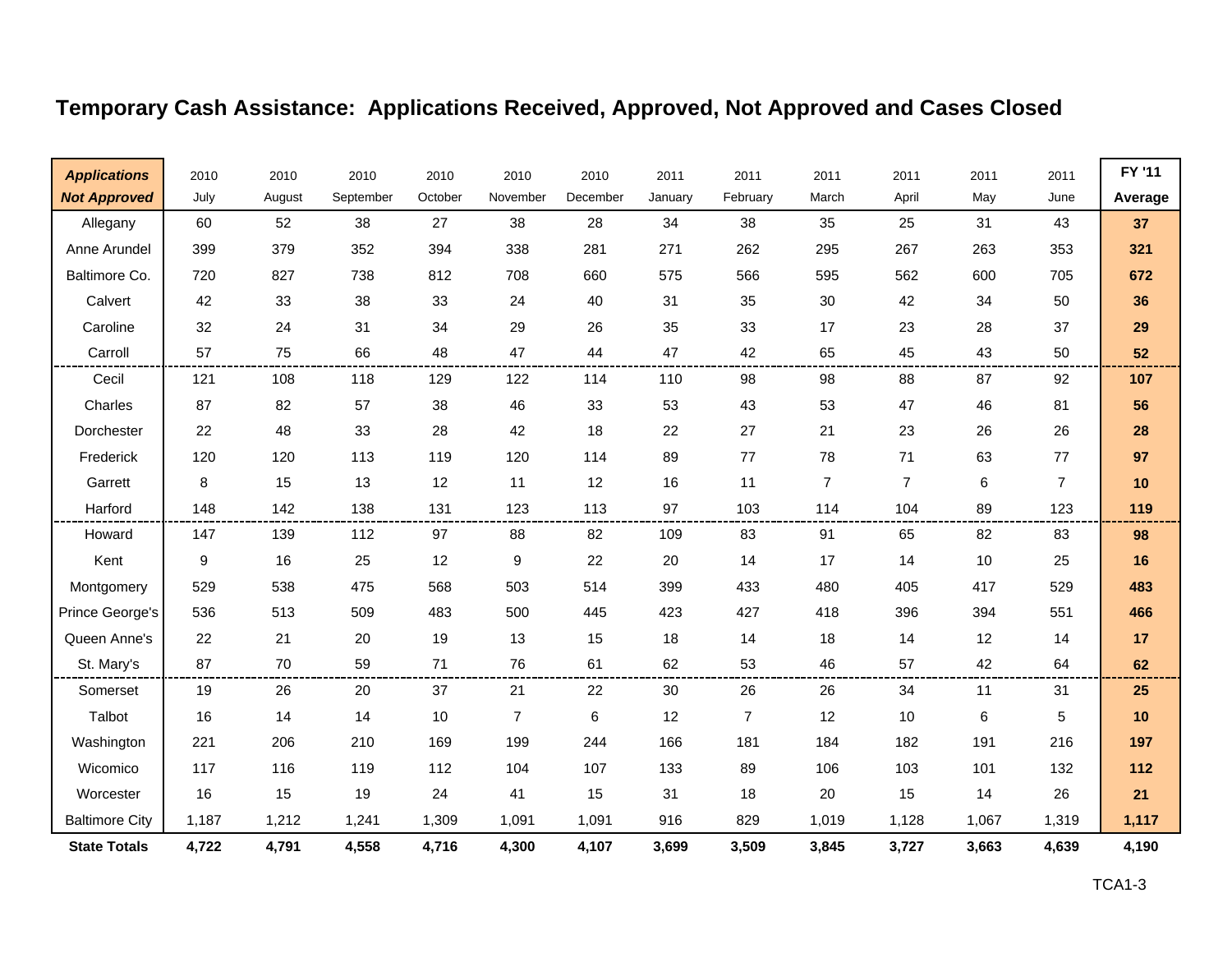| <b>Cases</b>          | 2010           | 2010           | 2010      | 2010           | 2010           | 2010           | 2011           | 2011        | 2011  | 2011             | 2011  | 2011           | FY '11           |
|-----------------------|----------------|----------------|-----------|----------------|----------------|----------------|----------------|-------------|-------|------------------|-------|----------------|------------------|
| <b>Closed</b>         | July           | August         | September | October        | November       | December       | January        | February    | March | April            | May   | June           | Average          |
| Allegany              | 15             | 33             | 19        | 29             | 22             | 20             | 29             | 23          | 32    | 31               | 37    | 43             | 28               |
| Anne Arundel          | 224            | 164            | 211       | 214            | 210            | 187            | 216            | 202         | 219   | 190              | 198   | 245            | 207              |
| Baltimore Co.         | 320            | 239            | 295       | 324            | 312            | 318            | 279            | 349         | 302   | 328              | 312   | 353            | 311              |
| Calvert               | 18             | 12             | 17        | 15             | 23             | 15             | 9              | 18          | 17    | 19               | 15    | 20             | 17               |
| Caroline              | 15             | 26             | 20        | 18             | 17             | 11             | 16             | 27          | 13    | 26               | 23    | 16             | 19               |
| Carroll               | 35             | 31             | 30        | 27             | 22             | 43             | 29             | 32          | 20    | 48               | 31    | 42             | 33               |
| Cecil                 | 53             | 47             | 57        | 55             | 50             | 60             | 57             | 62          | 67    | 51               | 69    | 67             | 58               |
| Charles               | 39             | 33             | 31        | 32             | 33             | 57             | 28             | 37          | 36    | 46               | 33    | 36             | 37               |
| Dorchester            | 26             | 25             | 30        | 25             | 23             | 21             | 29             | 49          | 31    | 26               | 27    | 28             | 28               |
| Frederick             | 55             | 53             | 52        | 48             | 52             | 51             | 47             | 59          | 72    | 60               | 42    | 74             | 55               |
| Garrett               | 8              | $\overline{7}$ | 11        | $\overline{7}$ | 12             | 12             | 8              | 10          | 9     | 6                | 10    | $\overline{7}$ | $\boldsymbol{9}$ |
| Harford               | 93             | 78             | 70        | 68             | 85             | 73             | 81             | 76          | 77    | 87               | 58    | 93             | 78               |
| Howard                | 50             | 21             | 64        | 74             | 90             | 27             | 15             | 27          | 36    | 39               | 49    | 55             | 46               |
| Kent                  | 11             | 13             | 8         | 6              | 16             | 9              | 6              | $\,$ 5 $\,$ | 10    | 6                | 8     | $\overline{7}$ | 9                |
| Montgomery            | 172            | 133            | 130       | 146            | 161            | 107            | 176            | 115         | 94    | 122              | 137   | 143            | 136              |
| Prince George's       | 418            | 295            | 418       | 280            | 495            | 397            | 324            | 268         | 267   | 384              | 305   | 311            | 347              |
| Queen Anne's          | 19             | 11             | 20        | 24             | 22             | 26             | 15             | 26          | 21    | 21               | 15    | 14             | 20               |
| St. Mary's            | 49             | 47             | 52        | 54             | 52             | 66             | 51             | 62          | 47    | 38               | 52    | 30             | 50               |
| Somerset              | 19             | 15             | 10        | 12             | 12             | 11             | 14             | 9           | 17    | 11               | 14    | 12             | 13               |
| Talbot                | 13             | 6              | 10        | 6              | $\overline{7}$ | $\overline{c}$ | 6              | $\,6\,$     | 10    | $\boldsymbol{9}$ | 8     | 11             | $\bf8$           |
| Washington            | 82             | 63             | 49        | 47             | 42             | 56             | 53             | 69          | 59    | 59               | 53    | 95             | 61               |
| Wicomico              | 79             | 65             | 92        | 85             | 87             | 44             | 106            | 91          | 94    | 90               | 77    | 89             | 83               |
| Worcester             | $\overline{7}$ | 8              | 12        | 10             | 10             | 6              | $\overline{7}$ | 9           | 9     | 11               | 15    | 6              | 9                |
| <b>Baltimore City</b> | 1,907          | 1,452          | 1,757     | 1,462          | 1,707          | 1,702          | 1,445          | 1,549       | 2,017 | 1,790            | 1,740 | 1,839          | 1,697            |
| <b>State Totals</b>   | 3,727          | 2,877          | 3,465     | 3,068          | 3,562          | 3,321          | 3,046          | 3,180       | 3,576 | 3,498            | 3,328 | 3,636          | 3,357            |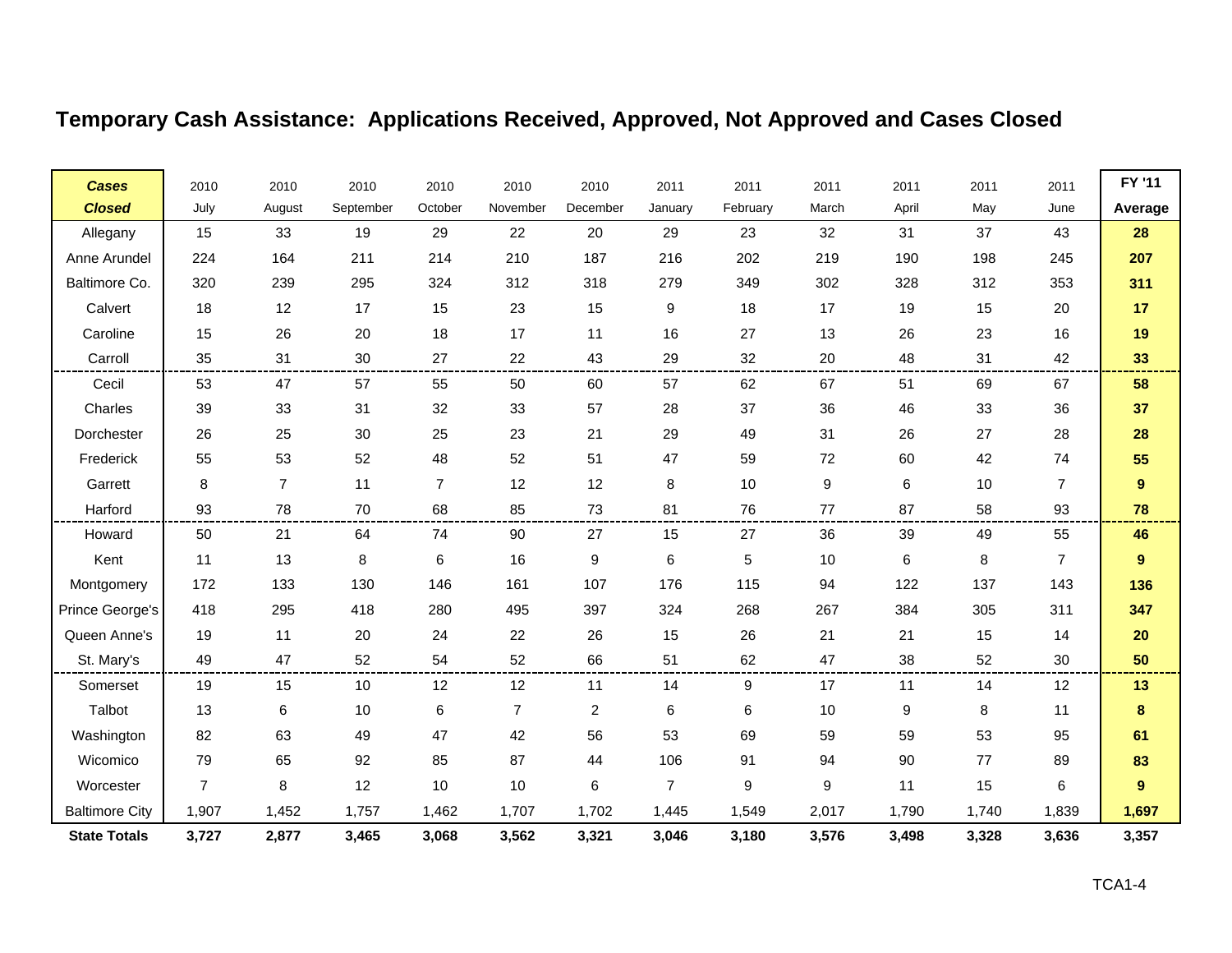| Paid                  | 2010   | 2010   | 2010      | 2010    | 2010     | 2010     | 2011    | 2011     | 2011   | 2011   | 2011   | 2011   | FY '11  |
|-----------------------|--------|--------|-----------|---------|----------|----------|---------|----------|--------|--------|--------|--------|---------|
| Cases                 | July   | August | September | October | November | December | January | February | March  | April  | May    | June   | Average |
| Allegany              | 281    | 283    | 295       | 294     | 309      | 325      | 319     | 325      | 309    | 318    | 305    | 310    | 306     |
| Anne Arundel          | 1,416  | 1,483  | 1,472     | 1,472   | 1,550    | 1,524    | 1,478   | 1,485    | 1,475  | 1,522  | 1,502  | 1,544  | 1,494   |
| Baltimore Co.         | 2,720  | 2,886  | 2,926     | 2,960   | 3,079    | 3,187    | 3,165   | 3,140    | 3,164  | 3,236  | 3,302  | 3,359  | 3,094   |
| Calvert               | 161    | 160    | 163       | 168     | 154      | 168      | 161     | 160      | 156    | 150    | 145    | 157    | 159     |
| Caroline              | 196    | 188    | 194       | 217     | 239      | 260      | 242     | 246      | 254    | 258    | 247    | 268    | 234     |
| Carroll               | 270    | 268    | 263       | 262     | 275      | 267      | 266     | 269      | 268    | 257    | 249    | 252    | 264     |
| Cecil                 | 518    | 541    | 555       | 566     | 582      | 583      | 581     | 579      | 589    | 599    | 580    | 578    | 571     |
| Charles               | 287    | 289    | 316       | 333     | 312      | 316      | 310     | 322      | 316    | 333    | 334    | 335    | 317     |
| Dorchester            | 279    | 291    | 302       | 317     | 315      | 326      | 316     | 279      | 298    | 294    | 298    | 302    | 301     |
| Frederick             | 456    | 463    | 501       | 495     | 505      | 569      | 539     | 539      | 516    | 551    | 545    | 518    | 516     |
| Garrett               | 80     | 79     | 80        | 83      | 81       | 84       | 86      | 83       | 82     | 89     | 82     | 85     | 83      |
| Harford               | 700    | 700    | 705       | 707     | 696      | 699      | 687     | 659      | 696    | 671    | 664    | 657    | 687     |
| Howard                | 558    | 542    | 548       | 555     | 559      | 598      | 601     | 640      | 624    | 632    | 643    | 640    | 595     |
| Kent                  | 69     | 65     | 69        | 77      | 68       | 61       | 63      | 63       | 57     | 64     | 71     | 67     | 66      |
| Montgomery            | 1,136  | 1,134  | 1,182     | 1,217   | 1,176    | 1,215    | 1,142   | 1,199    | 1,237  | 1,247  | 1,218  | 1,260  | 1,197   |
| Prince George's       | 3,630  | 3,713  | 3,674     | 3,604   | 3,432    | 3,518    | 3,369   | 3,330    | 3,314  | 3,256  | 3,236  | 3,248  | 3,444   |
| Queen Anne's          | 124    | 113    | 114       | 115     | 123      | 120      | 122     | 118      | 120    | 111    | 106    | 126    | 118     |
| St. Mary's            | 544    | 586    | 569       | 575     | 603      | 613      | 606     | 592      | 608    | 624    | 627    | 663    | 601     |
| Somerset              | 140    | 145    | 149       | 164     | 159      | 185      | 180     | 185      | 181    | 185    | 172    | 191    | 170     |
| Talbot                | 61     | 65     | 59        | 59      | 65       | 76       | 77      | 83       | 80     | 80     | 78     | 84     | 72      |
| Washington            | 530    | 526    | 580       | 604     | 586      | 600      | 573     | 576      | 585    | 608    | 627    | 591    | 582     |
| Wicomico              | 647    | 673    | 682       | 677     | 679      | 756      | 710     | 724      | 721    | 755    | 771    | 768    | 714     |
| Worcester             | 105    | 102    | 100       | 87      | 114      | 117      | 118     | 121      | 124    | 116    | 112    | 115    | 111     |
| <b>Baltimore City</b> | 12,523 | 12,711 | 12,814    | 13,200  | 13,017   | 13,470   | 13,051  | 12,940   | 12,621 | 12,812 | 12,628 | 12,762 | 12,879  |
| <b>State Totals</b>   | 27,431 | 28,006 | 28,312    | 28,808  | 28,678   | 29,637   | 28,762  | 28,657   | 28,395 | 28,768 | 28,542 | 28,880 | 28,573  |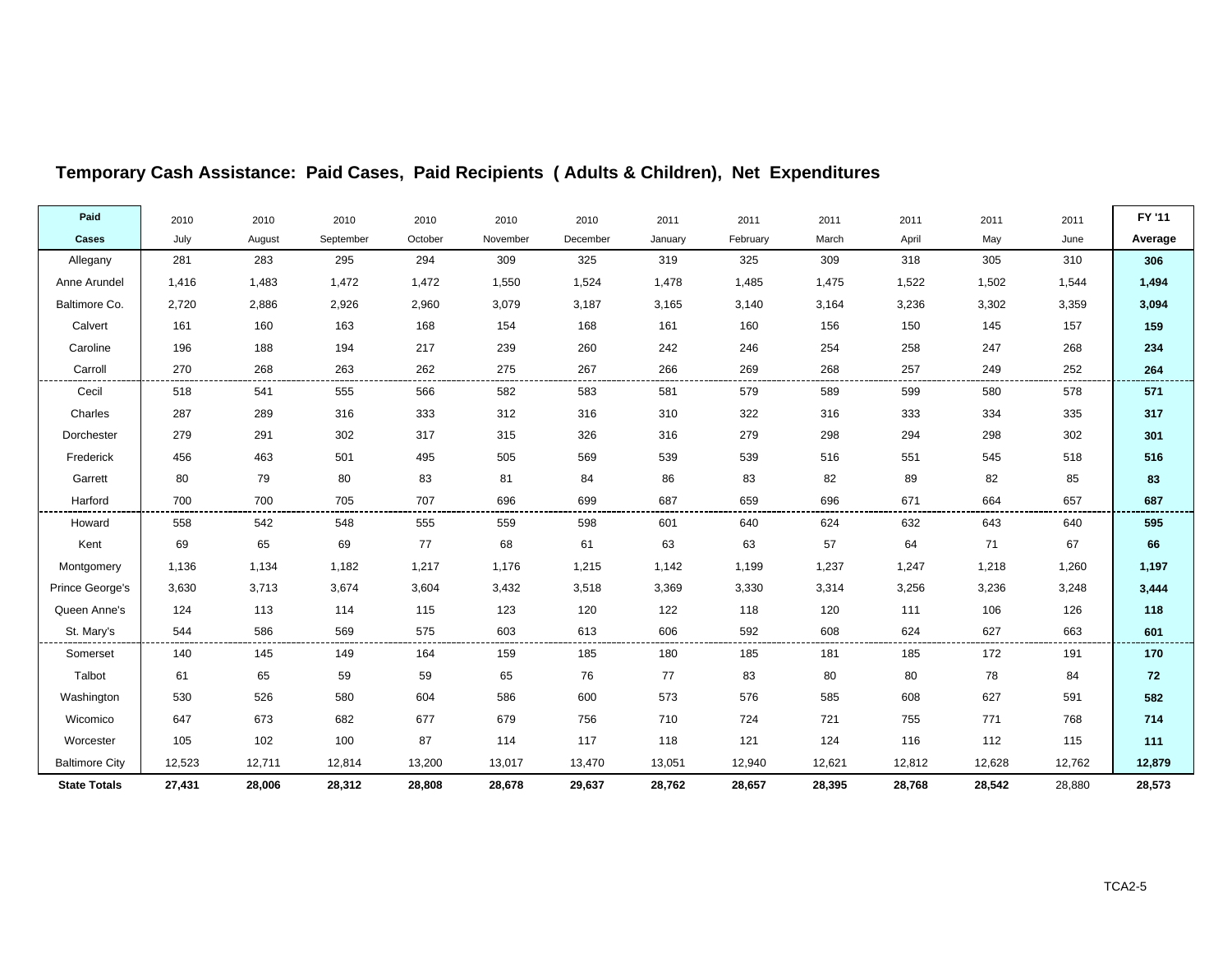| <b>Total</b>           | 2010   | 2010   | 2010      | 2010    | 2010     | 2010     | 2011    | 2011     | 2011   | 2011   | 2011   | 2011   | FY '11  |
|------------------------|--------|--------|-----------|---------|----------|----------|---------|----------|--------|--------|--------|--------|---------|
| <b>Paid Recipients</b> | July   | August | September | October | November | December | January | February | March  | April  | May    | June   | Average |
| Allegany               | 641    | 663    | 706       | 707     | 731      | 786      | 772     | 779      | 738    | 789    | 718    | 727    | 730     |
| Anne Arundel           | 3,502  | 3,670  | 3,636     | 3,604   | 3,755    | 3,736    | 3,631   | 3,595    | 3,530  | 3,650  | 3,656  | 3,742  | 3,642   |
| Baltimore Co.          | 6,370  | 6,817  | 6,995     | 7,082   | 7,419    | 7,715    | 7,638   | 7,633    | 7,562  | 7,761  | 7,954  | 8,081  | 7,419   |
| Calvert                | 354    | 352    | 361       | 395     | 363      | 392      | 372     | 367      | 363    | 345    | 336    | 373    | 364     |
| Caroline               | 457    | 433    | 440       | 509     | 564      | 604      | 558     | 552      | 587    | 596    | 565    | 631    | 541     |
| Carroll                | 639    | 629    | 624       | 627     | 658      | 624      | 638     | 651      | 627    | 591    | 567    | 569    | 620     |
| Cecil                  | 1,296  | 1,341  | 1,387     | 1,446   | 1,466    | 1,451    | 1,444   | 1,423    | 1,470  | 1,496  | 1,469  | 1,509  | 1,433   |
| Charles                | 659    | 681    | 750       | 779     | 721      | 737      | 724     | 737      | 734    | 765    | 779    | 785    | 738     |
| Dorchester             | 669    | 711    | 732       | 782     | 797      | 828      | 797     | 690      | 735    | 741    | 765    | 786    | 753     |
| Frederick              | 1,173  | 1,177  | 1,298     | 1,282   | 1,339    | 1,474    | 1,365   | 1,381    | 1,323  | 1,446  | 1,417  | 1,321  | 1,333   |
| Garrett                | 198    | 195    | 210       | 214     | 211      | 222      | 227     | 211      | 206    | 224    | 212    | 220    | 213     |
| Harford                | 1,654  | 1,660  | 1,657     | 1,668   | 1,622    | 1,657    | 1,630   | 1,530    | 1,666  | 1,601  | 1,583  | 1,535  | 1,622   |
| Howard                 | 1,468  | 1,454  | 1,473     | 1,487   | 1,467    | 1,566    | 1,607   | 1,692    | 1,685  | 1,962  | 1,738  | 1,713  | 1,609   |
| Kent                   | 163    | 164    | 180       | 207     | 167      | 152      | 160     | 157      | 145    | 161    | 189    | 174    | 168     |
| Montgomery             | 2,810  | 2,824  | 2,926     | 3,091   | 2,954    | 3,127    | 2,930   | 3,105    | 3,173  | 3,237  | 3,140  | 3,264  | 3,048   |
| Prince George's        | 9,200  | 9,490  | 9,304     | 9,175   | 8,680    | 8,924    | 8,502   | 8,387    | 8,324  | 8,132  | 8,123  | 8,192  | 8,703   |
| Queen Anne's           | 331    | 300    | 298       | 296     | 333      | 317      | 318     | 311      | 321    | 296    | 278    | 322    | 310     |
| St. Mary's             | 1,524  | 1,640  | 1,630     | 1,609   | 1,692    | 1,701    | 1,671   | 1,650    | 1,685  | 1,755  | 1,780  | 1,880  | 1,685   |
| Somerset               | 342    | 340    | 353       | 380     | 361      | 466      | 452     | 461      | 448    | 455    | 427    | 475    | 413     |
| Talbot                 | 133    | 136    | 122       | 117     | 140      | 161      | 166     | 189      | 176    | 160    | 170    | 187    | 155     |
| Washington             | 1,353  | 1,356  | 1,529     | 1,556   | 1,510    | 1,525    | 1,461   | 1,481    | 1,489  | 1,552  | 1,576  | 1,494  | 1,490   |
| Wicomico               | 1,699  | 1,781  | 1,788     | 1,785   | 1,758    | 2,054    | 1,916   | 1,923    | 1,872  | 1,952  | 2,014  | 2,007  | 1,879   |
| Worcester              | 210    | 195    | 191       | 162     | 231      | 249      | 252     | 253      | 261    | 248    | 242    | 256    | 229     |
| <b>Baltimore City</b>  | 31,832 | 32,503 | 32,705    | 33,860  | 33,564   | 34,871   | 33,743  | 33,265   | 32,375 | 32,994 | 32,644 | 33,230 | 33,132  |
| State Totals*          | 68,678 | 70,513 | 71,297    | 72,822  | 72,524   | 75,341   | 72,975  | 72,424   | 71,496 | 72,640 | 72,343 | 73,473 | 72,211  |

 $\blacksquare$ 

**Contract Contract Contract** 

\*DHR reports local statistics based on preliminary data. State totals for recipients/expenditures are later revised **in bold** when final data are available.

 $\Gamma$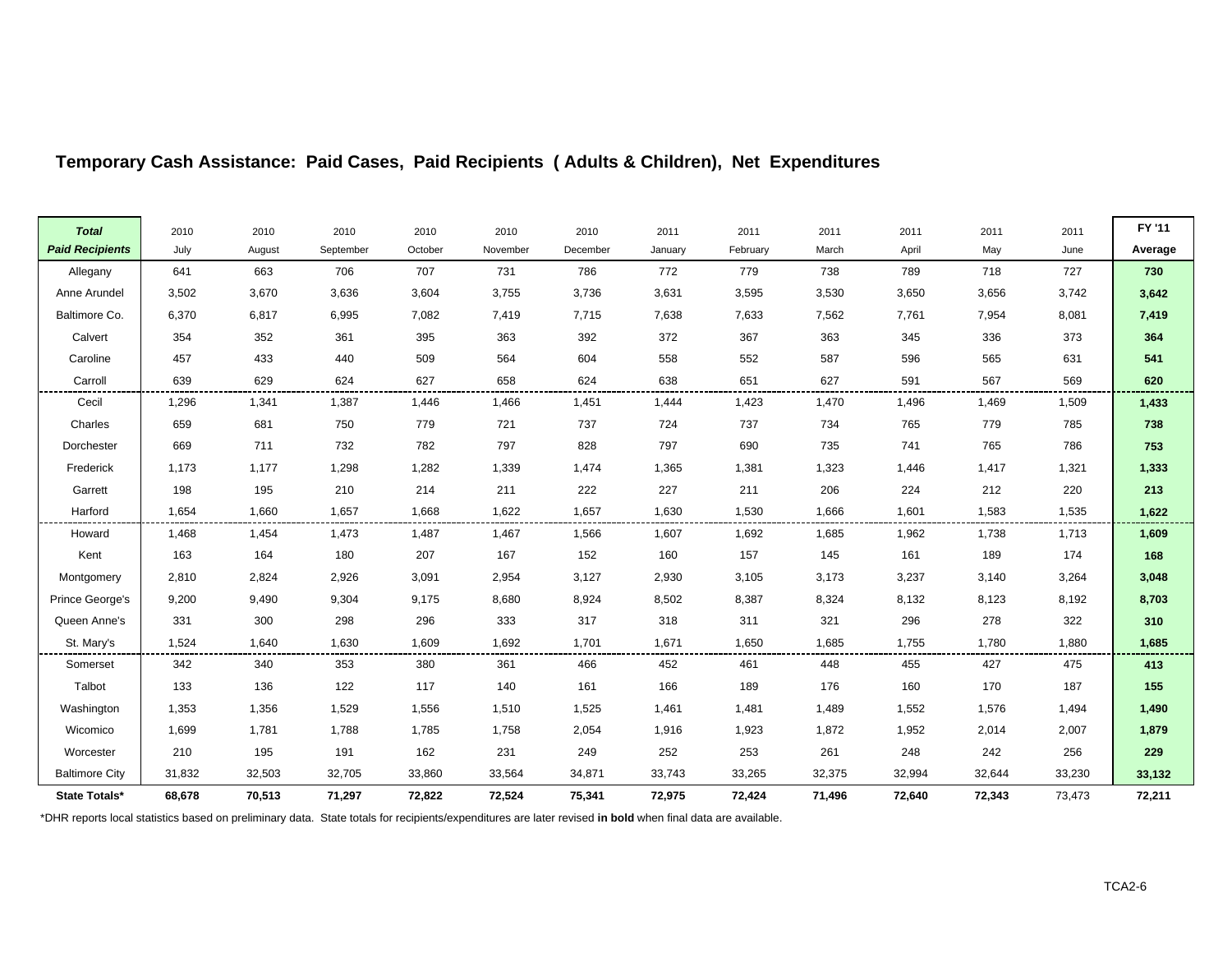| <b>Adult</b>           | 2010   | 2010   | 2010      | 2010    | 2010     | 2010     | 2011    | 2011     | 2011   | 2011   | 2011   | 2011   | FY '11  |
|------------------------|--------|--------|-----------|---------|----------|----------|---------|----------|--------|--------|--------|--------|---------|
| <b>Paid Recipients</b> | July   | August | September | October | November | December | January | February | March  | April  | May    | June   | Average |
| Allegany               | 184    | 187    | 196       | 187     | 204      | 219      | 214     | 221      | 210    | 224    | 208    | 221    | 206     |
| Anne Arundel           | 955    | 1,027  | 1,007     | 993     | 1,058    | 1,045    | 1,019   | 1,009    | 995    | 1,031  | 1,030  | 1,039  | 1,017   |
| Baltimore Co.          | 1,781  | 1,966  | 2,017     | 2,019   | 2,165    | 2,264    | 2,224   | 2,211    | 2,210  | 2,279  | 2,353  | 2,395  | 2,157   |
| Calvert                | 96     | 97     | 98        | 104     | 96       | 106      | 101     | 102      | 102    | 98     | 94     | 105    | 100     |
| Caroline               | 99     | 99     | 103       | 130     | 145      | 154      | 136     | 135      | 153    | 156    | 150    | 167    | 136     |
| Carroll                | 201    | 199    | 186       | 187     | 191      | 182      | 185     | 185      | 179    | 167    | 163    | 162    | 182     |
| Cecil                  | 374    | 395    | 417       | 427     | 445      | 445      | 442     | 433      | 456    | 464    | 443    | 444    | 432     |
| Charles                | 161    | 164    | 191       | 199     | 182      | 184      | 179     | 191      | 187    | 201    | 210    | 211    | 188     |
| Dorchester             | 186    | 202    | 209       | 226     | 228      | 246      | 234     | 201      | 216    | 217    | 220    | 225    | 218     |
| Frederick              | 320    | 333    | 367       | 356     | 377      | 447      | 405     | 404      | 392    | 424    | 419    | 395    | 387     |
| Garrett                | 67     | 69     | 76        | 79      | 68       | 76       | 78      | 69       | 68     | 77     | 70     | 71     | 72      |
| Harford                | 464    | 476    | 465       | 464     | 451      | 460      | 440     | 416      | 453    | 437    | 426    | 418    | 448     |
| Howard                 | 456    | 446    | 437       | 440     | 438      | 476      | 483     | 524      | 517    | 519    | 535    | 533    | 484     |
| Kent                   | 45     | 48     | 57        | 63      | 52       | 46       | 48      | 46       | 41     | 45     | 51     | 53     | 50      |
| Montgomery             | 784    | 776    | 803       | 852     | 808      | 839      | 784     | 826      | 848    | 870    | 845    | 911    | 829     |
| Prince George's        | 2,560  | 2,626  | 2,581     | 2,523   | 2,308    | 2,390    | 2,257   | 2,221    | 2,196  | 2,140  | 2,139  | 2,177  | 2,343   |
| Queen Anne's           | 98     | 85     | 81        | 80      | 95       | 90       | 88      | 85       | 91     | 81     | 76     | 91     | 87      |
| St. Mary's             | 481    | 527    | 510       | 510     | 538      | 538      | 531     | 519      | 545    | 549    | 555    | 592    | 533     |
| Somerset               | 97     | 100    | 102       | 121     | 108      | 151      | 135     | 139      | 127    | 131    | 121    | 147    | 123     |
| Talbot                 | 29     | 32     | 28        | 26      | 36       | 37       | 42      | 49       | 42     | 39     | 39     | 43     | 37      |
| Washington             | 355    | 347    | 401       | 415     | 396      | 410      | 389     | 390      | 408    | 418    | 429    | 395    | 396     |
| Wicomico               | 465    | 489    | 498       | 501     | 504      | 591      | 539     | 547      | 525    | 557    | 572    | 575    | 530     |
| Worcester              | 44     | 44     | 41        | 31      | 54       | 57       | 63      | 60       | 66     | 519    | 55     | 57     | 91      |
| <b>Baltimore City</b>  | 9,683  | 9,891  | 10,004    | 10,408  | 10,247   | 10,702   | 10,336  | 10,251   | 9,940  | 10,149 | 9,979  | 10,139 | 10,144  |
| <b>State Totals</b>    | 19,985 | 20,625 | 20,875    | 21,341  | 21,194   | 22,155   | 21,352  | 21,234   | 20,967 | 21,792 | 21,182 | 21,566 | 21,189  |

Ē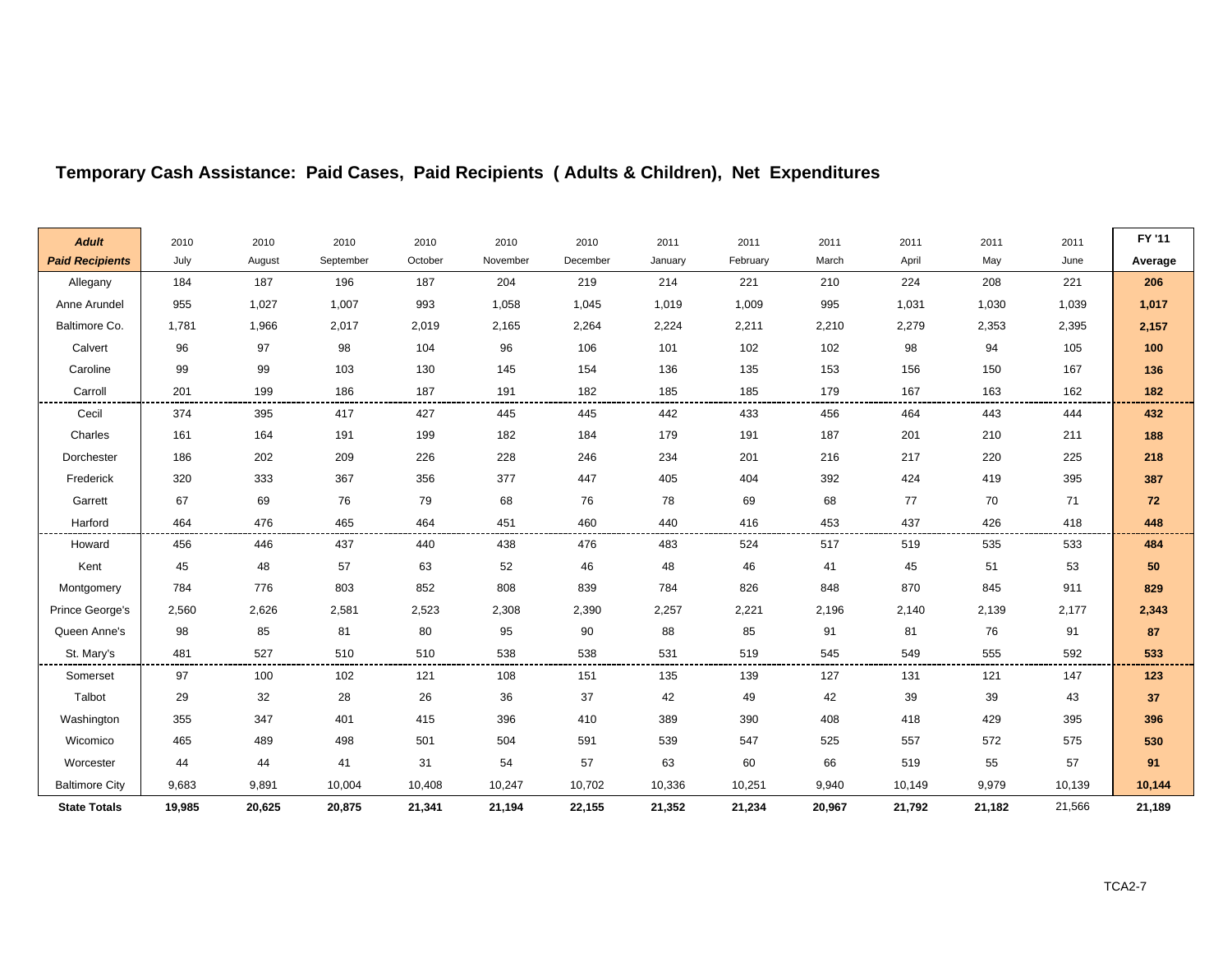| <b>Child</b>           | 2010   | 2010   | 2010      | 2010    | 2010     | 2010     | 2011    | 2011     | 2011   | 2011   | 2011   | 2011   | FY '11  |
|------------------------|--------|--------|-----------|---------|----------|----------|---------|----------|--------|--------|--------|--------|---------|
| <b>Paid Recipients</b> | July   | August | September | October | November | December | January | February | March  | April  | May    | June   | Average |
| Allegany               | 457    | 476    | 510       | 520     | 527      | 567      | 558     | 558      | 528    | 565    | 510    | 506    | 524     |
| Anne Arundel           | 2,547  | 2,643  | 2,629     | 2,611   | 2,717    | 2,691    | 2,612   | 2,586    | 2,535  | 2,619  | 2,626  | 2,703  | 2,627   |
| Baltimore Co.          | 4,589  | 4,851  | 4,978     | 5,063   | 5,254    | 5,451    | 5,414   | 5,422    | 5,352  | 5,482  | 5,601  | 5,686  | 5,262   |
| Calvert                | 258    | 255    | 263       | 291     | 267      | 286      | 271     | 265      | 261    | 247    | 242    | 268    | 265     |
| Caroline               | 358    | 334    | 337       | 379     | 419      | 450      | 422     | 417      | 434    | 440    | 415    | 464    | 406     |
| Carroll                | 438    | 430    | 438       | 440     | 467      | 442      | 453     | 466      | 448    | 424    | 404    | 407    | 438     |
| Cecil                  | 922    | 946    | 970       | 1,019   | 1,021    | 1,006    | 1,002   | 990      | 1,014  | 1,032  | 1,026  | 1,065  | 1,001   |
| Charles                | 498    | 517    | 559       | 580     | 539      | 553      | 545     | 546      | 547    | 564    | 569    | 574    | 549     |
| Dorchester             | 483    | 509    | 523       | 556     | 569      | 582      | 563     | 489      | 519    | 524    | 545    | 561    | 535     |
| Frederick              | 853    | 844    | 931       | 926     | 962      | 1,027    | 960     | 977      | 931    | 1,022  | 998    | 926    | 946     |
| Garrett                | 131    | 126    | 134       | 135     | 143      | 146      | 149     | 142      | 138    | 147    | 142    | 149    | 140     |
| Harford                | 1,190  | 1,184  | 1,192     | 1,204   | 1,171    | 1,197    | 1,190   | 1,114    | 1,213  | 1,164  | 1,157  | 1,117  | 1,174   |
| Howard                 | 1,012  | 1,008  | 1,036     | 1,047   | 1,029    | 1,090    | 1,124   | 1,168    | 1,168  | 1,173  | 1,203  | 1,180  | 1,103   |
| Kent                   | 118    | 116    | 123       | 144     | 115      | 106      | 112     | 111      | 104    | 116    | 138    | 121    | 119     |
| Montgomery             | 2,026  | 2,048  | 2,123     | 2,239   | 2,146    | 2,288    | 2,146   | 2,279    | 2,325  | 2,367  | 2,295  | 2,353  | 2,220   |
| Prince George's        | 6,640  | 6,864  | 6,723     | 6,652   | 6,372    | 6,534    | 6,245   | 6,166    | 6,128  | 5,992  | 5,984  | 6,015  | 6,360   |
| Queen Anne's           | 233    | 215    | 217       | 216     | 238      | 227      | 230     | 226      | 230    | 215    | 202    | 231    | 223     |
| St. Mary's             | 1,043  | 1,113  | 1,120     | 1,099   | 1,154    | 1,163    | 1,140   | 1,131    | 1,140  | 1,206  | 1,225  | 1,288  | 1,152   |
| Somerset               | 245    | 240    | 251       | 259     | 253      | 315      | 317     | 322      | 321    | 324    | 306    | 328    | 290     |
| Talbot                 | 104    | 104    | 94        | 91      | 104      | 124      | 124     | 140      | 134    | 121    | 131    | 144    | 118     |
| Washington             | 998    | 1,009  | 1,128     | 1,141   | 1,114    | 1,115    | 1,072   | 1,091    | 1,081  | 1,134  | 1,147  | 1,099  | 1,094   |
| Wicomico               | 1,234  | 1,292  | 1,290     | 1,284   | 1,254    | 1,463    | 1,377   | 1,376    | 1,347  | 1,395  | 1,442  | 1,432  | 1,349   |
| Worcester              | 166    | 151    | 150       | 131     | 177      | 192      | 189     | 193      | 195    | 189    | 187    | 199    | 177     |
| <b>Baltimore City</b>  | 22,149 | 22,612 | 22,701    | 23,452  | 23,317   | 24,169   | 23,407  | 23,014   | 22,435 | 22,845 | 22,665 | 23,091 | 22,988  |
| <b>State Totals</b>    | 48,692 | 49,887 | 50,420    | 51,479  | 51,329   | 53,184   | 51,622  | 51,189   | 50,528 | 51,307 | 51,160 | 51,907 | 51,059  |

r.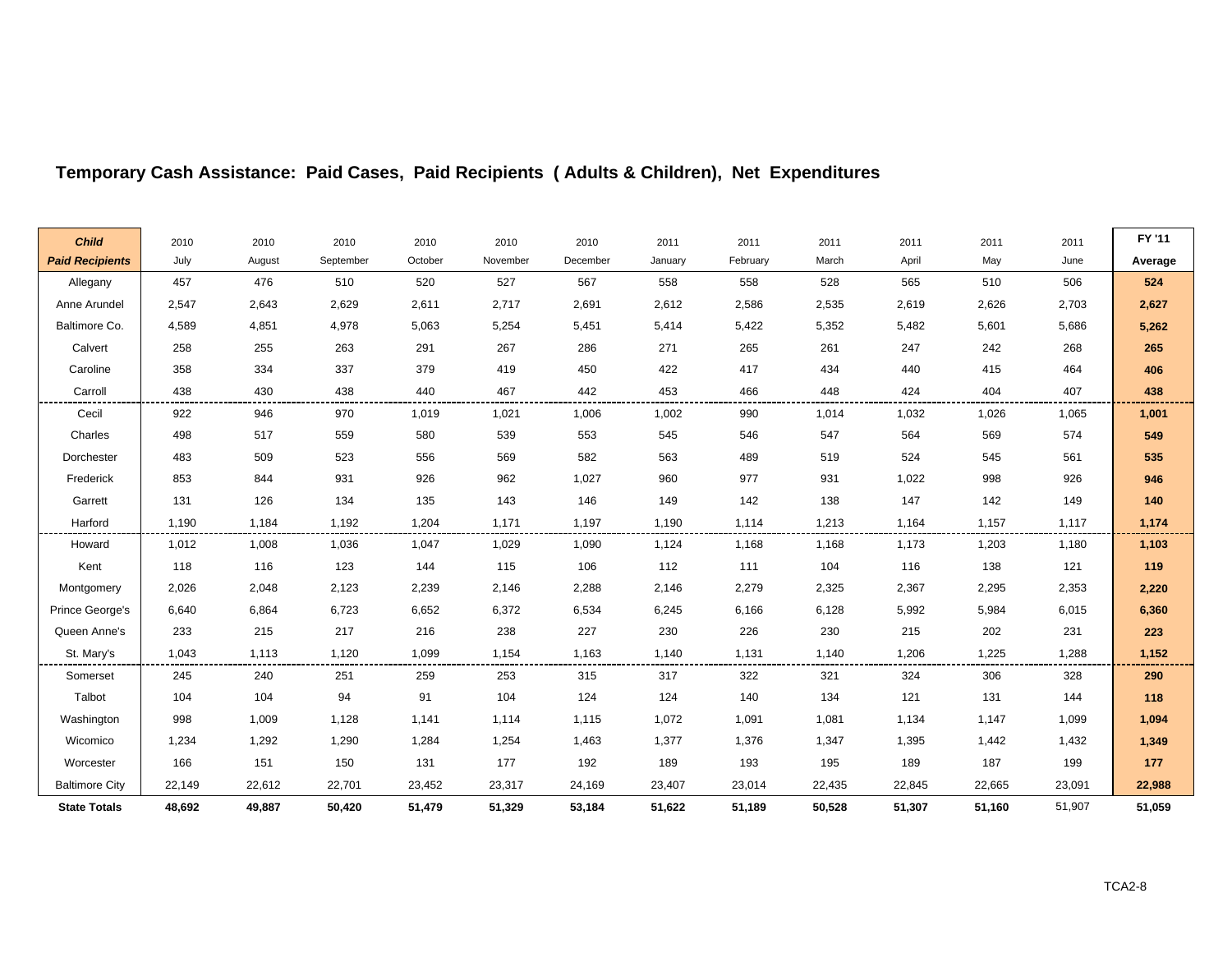| <b>Net</b>            | 2010       | 2010         | 2010         | 2010         | 2010         | 2010         | 2011         | 2011         | 2011       | 2011       | 2011       | 2011       | FY '11       |
|-----------------------|------------|--------------|--------------|--------------|--------------|--------------|--------------|--------------|------------|------------|------------|------------|--------------|
| <b>Expenditures</b>   | July       | August       | September    | October      | November     | December     | January      | February     | March      | April      | May        | June       | Average      |
| Allegany              | 115,047    | 119,104      | 125,752      | 128,769      | 133,496      | 144,539      | 141,614      | 142,099      | 133,386    | 136,847    | 132,713    | 130,738    | \$132,009    |
| Anne Arundel          | 580,061    | 616,697      | 606,793      | 611,966      | 642,402      | 640,179      | 821,096      | 616,672      | 613,213    | 621,511    | 629,145    | 640,044    | \$636,648    |
| Baltimore Co.         | 1,125,881  | 1,187,148    | 1,228,239    | 1,256,464    | 1,315,290    | 1,367,841    | 1,370,800    | 1,361,594    | 1,335,265  | 1,380,870  | 1,429,126  | 1,445,551  | \$1,317,006  |
| Calvert               | 65,060     | 67,039       | 69,105       | 73,347       | 67,942       | 72,896       | 69,579       | 68,654       | 64,701     | 65,074     | 61,879     | 66,974     | \$67,688     |
| Caroline              | 78,908     | 78,036       | 79,719       | 82,345       | 98,311       | 106,210      | 100,761      | 98,696       | 103,623    | 104,869    | 100,296    | 110,478    | \$95,188     |
| Carroll               | 112,383    | 112,821      | 112,010      | 110,240      | 119,000      | 111,308      | 116,726      | 118,282      | 113,536    | 107,639    | 105,764    | 103,896    | \$111,967    |
| Cecil                 | 230,099    | 244,324      | 246,290      | 255,096      | 260,934      | 261,852      | 261,582      | 258,090      | 265,113    | 269,907    | 265,775    | 267,444    | \$257,209    |
| Charles               | 114,376    | 118,995      | 131,890      | 140,253      | 132,355      | 132,090      | 132,469      | 131,561      | 130,552    | 131,916    | 140,832    | 141,600    | \$131,574    |
| Dorchester            | 119,258    | 123,760      | 130,744      | 137,981      | 138,654      | 146,561      | 143,441      | 126,235      | 131,052    | 133,954    | 138,067    | 135,428    | \$133,761    |
| Frederick             | 197,868    | 191,443      | 214,224      | 215,535      | 228,217      | 249,263      | 235,367      | 238,928      | 228,426    | 239,559    | 241,853    | 225,154    | \$225,486    |
| Garrett               | 33,009     | 33,445       | 34,943       | 36,072       | 36,192       | 38,401       | 38,884       | 35,361       | 34,017     | 38,336     | 36,919     | 38,770     | \$36,196     |
| Harford               | 284,431    | 292,188      | 294,457      | 291,988      | 292,312      | 293,882      | 285,749      | 269,347      | 285,750    | 279,488    | 279,571    | 270,650    | \$284,984    |
| Howard                | 253,942    | 248,513      | 254,368      | 256,105      | 256,145      | 274,355      | 279,285      | 287,304      | 284,666    | 289,766    | 291,770    | 292,774    | \$272,416    |
| Kent                  | 28,800     | 27,374       | 30,510       | 34,418       | 28,324       | 25,223       | 27,699       | 27,800       | 25,475     | 26,003     | 30,976     | 28,638     | \$28,437     |
| Montgomery            | 479,777    | 487,734      | 502,002      | 526,424      | 510,474      | 533,445      | 506,999      | 528,136      | 539,060    | 547,851    | 536,080    | 552,694    | \$520,890    |
| Prince George's       | 1,619,011  | 1,667,319    | 1,638,163    | 1,626,157    | 1,541,199    | 1,573,897    | 1,515,969    | 1,480,692    | 1,434,125  | 1,418,945  | 1,437,508  | 1,442,752  | \$1,532,978  |
| Queen Anne's          | 51,874     | 52,904       | 50,324       | 51,906       | 56,681       | 56,711       | 56,877       | 53,227       | 52,633     | 49,763     | 48,237     | 53,074     | \$52,851     |
| St. Mary's            | 246,410    | 260,270      | 257,360      | 261,827      | 271,382      | 279,917      | 278,697      | 273,488      | 273,048    | 283,727    | 294,683    | 309,669    | \$274,206    |
| Somerset              | 56,252     | 55,944       | 57,445       | 63,525       | 62,528       | 73,419       | 76,357       | 81,051       | 76,970     | 79,936     | 74,957     | 79,312     | \$69,808     |
| Talbot                | 24,813     | 25,738       | 23,613       | 22,436       | 25,022       | 30,430       | 31,646       | 34,517       | 32,591     | 29,512     | 30,068     | 32,579     | \$28,580     |
| Washington            | 229,709    | 225,244      | 249,466      | 258,072      | 259,803      | 260,766      | 248,950      | 253,280      | 254,679    | 262,210    | 273,258    | 261,079    | \$253,043    |
| Wicomico              | 277,920    | 292,314      | 297,865      | 298,021      | 300,389      | 343,147      | 319,056      | 325,264      | 320,749    | 330,311    | 343,259    | 346,293    | \$316,216    |
| Worcester             | 40,612     | 39,352       | 37,178       | 34,318       | 44,426       | 45,629       | 49,676       | 50,642       | 49,745     | 49,159     | 46,160     | 46,639     | \$44,461     |
| <b>Baltimore City</b> | 5,485,120  | 5,605,088    | 5,654,993    | 5,845,524    | 5,852,617    | 6,053,548    | 5,913,601    | 5,841,934    | 5,628,964  | 5,690,568  | 5,696,880  | 5,799,181  | \$5,755,668  |
| State Totals*         | 11,885,007 | \$12,156,516 | \$12,405,973 | \$12,973,090 | \$12,612,943 | \$13,135,504 | \$13,129,801 | \$12,651,632 | 12,342,890 | 12,635,791 | 12,766,145 | 12,821,411 | \$12,626,392 |

\*DHR reports local statistics based on preliminary data. State totals for recipients/expenditures are later revised **in bold** when final data are available.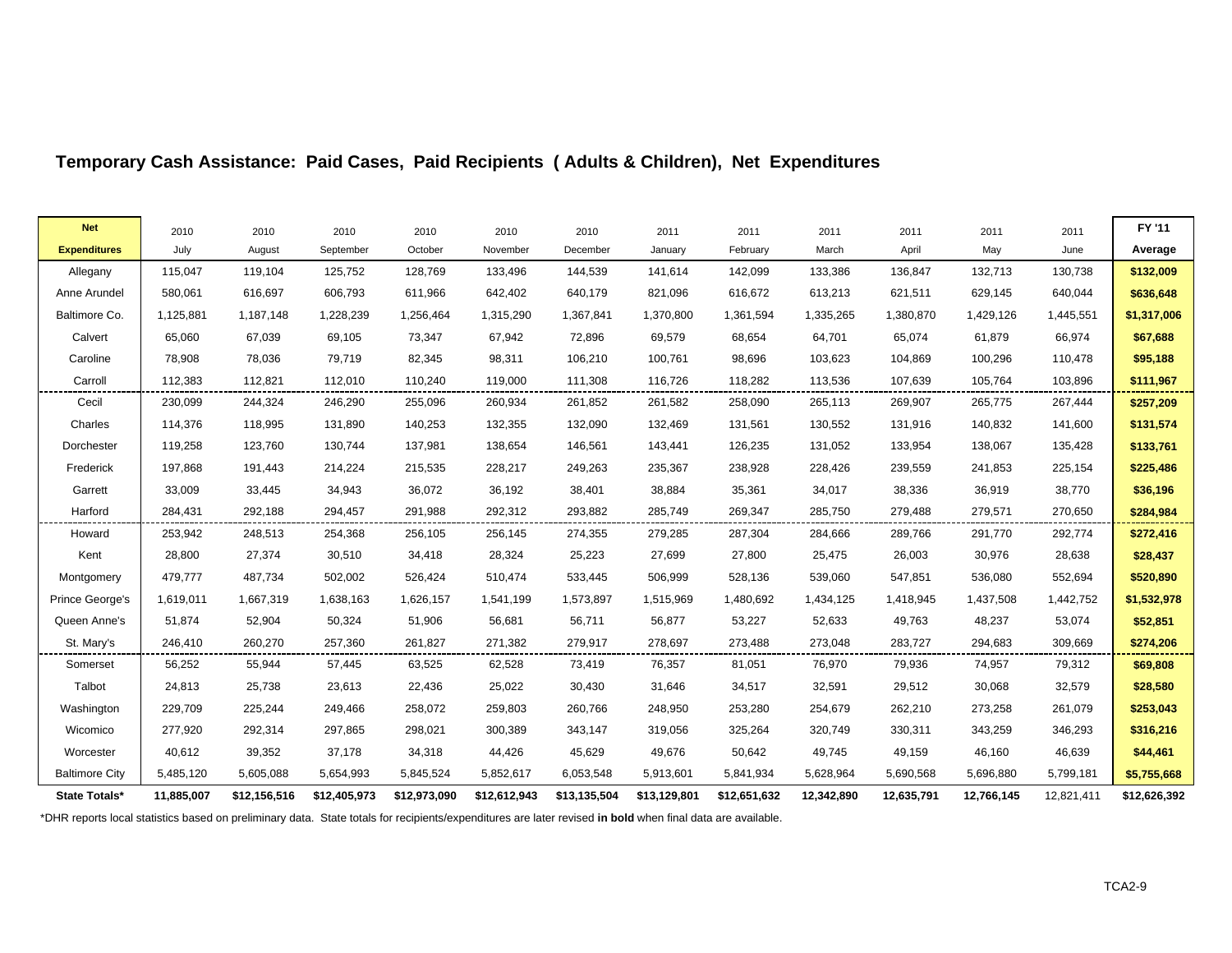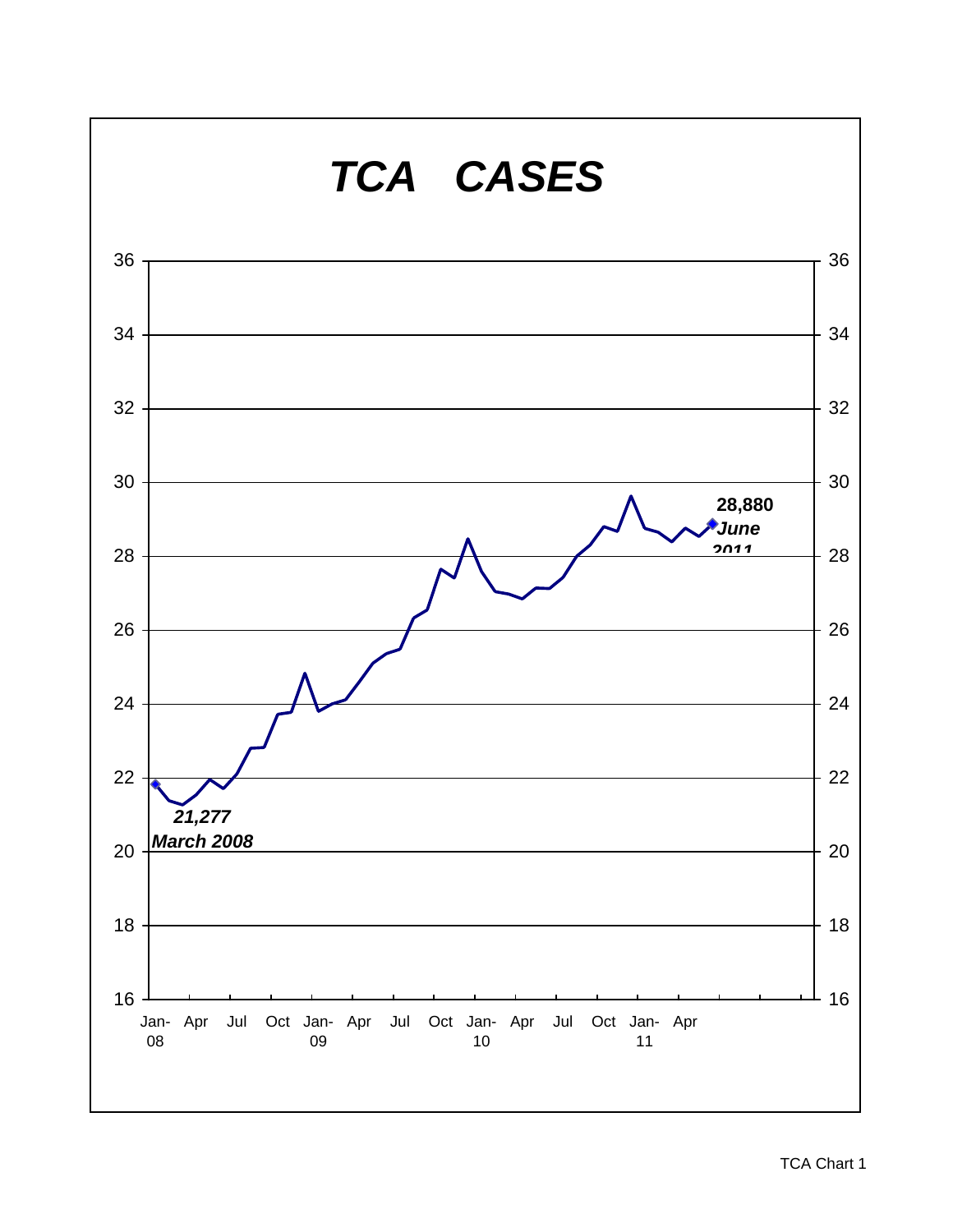

\*\* Room and Board Schedule Cases with Non-Parent Caretakers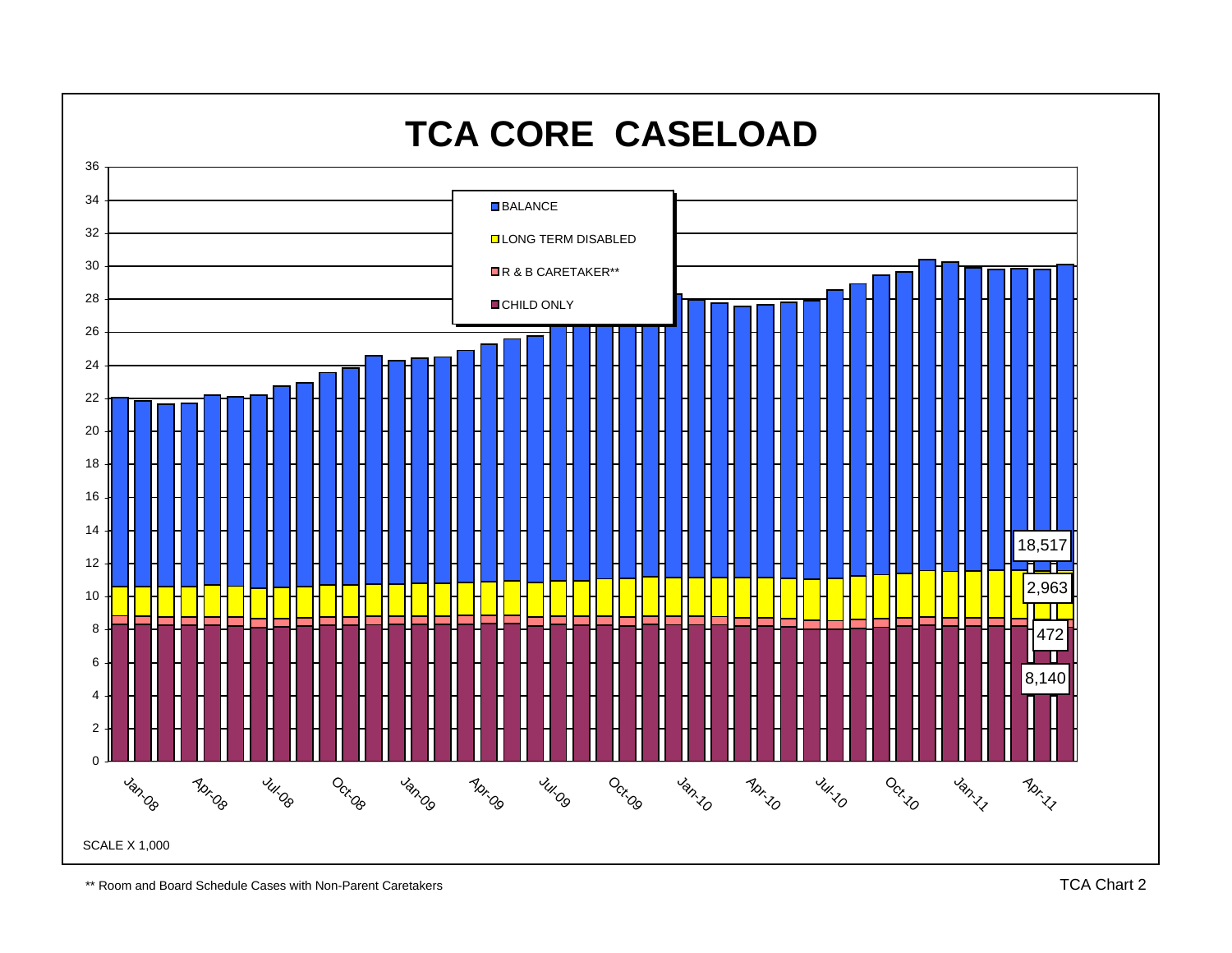# **Food Supplement Program: Applications Received, Applications Approved and Applications Not Approved**

| <b>Applications</b>   | 2010   | 2010   | 2010      | 2010    | 2010     | 2010     | 2011    | 2011     | 2011   | 2011   | 2011   | 2011   | FY '11  |
|-----------------------|--------|--------|-----------|---------|----------|----------|---------|----------|--------|--------|--------|--------|---------|
| <b>Received</b>       | July   | August | September | October | November | December | January | February | March  | April  | May    | June   | Average |
| Allegany              | 466    | 405    | 418       | 410     | 370      | 336      | 454     | 326      | 365    | 289    | 374    | 404    | 385     |
| Anne Arundel          | 1,940  | 1,697  | 1,504     | 1,484   | 1,379    | 1,360    | 1,555   | 1,363    | 1,727  | 1,366  | 1,507  | 1,599  | 1,540   |
| Baltimore Co.         | 3,453  | 2,891  | 2,661     | 2,826   | 2,677    | 2,326    | 2,872   | 2,404    | 2,966  | 2,414  | 2,757  | 2,977  | 2,769   |
| Calvert               | 369    | 333    | 305       | 303     | 315      | 287      | 353     | 228      | 289    | 244    | 312    | 331    | 306     |
| Caroline              | 188    | 170    | 181       | 153     | 166      | 146      | 178     | 140      | 167    | 135    | 179    | 174    | 165     |
| Carroll               | 446    | 396    | 331       | 325     | 333      | 327      | 400     | 326      | 419    | 317    | 333    | 333    | 357     |
| Cecil                 | 711    | 597    | 568       | 577     | 514      | 569      | 626     | 527      | 569    | 455    | 488    | 563    | 564     |
| Charles               | 606    | 547    | 555       | 539     | 520      | 454      | 514     | 439      | 506    | 394    | 400    | 545    | 502     |
| Dorchester            | 331    | 266    | 265       | 276     | 236      | 201      | 279     | 175      | 229    | 176    | 184    | 231    | 237     |
| Frederick             | 765    | 724    | 657       | 676     | 622      | 551      | 657     | 601      | 649    | 562    | 592    | 707    | 647     |
| Garrett               | 140    | 105    | 125       | 126     | 125      | 107      | 129     | 78       | 80     | 94     | 82     | 127    | 110     |
| Harford               | 967    | 855    | 787       | 882     | 767      | 695      | 888     | 683      | 846    | 682    | 712    | 861    | 802     |
| Howard                | 569    | 564    | 540       | 576     | 491      | 443      | 541     | 486      | 611    | 528    | 506    | 582    | 536     |
| Kent                  | 113    | 102    | 103       | 124     | 99       | 96       | 131     | 67       | 111    | 75     | 96     | 118    | 103     |
| Montgomery            | 2,857  | 2,464  | 2,415     | 2,480   | 2,356    | 2,110    | 2,275   | 2,242    | 2,407  | 2,002  | 2,200  | 2,502  | 2,359   |
| Prince George's       | 4,184  | 3,829  | 3,640     | 3,544   | 3,310    | 2,938    | 3,609   | 3,073    | 3,733  | 2,932  | 3,482  | 4,082  | 3,530   |
| Queen Anne's          | 166    | 148    | 135       | 167     | 154      | 126      | 160     | 143      | 127    | 116    | 136    | 141    | 143     |
| St. Mary's            | 511    | 450    | 456       | 410     | 395      | 352      | 475     | 352      | 448    | 365    | 369    | 420    | 417     |
| Somerset              | 215    | 149    | 166       | 200     | 144      | 153      | 203     | 134      | 162    | 147    | 129    | 163    | 164     |
| Talbot                | 160    | 135    | 109       | 141     | 138      | 127      | 166     | 138      | 139    | 112    | 113    | 143    | 135     |
| Washington            | 922    | 864    | 808       | 776     | 768      | 733      | 837     | 661      | 816    | 743    | 742    | 823    | 791     |
| Wicomico              | 757    | 608    | 583       | 646     | 627      | 539      | 743     | 566      | 638    | 604    | 626    | 705    | 637     |
| Worcester             | 273    | 254    | 239       | 326     | 298      | 244      | 302     | 237      | 221    | 146    | 207    | 222    | 247     |
| <b>Baltimore City</b> | 9,987  | 8,737  | 8,149     | 8,576   | 7,849    | 7,168    | 8,362   | 6,783    | 8,601  | 7,070  | 8,194  | 9,246  | 8,227   |
| <b>State Totals</b>   | 31,096 | 27,290 | 25,700    | 26,543  | 24,653   | 22,388   | 26,709  | 22,172   | 26,826 | 21,968 | 24,720 | 27,999 | 25,672  |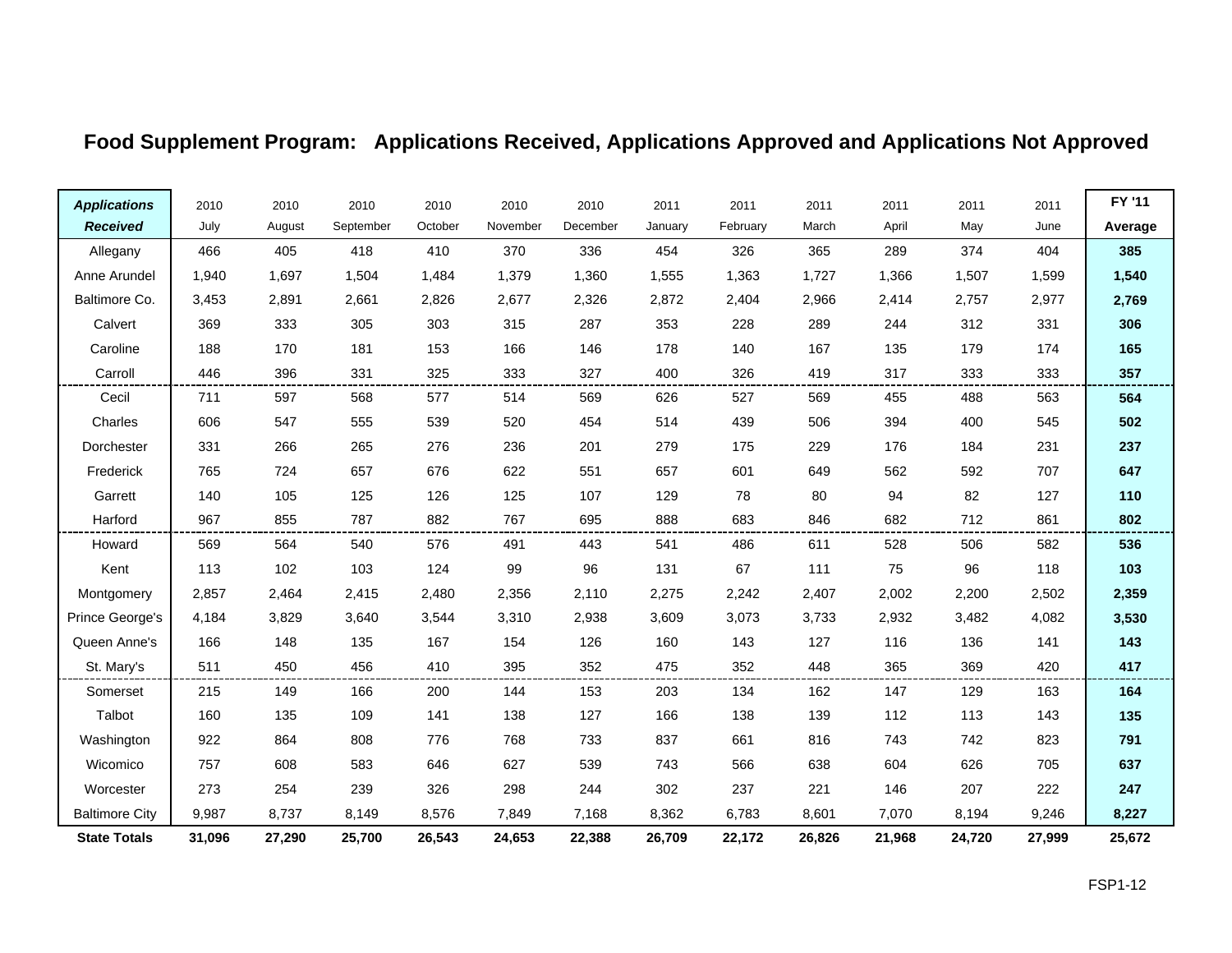## **Food Supplement Program: Applications Received, Applications Approved and Applications Not Approved**

| <b>Applications</b>   | 2010   | 2010   | 2010      | 2010    | 2010     | 2010     | 2011    | 2011     | 2011   | 2011   | 2011   | 2011   | FY '11  |
|-----------------------|--------|--------|-----------|---------|----------|----------|---------|----------|--------|--------|--------|--------|---------|
| <b>Approved</b>       | July   | August | September | October | November | December | January | February | March  | April  | May    | June   | Average |
| Allegany              | 407    | 314    | 363       | 352     | 350      | 304      | 358     | 301      | 329    | 255    | 341    | 373    | 337     |
| Anne Arundel          | 1,608  | 1410   | 1,186     | 1,267   | 1,311    | 1,338    | 1,244   | 1,148    | 1,450  | 1,172  | 1,275  | 1,440  | 1,321   |
| Baltimore Co.         | 3,271  | 3,049  | 2,724     | 3,197   | 2,871    | 2,485    | 2,629   | 2,263    | 2,747  | 2,254  | 2,569  | 2,942  | 2,750   |
| Calvert               | 301    | 268    | 257       | 296     | 275      | 251      | 277     | 212      | 240    | 203    | 255    | 296    | 261     |
| Caroline              | 145    | 146    | 150       | 178     | 151      | 142      | 147     | 140      | 148    | 146    | 155    | 167    | 151     |
| Carroll               | 315    | 319    | 278       | 297     | 307      | 270      | 325     | 288      | 389    | 288    | 277    | 300    | 304     |
| Cecil                 | 592    | 509    | 492       | 509     | 462      | 476      | 519     | 466      | 472    | 408    | 424    | 487    | 485     |
| Charles               | 481    | 522    | 442       | 557     | 465      | 409      | 411     | 409      | 457    | 349    | 344    | 497    | 445     |
| Dorchester            | 251    | 258    | 250       | 285     | 220      | 194      | 224     | 200      | 212    | 179    | 159    | 217    | 221     |
| Frederick             | 561    | 578    | 543       | 619     | 513      | 503      | 508     | 515      | 521    | 469    | 481    | 591    | 534     |
| Garrett               | 111    | 86     | 89        | 118     | 129      | 97       | 109     | 76       | 66     | 83     | 78     | 113    | 96      |
| Harford               | 760    | 626    | 662       | 734     | 674      | 601      | 669     | 621      | 674    | 596    | 545    | 714    | 656     |
| Howard                | 402    | 426    | 435       | 520     | 424      | 383      | 376     | 422      | 501    | 483    | 375    | 463    | 434     |
| Kent                  | 105    | 85     | 95        | 110     | 105      | 88       | 103     | 83       | 82     | 79     | 96     | 108    | 95      |
| Montgomery            | 2,191  | 2,165  | 1,940     | 2,099   | 1,930    | 1,814    | 1,695   | 1,865    | 1,982  | 1,605  | 1,696  | 1,912  | 1,908   |
| Prince George's       | 3,469  | 3,320  | 2,896     | 3,264   | 2,883    | 2,605    | 2,764   | 2,423    | 3,194  | 2,462  | 2,735  | 3,425  | 2,953   |
| Queen Anne's          | 139    | 118    | 123       | 138     | 134      | 112      | 133     | 124      | 106    | 96     | 107    | 119    | 121     |
| St. Mary's            | 420    | 394    | 395       | 392     | 370      | 315      | 420     | 311      | 393    | 322    | 337    | 365    | 370     |
| Somerset              | 186    | 139    | 141       | 186     | 135      | 136      | 159     | 138      | 142    | 130    | 114    | 142    | 146     |
| Talbot                | 149    | 95     | 98        | 120     | 120      | 100      | 123     | 118      | 116    | 103    | 89     | 132    | 114     |
| Washington            | 684    | 677    | 668       | 666     | 635      | 611      | 674     | 546      | 695    | 615    | 574    | 713    | 647     |
| Wicomico              | 702    | 534    | 512       | 578     | 576      | 507      | 586     | 517      | 552    | 542    | 522    | 650    | 565     |
| Worcester             | 210    | 211    | 179       | 290     | 272      | 209      | 240     | 217      | 200    | 127    | 163    | 188    | 209     |
| <b>Baltimore City</b> | 8,483  | 8,380  | 7,537     | 7,640   | 7,210    | 6,926    | 7,183   | 6,427    | 7,573  | 6,292  | 7,040  | 8,247  | 7,412   |
| <b>State Totals</b>   | 25,943 | 24,629 | 22,455    | 24,412  | 22,522   | 20,876   | 21,876  | 19,830   | 23,241 | 19,258 | 20,751 | 24,601 | 22,533  |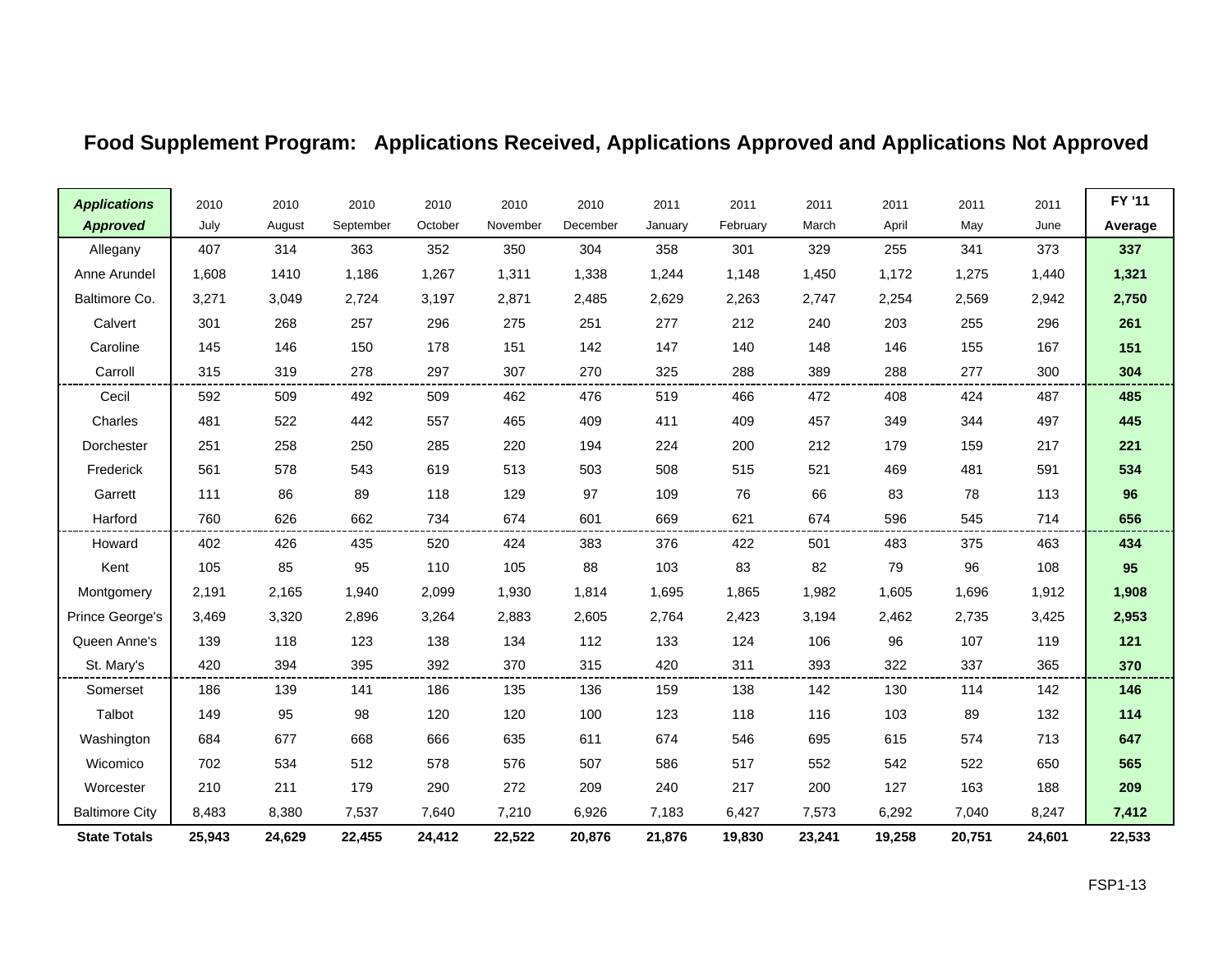# **Food Supplement Program: Applications Received, Applications Approved and Applications Not Approved**

| <b>Applications</b>   | 2010  | 2010   | 2010      | 2010    | 2010     | 2010     | 2011    | 2011     | 2011  | 2011  | 2011  | 2011  | FY '11  |
|-----------------------|-------|--------|-----------|---------|----------|----------|---------|----------|-------|-------|-------|-------|---------|
| <b>Not Approved</b>   | July  | August | September | October | November | December | January | February | March | April | May   | June  | Average |
| Allegany              | 138   | 118    | 137       | 107     | 92       | 85       | 94      | 85       | 78    | 69    | 67    | 75    | 95      |
| Anne Arundel          | 671   | 720    | 563       | 620     | 484      | 426      | 424     | 455      | 482   | 381   | 414   | 495   | 511     |
| Baltimore Co.         | 909   | 853    | 796       | 735     | 586      | 516      | 527     | 448      | 464   | 505   | 433   | 604   | 615     |
| Calvert               | 93    | 93     | 96        | 79      | 66       | 63       | 65      | 67       | 65    | 55    | 67    | 80    | 74      |
| Caroline              | 45    | 50     | 49        | 40      | 34       | 29       | 31      | 30       | 30    | 31    | 26    | 38    | 36      |
| Carroll               | 138   | 157    | 144       | 124     | 86       | 75       | 109     | 95       | 122   | 87    | 58    | 106   | 108     |
| Cecil                 | 153   | 176    | 147       | 136     | 118      | 120      | 153     | 113      | 122   | 100   | 99    | 110   | 129     |
| Charles               | 149   | 188    | 196       | 162     | 121      | 118      | 102     | 124      | 129   | 106   | 118   | 116   | 136     |
| Dorchester            | 55    | 66     | 54        | 50      | 42       | 35       | 43      | 46       | 31    | 24    | 23    | 34    | 42      |
| Frederick             | 232   | 263    | 223       | 212     | 167      | 184      | 158     | 185      | 189   | 156   | 165   | 200   | 195     |
| Garrett               | 35    | 45     | 38        | 32      | 37       | 21       | 25      | 29       | 17    | 23    | 15    | 20    | 28      |
| Harford               | 330   | 274    | 281       | 269     | 241      | 217      | 195     | 195      | 182   | 203   | 180   | 201   | 231     |
| Howard                | 238   | 204    | 205       | 195     | 172      | 129      | 111     | 132      | 146   | 135   | 107   | 162   | 161     |
| Kent                  | 27    | 21     | 21        | 21      | 20       | 22       | 18      | 21       | 15    | 17    | 18    | 21    | 20      |
| Montgomery            | 887   | 916    | 915       | 906     | 792      | 808      | 656     | 680      | 677   | 666   | 670   | 735   | 776     |
| Prince George's       | 1,131 | 1,338  | 1,195     | 1,258   | 974      | 882      | 913     | 900      | 1,090 | 976   | 911   | 1,240 | 1,067   |
| Queen Anne's          | 46    | 39     | 60        | 31      | 38       | 31       | 44      | 30       | 42    | 33    | 25    | 44    | 39      |
| St. Mary's            | 117   | 130    | 120       | 99      | 76       | 71       | 81      | 84       | 78    | 73    | 71    | 76    | 90      |
| Somerset              | 48    | 36     | 46        | 41      | 34       | 30       | 29      | 30       | 24    | 37    | 27    | 33    | 35      |
| Talbot                | 37    | 34     | 37        | 44      | 26       | 29       | 35      | 36       | 33    | 28    | 17    | 34    | 33      |
| Washington            | 281   | 256    | 254       | 227     | 201      | 183      | 208     | 175      | 192   | 169   | 160   | 217   | 210     |
| Wicomico              | 176   | 153    | 148       | 137     | 114      | 120      | 114     | 120      | 131   | 92    | 115   | 162   | 132     |
| Worcester             | 75    | 59     | 66        | 64      | 59       | 66       | 48      | 53       | 58    | 36    | 29    | 55    | 56      |
| <b>Baltimore City</b> | 2,050 | 2,122  | 1,908     | 2,032   | 1,598    | 1,330    | 1,255   | 1,094    | 1,284 | 1,096 | 1,012 | 1,381 | 1,514   |
| <b>State Totals</b>   | 8,061 | 8,311  | 7,699     | 7,621   | 6,178    | 5,590    | 5,438   | 5,227    | 5,681 | 5,098 | 4,827 | 6,239 | 6,331   |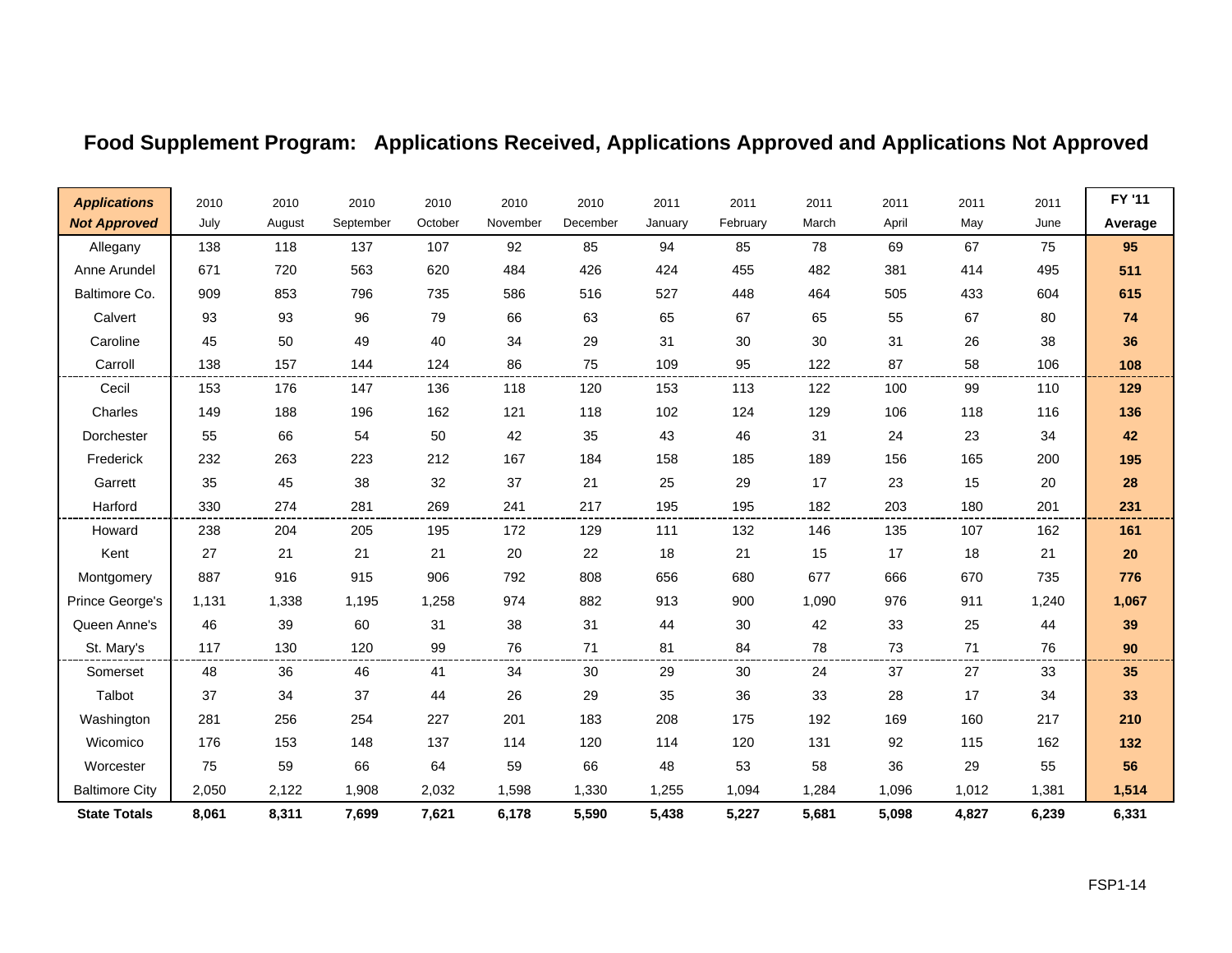| <b>FSP</b>            | 2010    | 2010    | 2010      | 2010    | 2010     | 2010     | 2011    | 2011     | 2011    | 2011    | 2011    | 2011    | FY '11  |
|-----------------------|---------|---------|-----------|---------|----------|----------|---------|----------|---------|---------|---------|---------|---------|
| Cases                 | July    | August  | September | October | November | December | January | February | March   | April   | May     | June    | Average |
| Allegany              | 5,612   | 5,667   | 5,715     | 5,838   | 5,943    | 6,034    | 6,097   | 6,117    | 6,178   | 6,269   | 6,275   | 6,343   | 6,007   |
| Anne Arundel          | 13,610  | 14,281  | 14,529    | 14,865  | 15,314   | 15,812   | 16,049  | 16,119   | 16,447  | 17,001  | 16,931  | 17,345  | 15,692  |
| Baltimore Co.         | 33,252  | 34,914  | 35,979    | 37,587  | 39,037   | 39,995   | 40,487  | 40,867   | 41,630  | 42,791  | 42,445  | 43,304  | 39,357  |
| Calvert               | 3,466   | 3,534   | 3,608     | 3,699   | 3,786    | 3,857    | 3,920   | 3,985    | 4,068   | 4,137   | 4,084   | 4,155   | 3,858   |
| Caroline              | 2,139   | 2,210   | 2,256     | 2,345   | 2,409    | 2,460    | 2,486   | 2,510    | 2,543   | 2,595   | 2,606   | 2,642   | 2,433   |
| Carroll               | 3,904   | 4,022   | 4,093     | 4,178   | 4,300    | 4,367    | 4,471   | 4,555    | 4,683   | 4,799   | 4,775   | 4,849   | 4,416   |
| Cecil                 | 5,291   | 5,453   | 5,504     | 5,653   | 5,803    | 5,874    | 5,971   | 5,978    | 6,054   | 6,180   | 6,122   | 6,165   | 5,837   |
| Charles               | 5,613   | 5,818   | 5,880     | 6,077   | 6,240    | 6,313    | 6,368   | 6,449    | 6,534   | 6,716   | 6,613   | 6,786   | 6,284   |
| Dorchester            | 3,757   | 3,815   | 3,848     | 3,940   | 3,995    | 4,032    | 4,073   | 4,132    | 4,170   | 4,230   | 4,180   | 4,233   | 4,034   |
| Frederick             | 6,133   | 6,322   | 6,385     | 6,623   | 6,809    | 6,967    | 7,006   | 7,084    | 7,167   | 7,334   | 7,237   | 7,409   | 6,873   |
| Garrett               | 1,654   | 1,679   | 1,680     | 1,737   | 1,811    | 1,825    | 1,867   | 1,882    | 1,871   | 1,860   | 1,853   | 1,891   | 1,801   |
| Harford               | 7,732   | 7,899   | 8,004     | 8,222   | 8,425    | 8,549    | 8,622   | 8,646    | 8,774   | 8,922   | 8,807   | 8,981   | 8,465   |
| Howard                | 5,479   | 5,634   | 5,761     | 6,023   | 6,162    | 6,289    | 6,270   | 6,306    | 6,405   | 6,563   | 6,517   | 6,622   | 6,169   |
| Kent                  | 1,190   | 1,217   | 1,236     | 1,265   | 1,317    | 1,348    | 1,367   | 1,395    | 1,390   | 1,409   | 1,423   | 1,446   | 1,334   |
| Montgomery            | 22,068  | 22,974  | 23,480    | 24,375  | 25,080   | 25,673   | 25,848  | 26,251   | 26,729  | 27,314  | 27,199  | 27,686  | 25,390  |
| Prince George's       | 37,670  | 39,197  | 39,720    | 40,826  | 41,567   | 42,265   | 42,111  | 42,091   | 42,529  | 43,332  | 42,339  | 43,127  | 41,398  |
| Queen Anne's          | 1,588   | 1,613   | 1,641     | 1,696   | 1,763    | 1,798    | 1,830   | 1,872    | 1,893   | 1,911   | 1,900   | 1,917   | 1,785   |
| St. Mary's            | 4,907   | 5,063   | 5,160     | 5,303   | 5,437    | 5,534    | 5,616   | 5,648    | 5,699   | 5,804   | 5,755   | 5,832   | 5,480   |
| Somerset              | 2,226   | 2,258   | 2,290     | 2,377   | 2,406    | 2,421    | 2,477   | 2,492    | 2,534   | 2,567   | 2,577   | 2,595   | 2,435   |
| Talbot                | 1,556   | 1,590   | 1,583     | 1,631   | 1,684    | 1,721    | 1,771   | 1,821    | 1,854   | 1,905   | 1,895   | 1,920   | 1,744   |
| Washington            | 8,025   | 8,286   | 8,438     | 8,686   | 8,826    | 8,922    | 9,059   | 9,089    | 9,181   | 9,331   | 9,300   | 9,442   | 8,882   |
| Wicomico              | 6,970   | 7,190   | 7,280     | 7,466   | 7,714    | 7,858    | 7,969   | 8,059    | 8,182   | 8,368   | 8,360   | 8,550   | 7,831   |
| Worcester             | 2,611   | 2,640   | 2,678     | 2,841   | 2,973    | 3,080    | 3,158   | 3,216    | 3,253   | 3,231   | 3,164   | 3,146   | 2,999   |
| <b>Baltimore City</b> | 92,760  | 96,497  | 98,204    | 100,506 | 102,675  | 104,400  | 104,811 | 105,596  | 106,945 | 108,965 | 108,429 | 110,879 | 103,389 |
| <b>State Totals</b>   | 279,213 | 289,773 | 294,952   | 303,759 | 311,476  | 317,394  | 319,704 | 322,160  | 326,713 | 333,534 | 330,786 | 337,265 | 313,894 |

## **Food Supplement Program: Cases, Participants and Issuances**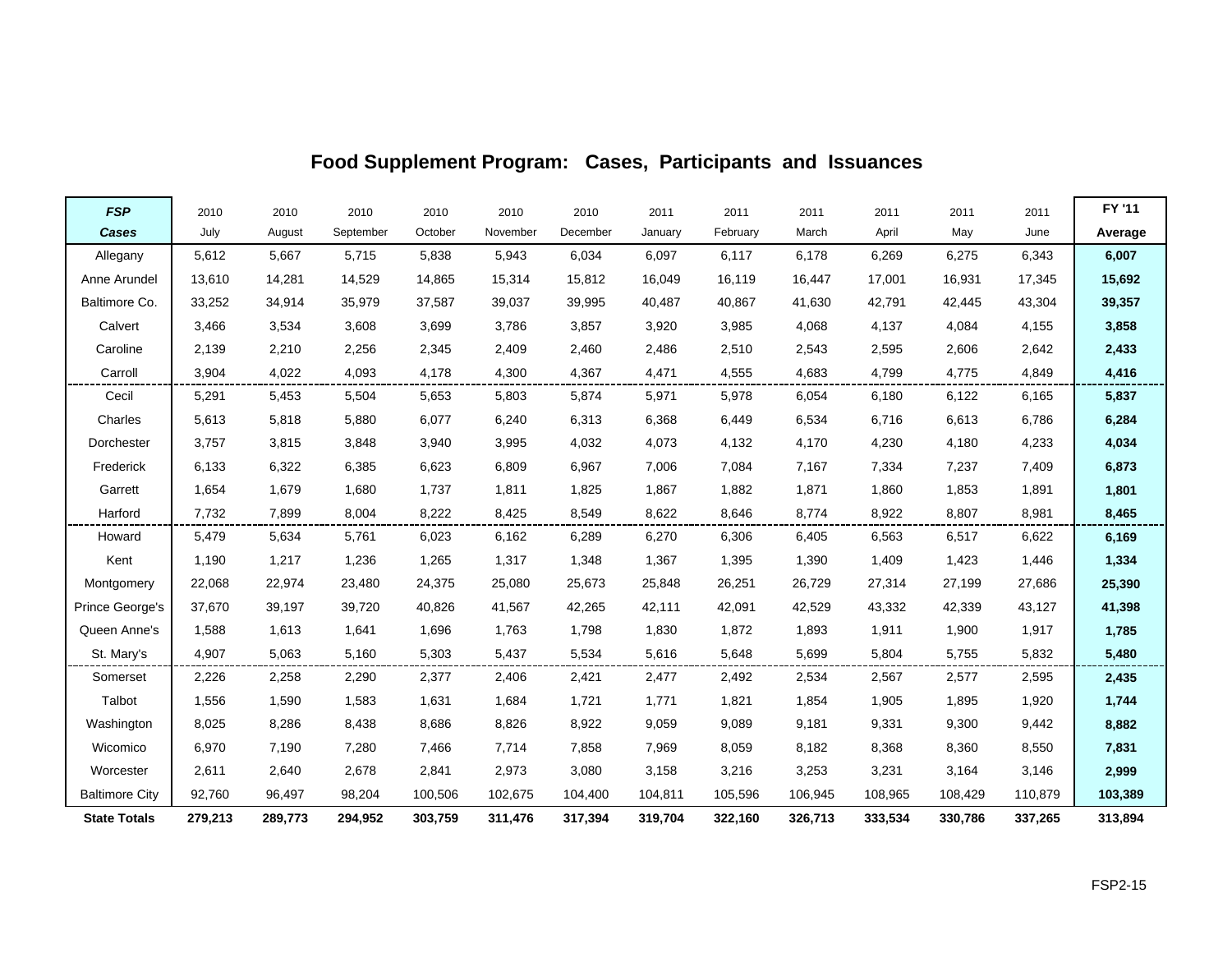| <b>FSP</b>            | 2010    | 2010    | 2010      | 2010    | 2010     | 2010     | 2011    | 2011     | 2011    | 2011    | 2011    | 2011    | FY '11  |
|-----------------------|---------|---------|-----------|---------|----------|----------|---------|----------|---------|---------|---------|---------|---------|
| <b>Participants</b>   | July    | August  | September | October | November | December | January | February | March   | April   | May     | June    | Average |
| Allegany              | 12,182  | 12,308  | 12,322    | 12,474  | 12,644   | 12,802   | 12,869  | 12,941   | 13,021  | 13,227  | 13,239  | 13,345  | 12,781  |
| Anne Arundel          | 29,769  | 31,144  | 31,732    | 32,170  | 32,997   | 33,859   | 34,207  | 34,166   | 34,574  | 35,690  | 35,416  | 36,168  | 33,491  |
| Baltimore Co.         | 72,533  | 75,581  | 77,607    | 80,616  | 83,460   | 85,259   | 85,747  | 86,298   | 87,651  | 89,944  | 89,254  | 90,559  | 83,709  |
| Calvert               | 7,565   | 7,714   | 7,904     | 8,015   | 8,149    | 8,277    | 8,366   | 8,508    | 8,649   | 8,788   | 8,648   | 8,779   | 8,280   |
| Caroline              | 5,130   | 5,252   | 5,326     | 5,551   | 5,664    | 5,775    | 5,801   | 5,808    | 5,829   | 5,954   | 5,972   | 6,047   | 5,676   |
| Carroll               | 8,716   | 8,986   | 9,182     | 9,318   | 9,507    | 9,595    | 9,797   | 9,982    | 10,221  | 10,461  | 10,409  | 10,596  | 9,731   |
| Cecil                 | 12,435  | 12,727  | 12,907    | 13,088  | 13,336   | 13,478   | 13,567  | 13,540   | 13,646  | 13,999  | 13,885  | 13,978  | 13,382  |
| Charles               | 12,351  | 12,772  | 12,967    | 13,297  | 13,612   | 13,664   | 13,647  | 13,736   | 13,795  | 14,151  | 13,965  | 14,252  | 13,517  |
| Dorchester            | 7,524   | 7,615   | 7,650     | 7,799   | 7,893    | 7,858    | 7,887   | 7,992    | 8,043   | 8,157   | 8,097   | 8,161   | 7,890   |
| Frederick             | 14,062  | 14,421  | 14,538    | 14,954  | 15,372   | 15,715   | 15,703  | 15,797   | 15,977  | 16,319  | 16,004  | 16,339  | 15,433  |
| Garrett               | 3,955   | 4,012   | 4,007     | 4,105   | 4,274    | 4,273    | 4,364   | 4,402    | 4,346   | 4,323   | 4,295   | 4,343   | 4,225   |
| Harford               | 17,686  | 18,012  | 18,212    | 18,514  | 18,894   | 19,092   | 19,108  | 19,150   | 19,366  | 19,684  | 19,374  | 19,640  | 18,894  |
| Howard                | 12,320  | 12,577  | 12,824    | 13,246  | 13,543   | 13,744   | 13,701  | 13,701   | 13,935  | 14,246  | 14,115  | 14,305  | 13,521  |
| Kent                  | 2,452   | 2,529   | 2,542     | 2,568   | 2,646    | 2,674    | 2,714   | 2,760    | 2,765   | 2,802   | 2,858   | 2,875   | 2,682   |
| Montgomery            | 46,875  | 48,387  | 49,278    | 51,051  | 52,289   | 53,405   | 53,668  | 54,444   | 55,233  | 56,393  | 56,080  | 57,026  | 52,844  |
| Prince George's       | 84,765  | 87,374  | 88,426    | 90,157  | 91,537   | 92,823   | 92,005  | 91,417   | 91,819  | 93,387  | 91,249  | 92,890  | 90,654  |
| Queen Anne's          | 3,550   | 3,594   | 3,681     | 3,775   | 3,878    | 3,972    | 4,024   | 4,075    | 4,098   | 4,158   | 4,110   | 4,152   | 3,922   |
| St. Mary's            | 10,855  | 11,108  | 11,315    | 11,475  | 11,741   | 11,900   | 11,968  | 12,037   | 12,131  | 12,375  | 12,293  | 12,383  | 11,798  |
| Somerset              | 4,754   | 4,846   | 4,889     | 5,025   | 5,086    | 5,107    | 5,185   | 5,212    | 5,274   | 5,355   | 5,356   | 5,413   | 5,125   |
| Talbot                | 3,129   | 3,167   | 3,155     | 3,230   | 3,307    | 3,388    | 3,468   | 3,568    | 3,662   | 3,734   | 3,695   | 3,756   | 3,438   |
| Washington            | 18,338  | 18,876  | 19,241    | 19,722  | 19,950   | 20,120   | 20,294  | 20,332   | 20,478  | 20,805  | 20,687  | 20,994  | 19,986  |
| Wicomico              | 16.087  | 16,443  | 16,608    | 16,833  | 17,208   | 17.454   | 17,581  | 17.752   | 17,889  | 18,308  | 18,228  | 18,595  | 17,416  |
| Worcester             | 5,648   | 5,694   | 5,748     | 6,013   | 6,255    | 6,459    | 6,536   | 6,664    | 6,687   | 6,701   | 6,573   | 6,559   | 6,295   |
| <b>Baltimore City</b> | 176,045 | 181,754 | 184,041   | 187,345 | 190,409  | 192,600  | 192,514 | 193,236  | 194,529 | 197,809 | 196,803 | 200,794 | 190,657 |
| <b>State Totals</b>   | 588,726 | 606,893 | 616,102   | 630,341 | 643,651  | 653,293  | 654.721 | 657,518  | 663,618 | 676.770 | 670,605 | 681.949 | 645,349 |

## **Food Supplement Program: Cases, Participants and Issuances**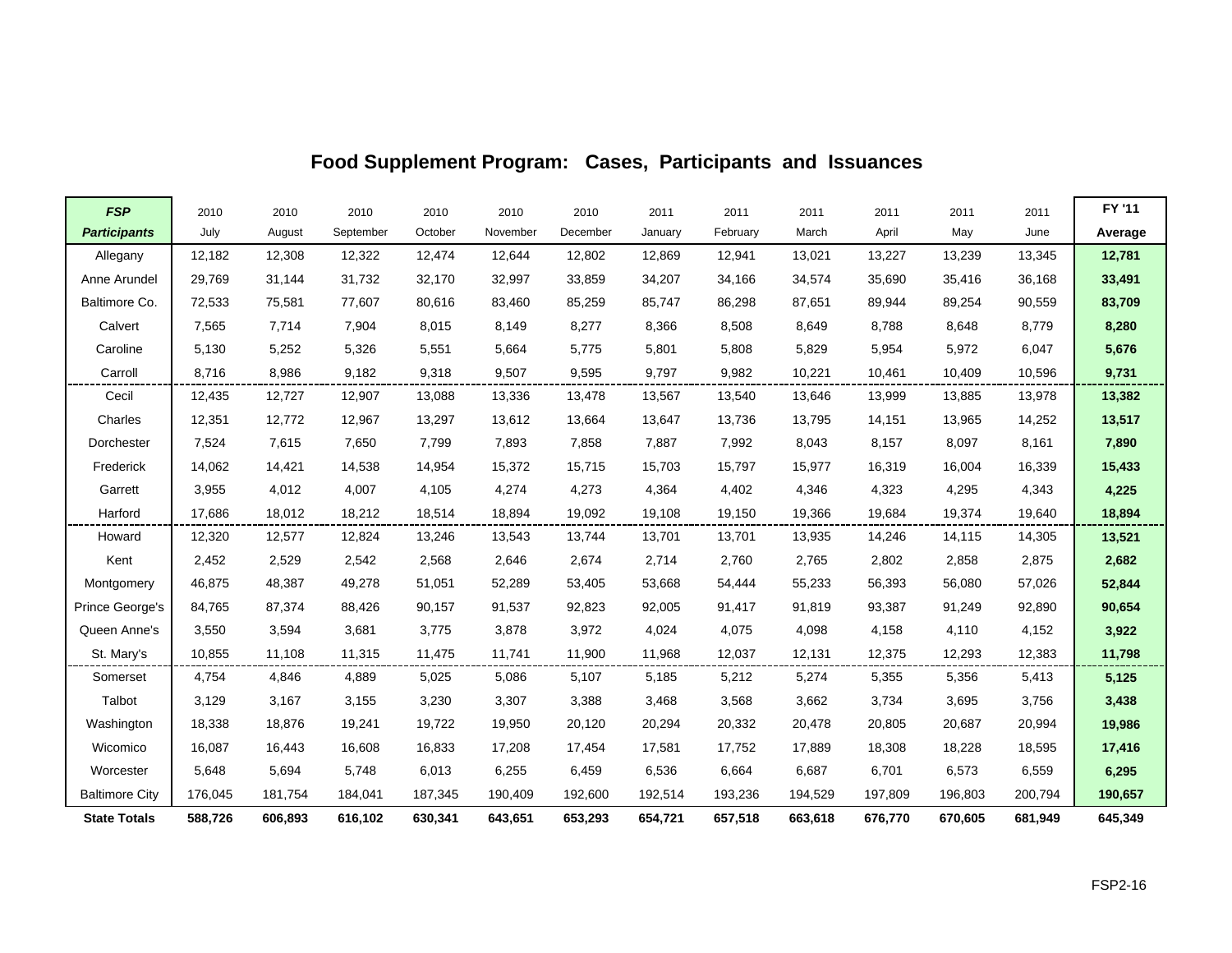| <b>Net</b>            | 2010     | 2010     | 2010      | 2010     | 2010     | 2010     | 2011     | 2011     | 2011     | 2011     | 2011     | 2011     | FY '11     |
|-----------------------|----------|----------|-----------|----------|----------|----------|----------|----------|----------|----------|----------|----------|------------|
| <b>Expenditures</b>   | July     | August   | September | October  | November | December | January  | February | March    | April    | May      | June     | Average    |
| Allegany              | 1,440.3  | 1,457.0  | 1,444.1   | 1,465.6  | 1,479.7  | 1,486.7  | 1,492.8  | 1,507.3  | 1,499.6  | 1,534.2  | 1,524.4  | 1,535.0  | \$1,488.9  |
| Anne Arundel          | 3,702.8  | 3,918.7  | 3,984.8   | 4,008.6  | 4,122.9  | 4,226.9  | 4,258.4  | 4,267.1  | 4,308.5  | 4,509.4  | 4,436.0  | 4,512.3  | \$4,188.0  |
| Baltimore Co.         | 9,182.2  | 9,673.9  | 9,897.9   | 10,226.6 | 10,568.5 | 10,738.5 | 10,730.3 | 10,861.3 | 10,963.3 | 11,301.6 | 11,192.6 | 11,363.5 | \$10,558.4 |
| Calvert               | 958.0    | 978.6    | 1,008.1   | 1,020.5  | 1,037.6  | 1,053.2  | 1,063.6  | 1,094.5  | 1,109.3  | 1,129.5  | 1,107.4  | 117.4    | \$973.1    |
| Caroline              | 618.8    | 639.3    | 643.6     | 666.4    | 678.9    | 694.3    | 696.4    | 704.1    | 702.9    | 720.4    | 717.3    | 723.8    | \$683.8    |
| Carroll               | 1.082.2  | 1,124.3  | 1,143.9   | 1,160.5  | 1,175.4  | 1,178.9  | 1,204.1  | 1,229.4  | 1,234.4  | 1,278.7  | 1,267.0  | 1.287.4  | \$1,197.2  |
| Cecil                 | 1,613.8  | 1,656.3  | 1,666.4   | 1,698.7  | 1,723.0  | 1,732.8  | 1,739.6  | 1,756.8  | 1,758.8  | 1,788.8  | 1,765.6  | 1,764.1  | \$1,722.1  |
| Charles               | 1,584.2  | 1,649.1  | 1,664.3   | 1,699.8  | 1,726.0  | 1,719.7  | 1,713.9  | 1,724.0  | 1,727.0  | 1,783.0  | 1,759.2  | 1,788.8  | \$1,711.6  |
| Dorchester            | 969.6    | 981.6    | 982.5     | 1,000.9  | 1,011.5  | 1,006.8  | 1,002.9  | 1,020.9  | 1,018.7  | 1,043.4  | 1,029.0  | 1,030.3  | \$1,008.2  |
| Frederick             | 1,741.2  | 1,798.5  | 1,810.8   | 1,858.2  | 1,902.6  | 1,950.9  | 1,944.1  | 1,955.4  | 1,962.9  | 2,005.7  | 1,965.1  | 1,992.5  | \$1,907.3  |
| Garrett               | 440.1    | 446.8    | 438.9     | 440.9    | 461.5    | 458.2    | 467.4    | 475.9    | 477.7    | 473.4    | 466.8    | 468.2    | \$459.7    |
| Harford               | 2,190.5  | 2,249.0  | 2,258.9   | 2,283.2  | 2,320.4  | 2,331.7  | 2,317.2  | 2,329.2  | 2,349.4  | 2,387.7  | 2,355.1  | 2,370.8  | \$2,311.9  |
| Howard                | 1,568.9  | 1,596.7  | 1,633.7   | 1,671.6  | 1,701.9  | 1,728.0  | 1,708.2  | 1,720.7  | 1,734.5  | 1,775.5  | 1,769.1  | 1,789.0  | \$1,699.8  |
| Kent                  | 300.2    | 313.2    | 311.6     | 316.5    | 324.2    | 327.7    | 328.8    | 339.7    | 335.9    | 341.2    | 343.3    | 345.3    | \$327.3    |
| Montgomery            | 5,581.4  | 5,781.2  | 5,893.6   | 6,058.0  | 6,217.6  | 6,303.6  | 6,316.7  | 6,418.7  | 6,482.3  | 6,627.5  | 6,591.9  | 6,645.2  | \$6,243.1  |
| Prince George's       | 10,897.4 | 11,340.2 | 11,463.0  | 11,624.3 | 11,807.2 | 11,965.0 | 11,773.8 | 11,764.4 | 11,777.2 | 11,972.4 | 11,681.8 | 11,816.5 | \$11,656.9 |
| Queen Anne's          | 440.6    | 447.9    | 456.8     | 469.2    | 483.0    | 490.1    | 497.4    | 505.1    | 504.0    | 506.5    | 501.9    | 504.9    | \$483.9    |
| St. Mary's            | 1,389.3  | 1,439.0  | 1,453.4   | 1,474.7  | 1,508.9  | 1,527.9  | 1,525.1  | 1,547.9  | 1,544.8  | 1,582.8  | 1,561.6  | 1,560.9  | \$1,509.7  |
| Somerset              | 596.4    | 608.6    | 616.2     | 631.8    | 639.3    | 637.7    | 648.4    | 657.6    | 664.4    | 674.6    | 666.4    | 668.8    | \$642.5    |
| Talbot                | 361.5    | 373.8    | 375.0     | 379.0    | 390.4    | 395.7    | 403.8    | 423.5    | 430.1    | 435.7    | 432.3    | 426.5    | \$402.3    |
| Washington            | 2,294.1  | 2,363.7  | 2,391.4   | 2,451.5  | 2,469.8  | 2,487.6  | 2,506.7  | 2,518.5  | 2,524.3  | 2,551.7  | 2,531.3  | 2,551.8  | \$2,470.2  |
| Wicomico              | 1,992.2  | 2,065.8  | 2,068.9   | 2,103.2  | 2,151.0  | 2,177.4  | 2,173.6  | 2,214.6  | 2,222.0  | 2,282.5  | 2,271.2  | 2,303.7  | \$2,168.8  |
| Worcester             | 695.6    | 704.9    | 708.4     | 734.2    | 771.0    | 807.1    | 817.1    | 832.0    | 836.0    | 845.3    | 817.7    | 810.8    | \$781.7    |
| <b>Baltimore City</b> | 24,032.4 | 25,007.8 | 25,261.8  | 25,697.9 | 26,161.3 | 26,411.2 | 26,212.2 | 26,480.4 | 26,471.6 | 27,098.3 | 26,870.7 | 27,376.3 | \$26,090.2 |
| State Totals*         | 75,673.8 | 78,615.9 | 79,578.0  | 81,141.8 | 82,833.5 | 83,837.5 | 83,542.5 | 84,349.0 | 84,639.5 | 86,650.0 | 85,625.0 | 85,753.8 | \$82,686.7 |

### **Food Supplement Program: Cases, Participants and Issuances**

\*DHR reports local statistics based on preliminary data. State totals for FSP expenditures are later revised **in bold** when final data are available. **[ DATA: x \$1,000 ]**

 $\mathsf{r}$ 

┑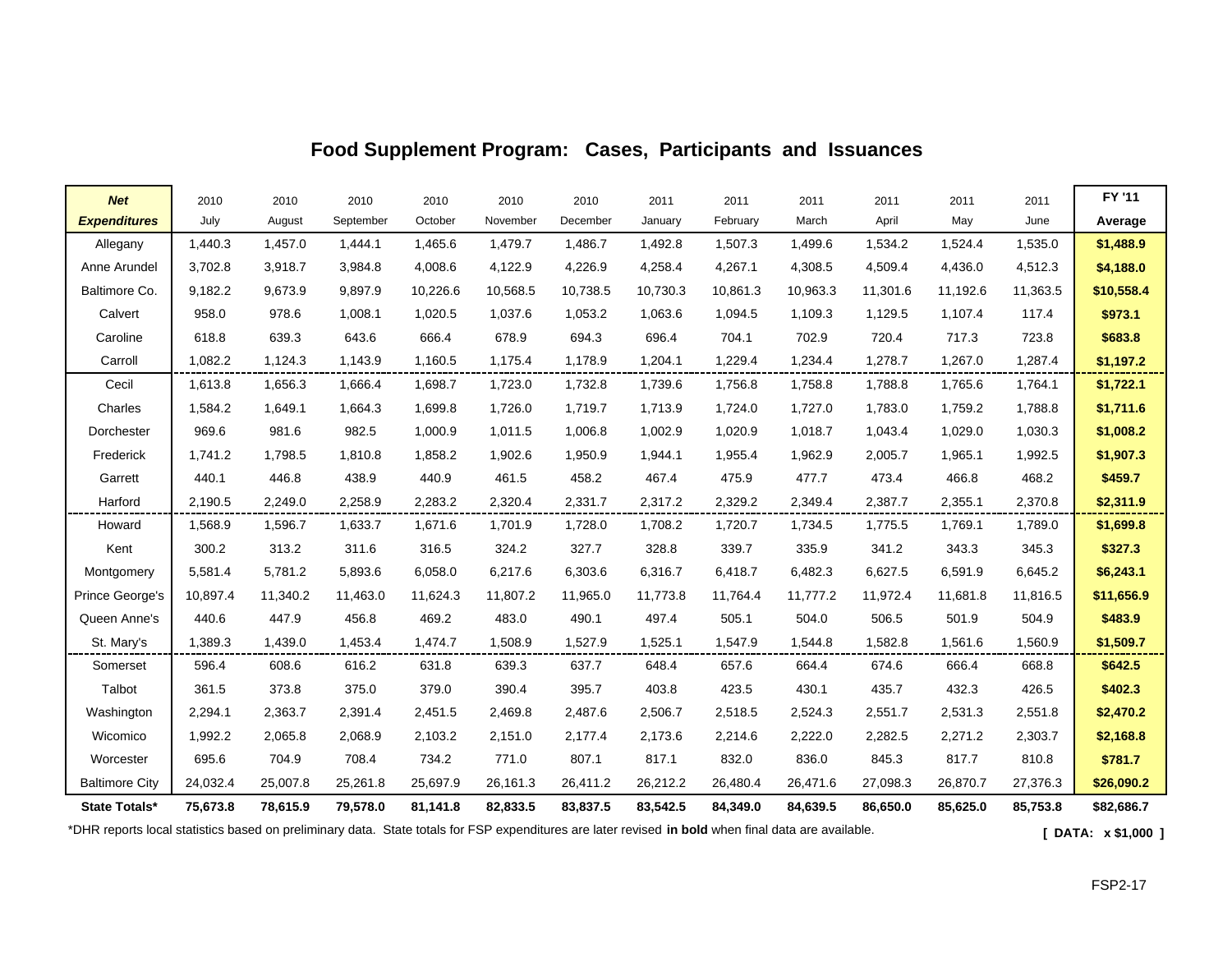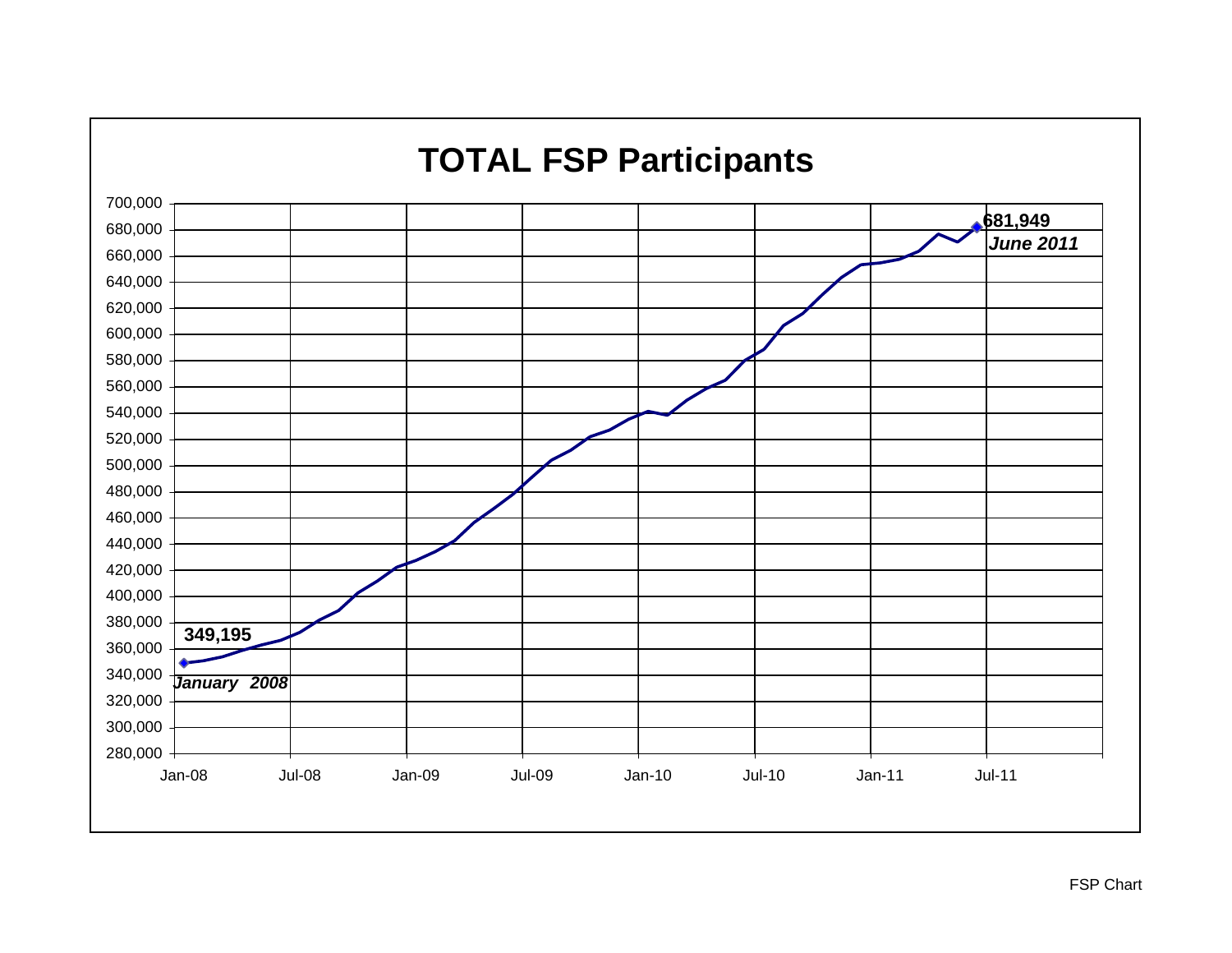## **Temporary Disability Assistance Program: Applications Received, Applications Approved and Cases Closed**

| <b>Applications</b>   | 2010  | 2010   | 2010      | 2010           | 2010     | 2010     | 2011    | 2011             | 2011  | 2011  | 2011  | 2011  | FY '11           |
|-----------------------|-------|--------|-----------|----------------|----------|----------|---------|------------------|-------|-------|-------|-------|------------------|
| <b>Received</b>       | July  | August | September | October        | November | December | January | February         | March | April | May   | June  | Average          |
| Allegany              | 52    | 37     | 43        | 44             | 48       | 38       | 45      | 34               | 46    | 48    | 52    | 48    | 45               |
| Anne Arundel          | 223   | 238    | 203       | 163            | 172      | 198      | 212     | 175              | 254   | 178   | 181   | 190   | 199              |
| Baltimore Co.         | 540   | 498    | 453       | 461            | 520      | 497      | 521     | 469              | 615   | 476   | 515   | 588   | 513              |
| Calvert               | 46    | 36     | 32        | 56             | 32       | 34       | 32      | 30               | 51    | 32    | 38    | 47    | 39               |
| Caroline              | 16    | 17     | 16        | $\overline{7}$ | 14       | 13       | 13      | 15               | 13    | 9     | 13    | 12    | 13               |
| Carroll               | 63    | 68     | 39        | 53             | 42       | 38       | 55      | 51               | 54    | 40    | 62    | 49    | 51               |
| Cecil                 | 86    | 75     | 78        | 100            | 93       | 104      | 106     | 81               | 76    | 66    | 65    | 67    | 83               |
| Charles               | 53    | 49     | 40        | 30             | 44       | 28       | 42      | 38               | 46    | 29    | 38    | 59    | 41               |
| Dorchester            | 18    | 21     | 30        | 18             | 20       | 25       | 23      | 14               | 25    | 27    | 14    | 28    | 22               |
| Frederick             | 79    | 69     | 65        | 74             | 67       | 77       | 67      | 76               | 98    | 74    | 80    | 93    | 77               |
| Garrett               | 10    | 3      | 8         | 8              | 12       | 4        | 10      | $\boldsymbol{9}$ | 12    | 9     | 10    | 11    | $\boldsymbol{9}$ |
| Harford               | 79    | 104    | 107       | 91             | 70       | 77       | 102     | 110              | 91    | 78    | 77    | 105   | 91               |
| Howard                | 93    | 96     | 81        | 101            | 94       | 58       | 73      | 77               | 102   | 110   | 94    | 97    | 90               |
| Kent                  | 15    | 20     | 15        | 13             | 11       | 10       | 23      | 9                | 11    | 7     | 21    | 15    | 14               |
| Montgomery            | 339   | 312    | 294       | 331            | 305      | 271      | 317     | 275              | 304   | 286   | 289   | 326   | 304              |
| Prince George's       | 208   | 213    | 186       | 194            | 227      | 211      | 196     | 186              | 267   | 202   | 178   | 203   | 206              |
| Queen Anne's          | 16    | 14     | 19        | 14             | 17       | 8        | 19      | 11               | 15    | $10$  | 15    | 11    | 14               |
| St. Mary's            | 72    | 69     | 74        | 69             | 66       | 69       | 93      | 55               | 55    | 55    | 54    | 73    | 67               |
| Somerset              | 16    | 14     | 11        | 20             | 19       | 13       | 28      | 11               | 20    | 14    | 19    | 18    | 17               |
| Talbot                | 11    | 6      | 6         | 6              | 14       | 6        | 9       | 9                | 13    | 13    | 14    | 11    | 10               |
| Washington            | 125   | 137    | 109       | 118            | 134      | 116      | 137     | 122              | 112   | 129   | 113   | 137   | 124              |
| Wicomico              | 17    | 35     | 40        | 51             | 41       | 56       | 56      | 44               | 45    | 54    | 57    | 61    | 46               |
| Worcester             | 24    | 27     | 21        | 30             | 18       | 30       | 25      | 21               | 13    | 15    | 15    | 32    | 23               |
| <b>Baltimore City</b> | 2,258 | 2,184  | 2,085     | 2,176          | 1,871    | 1,955    | 2,024   | 1,667            | 2,179 | 1,869 | 1,768 | 2,090 | 2,011            |
| <b>State Totals</b>   | 4,459 | 4,342  | 4,055     | 4,228          | 3,951    | 3,936    | 4,228   | 3,589            | 4,517 | 3,830 | 3,782 | 4,371 | 4,107            |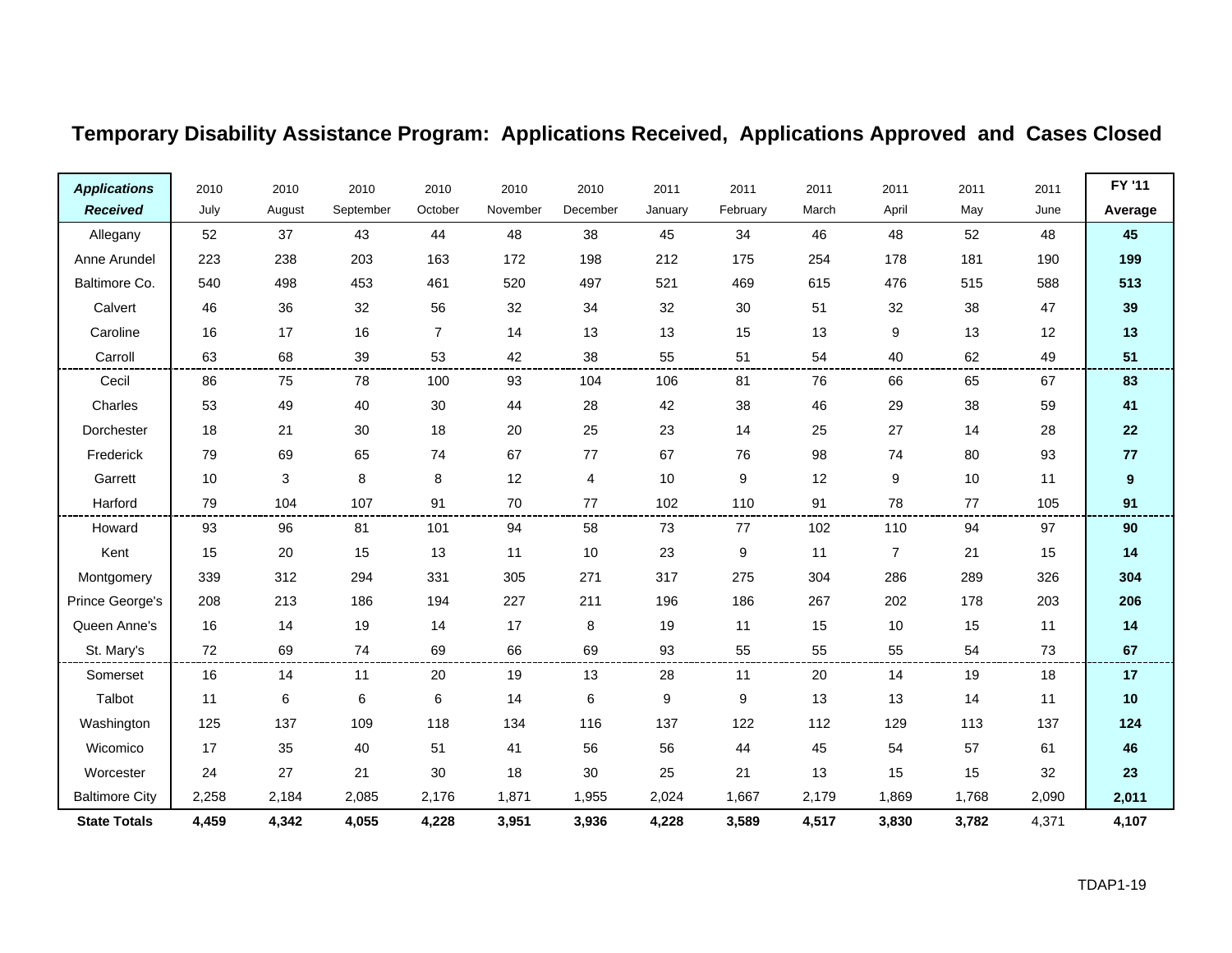| Temporary             |       |                | Disability Assistance Program: Applications Received, Applications Approved and Cases Closed |                |                |                |                |                |              |                |                |                |                 |
|-----------------------|-------|----------------|----------------------------------------------------------------------------------------------|----------------|----------------|----------------|----------------|----------------|--------------|----------------|----------------|----------------|-----------------|
| <b>Applications</b>   | 2010  | 2010           | 2010                                                                                         | 2010           | 2010           | 2010           | 2011           | 2011           | 2011         | 2011           | 2011           | 2011           | FY '11          |
| <b>Approved</b>       | July  | August         | September                                                                                    | October        | November       | December       | January        | February       | March        | April          | May            | June           | Average         |
| Allegany              | 26    | 26             | 18                                                                                           | 18             | 16             | 28             | 18             | 17             | 23           | 16             | 21             | 18             | 20              |
| Anne Arundel          | 70    | 53             | 57                                                                                           | 42             | 56             | 40             | 63             | 55             | 74           | 70             | 43             | 58             | 57              |
| Baltimore Co.         | 139   | 144            | 148                                                                                          | 138            | 136            | 132            | 89             | 108            | 135          | 110            | 98             | 107            | 124             |
| Calvert               | 12    | 19             | 7                                                                                            | 21             | 11             | 17             | 16             | 8              | 15           | 11             | 10             | 21             | 14              |
| Caroline              | 10    | 10             | 4                                                                                            | 12             | $\overline{7}$ | 4              | $\overline{2}$ | 8              | 11           | 6              | 6              | 9              | $\overline{7}$  |
| Carroll               | 15    | 22             | 21                                                                                           | 24             | 15             | 19             | 11             | 15             | 25           | 19             | 13             | 24             | 19              |
| Cecil                 | 36    | 24             | 29                                                                                           | 40             | 20             | 38             | 41             | 31             | 26           | 25             | 29             | 23             | 30              |
| Charles               | 13    | 17             | $\overline{7}$                                                                               | 17             | 15             | 15             | 14             | 18             | 17           | 18             | 12             | 13             | 15              |
| Dorchester            | 16    | 8              | 10                                                                                           | 9              | 17             | 11             | 16             | 10             | 9            | $\overline{7}$ | 8              | 9              | 11              |
| Frederick             | 21    | 22             | 25                                                                                           | 25             | 21             | 22             | 14             | 20             | 17           | 21             | 11             | 20             | ${\bf 20}$      |
| Garrett               | 9     | $\overline{2}$ | $\sqrt{5}$                                                                                   | 5              | 8              | 4              | $\overline{7}$ | -1             | 9            | 6              | 6              | 3              | $5\phantom{.0}$ |
| Harford               | 24    | 25             | 24                                                                                           | 37             | 23             | 17             | 18             | 36             | 34           | 24             | 29             | 30             | 27              |
| Howard                | 18    | 18             | 19                                                                                           | 21             | 26             | 12             | 14             | 12             | 29           | 22             | 17             | 32             | 20              |
| Kent                  | 3     | $\overline{7}$ | 3                                                                                            | 9              | $\overline{7}$ | 3              | 3              | $\overline{7}$ | $\mathbf{1}$ | 0              | 3              | 6              | 4               |
| Montgomery            | 52    | 50             | 55                                                                                           | 68             | 68             | 62             | 51             | $72\,$         | 69           | 53             | 30             | 50             | 57              |
| Prince George's       | 68    | 68             | 51                                                                                           | 54             | 72             | 59             | 52             | 39             | 57           | 51             | 39             | 53             | 55              |
| Queen Anne's          | 6     | 5              | 10                                                                                           | 10             | 6              | $\overline{7}$ | 4              | 6              | 6            | $\overline{7}$ | 6              | $\overline{7}$ | $\overline{7}$  |
| St. Mary's            | 22    | 21             | 18                                                                                           | 27             | 15             | 22             | 32             | 14             | 22           | 12             | 25             | 18             | 21              |
| Somerset              | 6     | $\overline{7}$ | 13                                                                                           | 3              | 9              | 8              | 5              | $\overline{7}$ | 8            | $\overline{7}$ | 4              | 8              | $\overline{7}$  |
| Talbot                | 2     | 3              | $\mathbf{1}$                                                                                 | 1              | $\mathbf 1$    | $\overline{7}$ | 3              | $\overline{2}$ | 6            | $\overline{c}$ | $\overline{4}$ | 12             | 4               |
| Washington            | 26    | 22             | 41                                                                                           | 33             | 34             | 18             | 32             | 26             | 25           | 20             | 27             | 24             | 27              |
| Wicomico              | 8     | 14             | 23                                                                                           | 18             | 13             | 31             | 15             | 16             | 18           | 21             | 25             | 32             | 20              |
| Worcester             | 8     | 11             | 8                                                                                            | $\overline{7}$ | 8              | 12             | 11             | 13             | 9            | 7              | 4              | $\overline{7}$ | 9               |
| <b>Baltimore City</b> | 1,190 | 1,209          | 905                                                                                          | 1,180          | 938            | 1,070          | 901            | 1,100          | 975          | 935            | 927            | 1,100          | 1,036           |
| <b>State Totals</b>   | 1,800 | 1,807          | 1,502                                                                                        | 1,819          | 1,542          | 1,658          | 1,432          | 1,641          | 1,620        | 1,470          | 1,397          | 1,684          | 1,614           |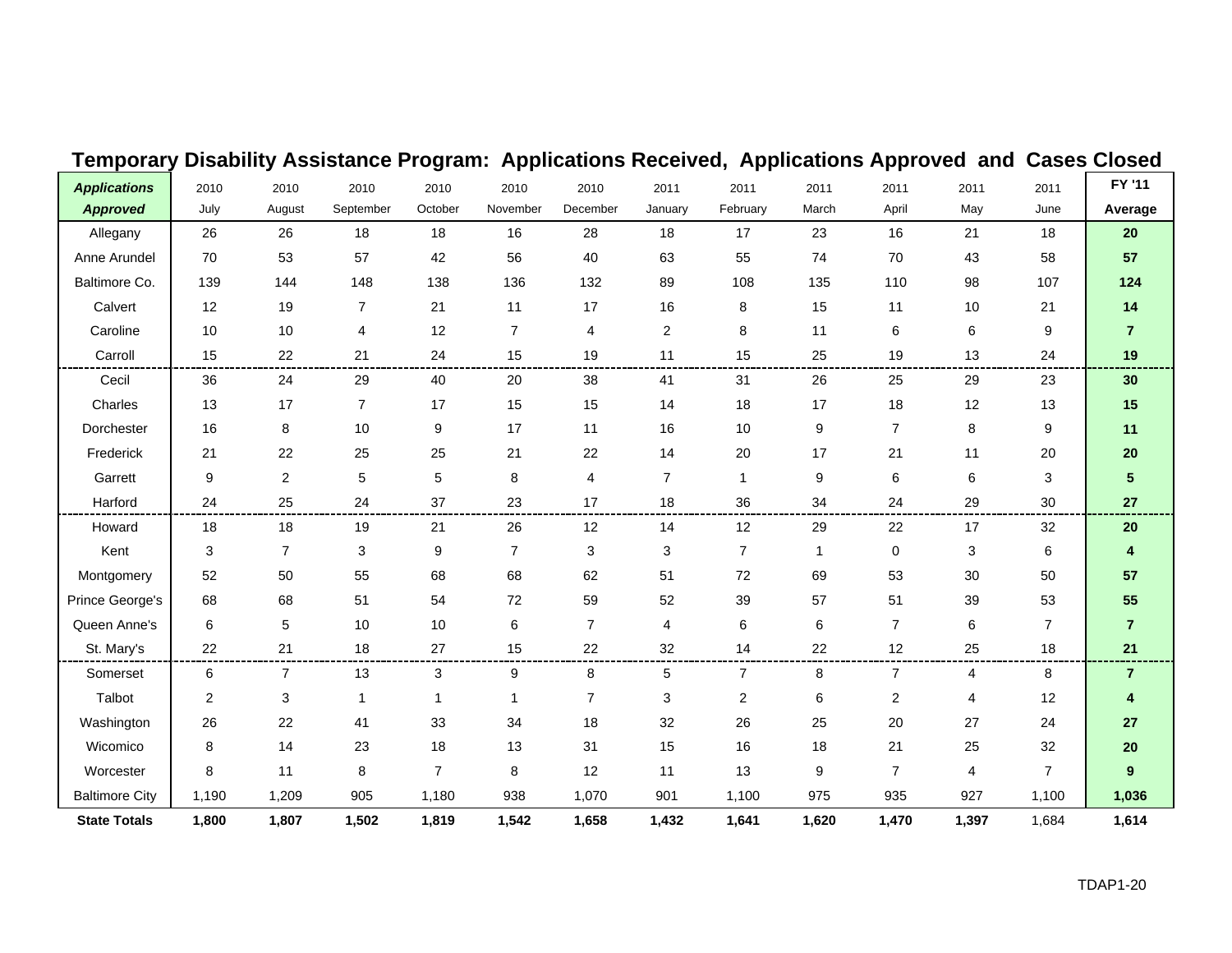| <b>Applications</b>   | 2010           | 2010           | 2010      | 2010    | 2010           | 2010           | 2011    | 2011     | 2011  | 2011           | 2011  | 2011           | FY '11          |
|-----------------------|----------------|----------------|-----------|---------|----------------|----------------|---------|----------|-------|----------------|-------|----------------|-----------------|
| <b>Not Approved</b>   | July           | August         | September | October | November       | December       | January | February | March | April          | May   | June           | Average         |
| Allegany              | 39             | 41             | 31        | 31      | 28             | 26             | 31      | 24       | 41    | 31             | 38    | 37             | 33              |
| Anne Arundel          | 140            | 153            | 147       | 173     | 123            | 114            | 136     | 106      | 134   | 123            | 135   | 135            | 135             |
| Baltimore Co.         | 451            | 560            | 436       | 469     | 473            | 473            | 494     | 388      | 502   | 473            | 422   | 547            | 474             |
| Calvert               | 34             | 25             | 26        | 35      | 27             | 36             | 11      | 28       | 33    | 35             | 27    | 26             | 29              |
| Caroline              | 14             | $\overline{7}$ | 4         | 11      | 10             | 9              | 9       | 6        | 10    | 8              | 10    | 8              | 9               |
| Carroll               | 37             | 46             | 57        | 32      | 37             | 36             | 29      | 41       | 58    | 25             | 20    | 37             | 38              |
| Cecil                 | 58             | 100            | 57        | 62      | 75             | 72             | 90      | 60       | 61    | 58             | 35    | 54             | 65              |
| Charles               | 34             | 45             | 31        | 46      | 29             | 19             | 25      | 30       | 27    | 23             | 25    | 49             | 32              |
| Dorchester            | 24             | 17             | 14        | 32      | 17             | 13             | 15      | 11       | 12    | 16             | 13    | 18             | 17              |
| Frederick             | 65             | 68             | 48        | 67      | 54             | 70             | 62      | 64       | 56    | 82             | 74    | 80             | 66              |
| Garrett               | 4              | 5              | 3         | 3       | 4              | 5              | 3       | 4        | 8     | 5              | 4     | $\overline{7}$ | $5\phantom{.0}$ |
| Harford               | 62             | 75             | 78        | 90      | 77             | 85             | 67      | 69       | 77    | 89             | 62    | 77             | 76              |
| Howard                | 66             | 80             | 87        | 95      | 79             | 69             | 51      | 60       | 76    | 96             | 79    | 92             | 78              |
| Kent                  | $\overline{7}$ | $\overline{7}$ | 6         | 10      | $\overline{7}$ | 2              | 8       | 9        | 11    | 14             | 10    | 10             | 8               |
| Montgomery            | 290            | 303            | 284       | 318     | 286            | 267            | 230     | 254      | 297   | 260            | 248   | 319            | 280             |
| Prince George's       | 152            | 169            | 173       | 166     | 138            | 170            | 186     | 175      | 165   | 227            | 171   | 189            | 173             |
| Queen Anne's          | 16             | 8              | 10        | 14      | 10             | $\overline{7}$ | 10      | 10       | 11    | $\overline{7}$ | 4     | 12             | 10              |
| St. Mary's            | 46             | 44             | 52        | 56      | 59             | 56             | 66      | 40       | 50    | 45             | 38    | 49             | 50              |
| Somerset              | 11             | 13             | 8         | 6       | 17             | 10             | 12      | 18       | 15    | 11             | 11    | 8              | 12              |
| Talbot                | $\overline{7}$ | 8              | 7         | 4       | 5              | $\overline{7}$ | 10      | 2        | 8     | 6              | 12    | 10             | $\overline{7}$  |
| Washington            | 114            | 132            | 96        | 108     | 102            | 108            | 115     | 96       | 92    | 116            | 91    | 120            | 108             |
| Wicomico              | 19             | 12             | 38        | 40      | 50             | 32             | 40      | 33       | 34    | 35             | 39    | 57             | 36              |
| Worcester             | 20             | 18             | 20        | 19      | 24             | 24             | 16      | 12       | 21    | 8              | 9     | 20             | 18              |
| <b>Baltimore City</b> | 1,328          | 1,759          | 1,236     | 1,477   | 1,201          | 1,154          | 1,084   | 1,119    | 1,152 | 1,103          | 1,030 | 1,218          | 1,238           |
| <b>State Totals</b>   | 3,038          | 3,695          | 2,949     | 3,364   | 2,932          | 2,864          | 2,800   | 2,659    | 2,951 | 2,896          | 2,607 | 3,179          | 2,995           |

# **Temporary Disability Assistance Program: Applications Received, Applications Approved and Cases Closed**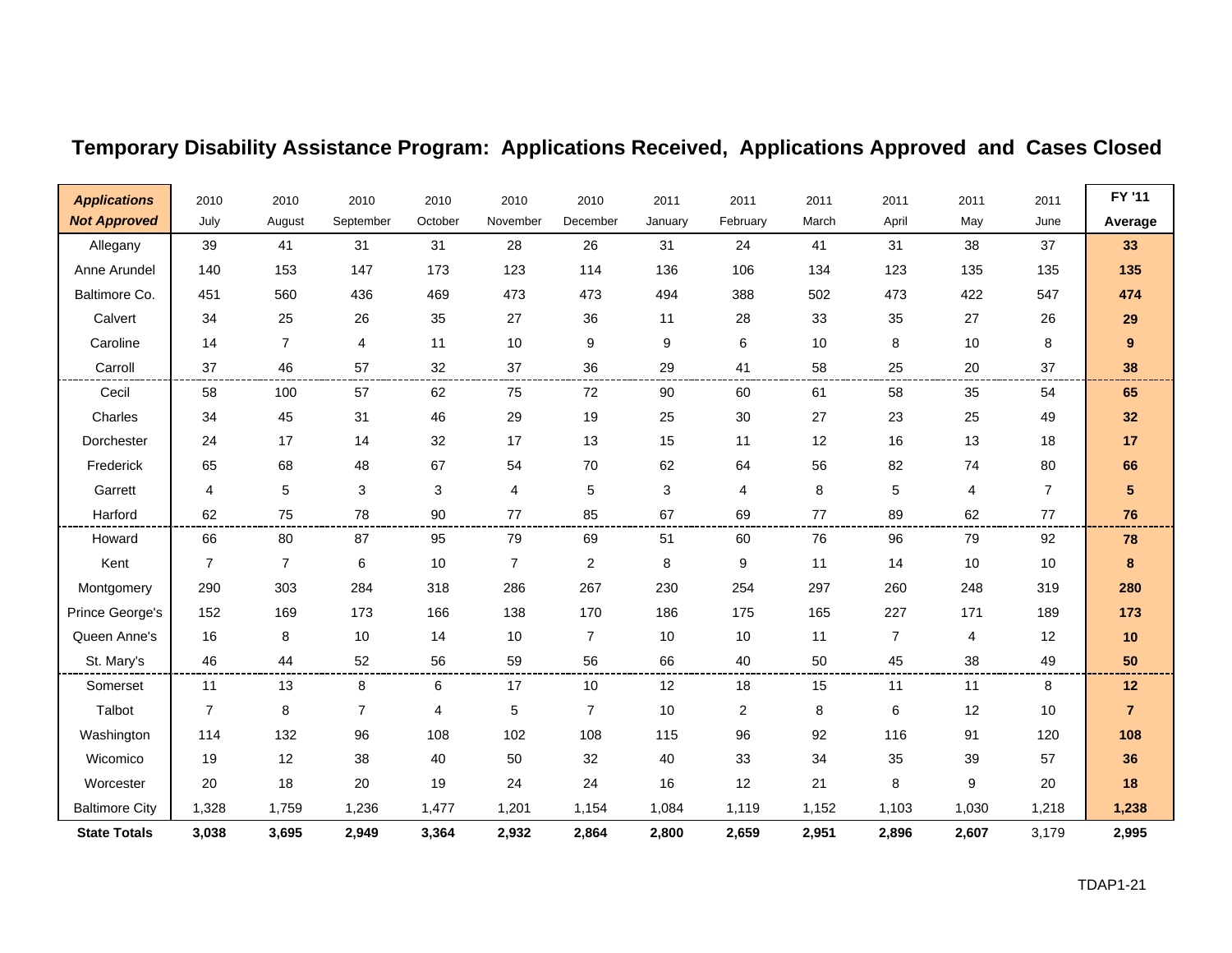| <b>Cases</b>          | 2010           | 2010           | 2010      | 2010    | 2010             | 2010     | 2011           | 2011           | 2011             | 2011        | 2011           | 2011  | FY '11         |
|-----------------------|----------------|----------------|-----------|---------|------------------|----------|----------------|----------------|------------------|-------------|----------------|-------|----------------|
| <b>Closed</b>         | July           | August         | September | October | November         | December | January        | February       | March            | April       | May            | June  | Average        |
| Allegany              | 23             | 30             | 37        | 17      | 20               | 32       | 29             | 19             | 21               | 20          | 28             | 17    | 24             |
| Anne Arundel          | 50             | 46             | 52        | 50      | 55               | 54       | 86             | 51             | 55               | 43          | 58             | 67    | 56             |
| Baltimore Co.         | 125            | 119            | 137       | 113     | 113              | 135      | 109            | 119            | 130              | 134         | 140            | 131   | 125            |
| Calvert               | 20             | 12             | 25        | 20      | 15               | 20       | 13             | 16             | 15               | 16          | 12             | 17    | 17             |
| Caroline              | 14             | 10             | 15        | 22      | $\,6$            | $10$     | 16             | 2              | 8                | 11          | 10             | 12    | 11             |
| Carroll               | 28             | 29             | 27        | 16      | 13               | 28       | 20             | 23             | 22               | 22          | 18             | 24    | 23             |
| Cecil                 | 34             | 32             | 44        | 36      | 34               | 40       | 33             | 44             | 41               | 47          | 32             | 33    | 38             |
| Charles               | 18             | 13             | 13        | 16      | 18               | 23       | 21             | 9              | 16               | 6           | 16             | 14    | 15             |
| Dorchester            | 12             | 4              | 15        | 10      | 11               | 5        | 14             | 8              | $\overline{7}$   | 12          | 12             | 16    | 11             |
| Frederick             | 22             | 15             | 20        | 20      | 29               | 21       | 16             | 29             | 30               | 22          | 24             | 26    | 23             |
| Garrett               | $\overline{7}$ | $\overline{7}$ | 3         | 4       | 5                | 6        | 4              | 5              | $\overline{2}$   | 8           | 11             | 4     | $6\phantom{1}$ |
| Harford               | 21             | 31             | 30        | 25      | 23               | 26       | 31             | 26             | 31               | 45          | 24             | 22    | 28             |
| Howard                | 10             | 10             | 12        | 12      | 5                | 9        | 23             | 17             | 17               | 13          | 13             | 16    | 13             |
| Kent                  | 4              | $\,6$          | $\,6\,$   | 10      | $\boldsymbol{9}$ | 6        | $\overline{7}$ | $\overline{c}$ | $\boldsymbol{9}$ | $\mathbf 2$ | $\overline{7}$ | 4     | $\bf 6$        |
| Montgomery            | 61             | 63             | 57        | 64      | 64               | 54       | 45             | 41             | 47               | 57          | 69             | 55    | 56             |
| Prince George's       | 68             | 53             | 56        | 58      | 67               | 78       | 65             | 55             | 67               | 65          | 84             | 62    | 65             |
| Queen Anne's          | 4              | 4              | 3         | 3       | 8                | 9        | $\overline{7}$ | 9              | 4                | 6           | 4              | 4     | 5              |
| St. Mary's            | 18             | 19             | 23        | 22      | 22               | 26       | 16             | 23             | 18               | 22          | 30             | 21    | 22             |
| Somerset              | 8              | 8              | 5         | 6       | 11               | 8        | 5              | $\overline{7}$ | 8                | 8           | 6              | $10$  | 8              |
| Talbot                | 4              | 5              | 5         | 4       | 4                | 5        | 3              | 3              | 4                | 7           | 2              | 4     | 4              |
| Washington            | 18             | 25             | 29        | 36      | 27               | 32       | 34             | 29             | 16               | 34          | 31             | 27    | 28             |
| Wicomico              | 19             | 11             | 20        | 10      | 17               | 17       | 18             | 9              | 20               | 19          | 25             | 20    | 17             |
| Worcester             | 9              | 10             | 10        | 15      | $\overline{4}$   | 10       | 5              | 12             | 9                | 10          | 14             | 13    | 10             |
| <b>Baltimore City</b> | 1,038          | 937            | 1,117     | 1,056   | 954              | 1,048    | 995            | 799            | 916              | 996         | 1,051          | 1,011 | 993            |
| <b>State Totals</b>   | 1,635          | 1,499          | 1,761     | 1,645   | 1,534            | 1,702    | 1,615          | 1,357          | 1,513            | 1,625       | 1,721          | 1,630 | 1,603          |

## **Temporary Disability Assistance Program: Applications Received, Applications Approved and Cases Closed**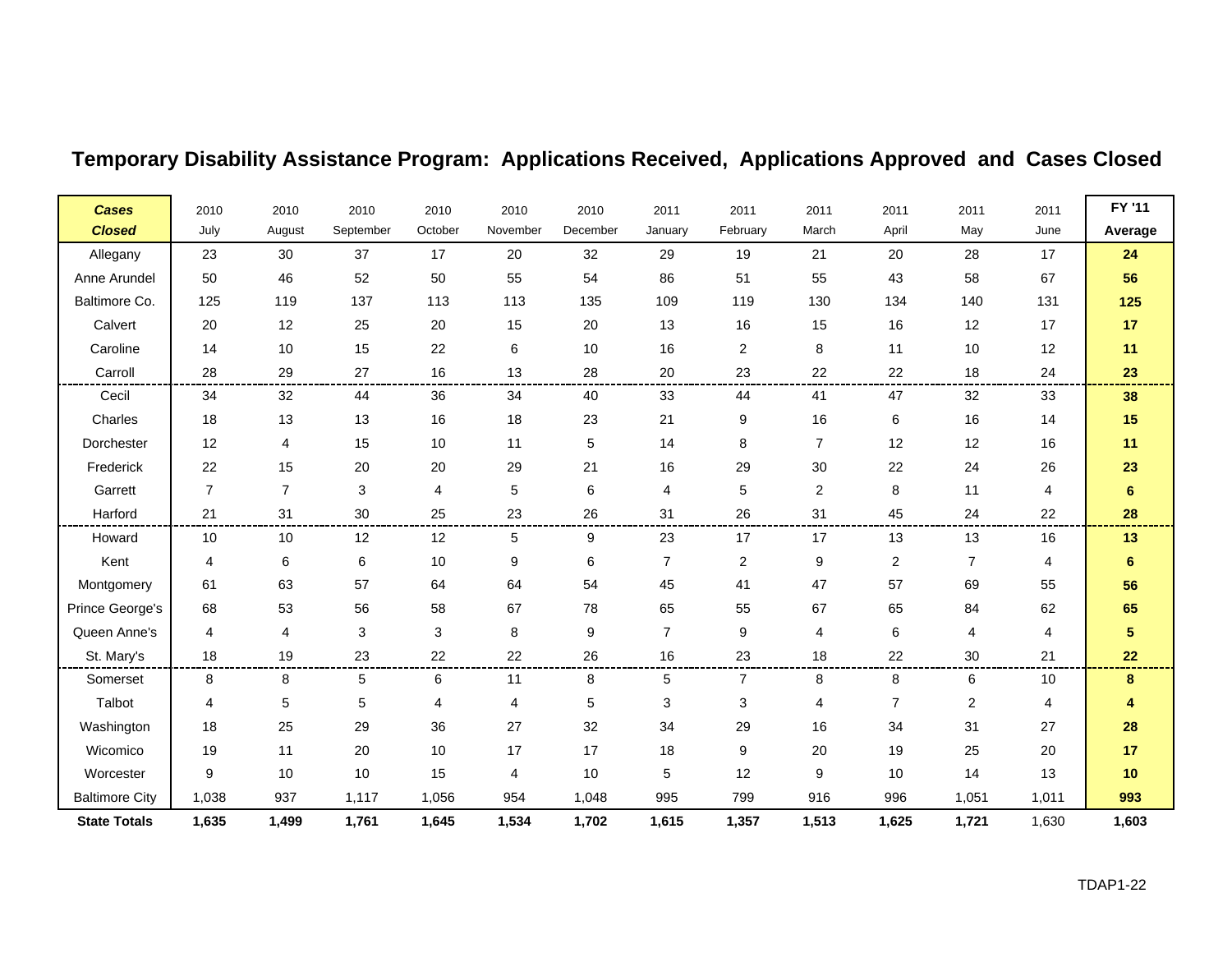| <b>Total</b>          | 2010   | 2010   | 2010      | 2010    | 2010     | 2010     | 2011    | 2011     | 2011   | 2011   | 2011   | 2011   | FY '11  |
|-----------------------|--------|--------|-----------|---------|----------|----------|---------|----------|--------|--------|--------|--------|---------|
| <b>Recipients</b>     | July   | August | September | October | November | December | January | February | March  | April  | May    | June   | Average |
| Allegany              | 321    | 330    | 300       | 306     | 297      | 312      | 294     | 301      | 300    | 299    | 297    | 299    | 305     |
| Anne Arundel          | 650    | 651    | 669       | 659     | 670      | 651      | 640     | 648      | 699    | 714    | 701    | 685    | 670     |
| Baltimore Co.         | 1,478  | 1,465  | 1,474     | 1,519   | 1,521    | 1,569    | 1,482   | 1,499    | 1,529  | 1,487  | 1,455  | 1,443  | 1,493   |
| Calvert               | 187    | 200    | 174       | 184     | 176      | 173      | 177     | 163      | 176    | 165    | 166    | 171    | 176     |
| Caroline              | 109    | 113    | 109       | 109     | 112      | 104      | 95      | 107      | 112    | 106    | 106    | 109    | 108     |
| Carroll               | 250    | 238    | 239       | 250     | 244      | 242      | 228     | 226      | 248    | 238    | 218    | 220    | 237     |
| Cecil                 | 391    | 373    | 365       | 378     | 369      | 385      | 388     | 381      | 377    | 361    | 374    | 367    | 376     |
| Charles               | 183    | 191    | 171       | 175     | 168      | 160      | 147     | 160      | 166    | 176    | 174    | 168    | 170     |
| Dorchester            | 127    | 128    | 116       | 114     | 125      | 134      | 132     | 138      | 141    | 136    | 136    | 132    | 130     |
| Frederick             | 214    | 219    | 232       | 233     | 228      | 231      | 227     | 218      | 232    | 221    | 196    | 205    | 221     |
| Garrett               | 64     | 59     | 61        | 65      | 64       | 65       | 66      | 62       | 70     | 70     | 70     | 65     | 65      |
| Harford               | 327    | 320    | 317       | 352     | 340      | 333      | 315     | 344      | 340    | 335    | 338    | 335    | 333     |
| Howard                | 127    | 130    | 149       | 151     | 174      | 165      | 160     | 152      | 178    | 195    | 184    | 214    | 165     |
| Kent                  | 65     | 64     | 61        | 68      | 66       | 62       | 57      | 67       | 57     | 55     | 50     | 54     | 61      |
| Montgomery            | 599    | 618    | 606       | 612     | 619      | 633      | 628     | 680      | 705    | 687    | 623    | 631    | 637     |
| Prince George's       | 711    | 713    | 695       | 686     | 710      | 683      | 666     | 640      | 641    | 641    | 567    | 580    | 661     |
| Queen Anne's          | 64     | 64     | 78        | 81      | 73       | 80       | 74      | 74       | 75     | 95     | 76     | 79     | 76      |
| St. Mary's            | 230    | 228    | 213       | 239     | 215      | 216      | 241     | 225      | 234    | 218    | 218    | 206    | 224     |
| Somerset              | 67     | 67     | 81        | 72      | 79       | 75       | 73      | 76       | 77     | 74     | 72     | 77     | 74      |
| Talbot                | 43     | 37     | 31        | 29      | 24       | 34       | 31      | 28       | 34     | 30     | 34     | 48     | 34      |
| Washington            | 317    | 314    | 341       | 335     | 335      | 336      | 335     | 344      | 354    | 339    | 345    | 338    | 336     |
| Wicomico              | 204    | 219    | 221       | 222     | 211      | 241      | 235     | 246      | 248    | 253    | 268    | 265    | 236     |
| Worcester             | 87     | 91     | 89        | 88      | 96       | 103      | 113     | 115      | 113    | 109    | 106    | 99     | 101     |
| <b>Baltimore City</b> | 13,372 | 13,561 | 13,235    | 13,580  | 13,368   | 13,564   | 13,317  | 13,867   | 13,723 | 13,758 | 13,596 | 13,728 | 13,556  |
| State Totals*         | 20,216 | 20,418 | 20,059    | 20,532  | 20,303   | 20,564   | 20,134  | 20,774   | 20,841 | 20,781 | 20,386 | 20,518 | 20,461  |

\*DHR reports local statistics based on preliminary data. State totals for recipients/expenditures are later revised **in bold** when final data are available.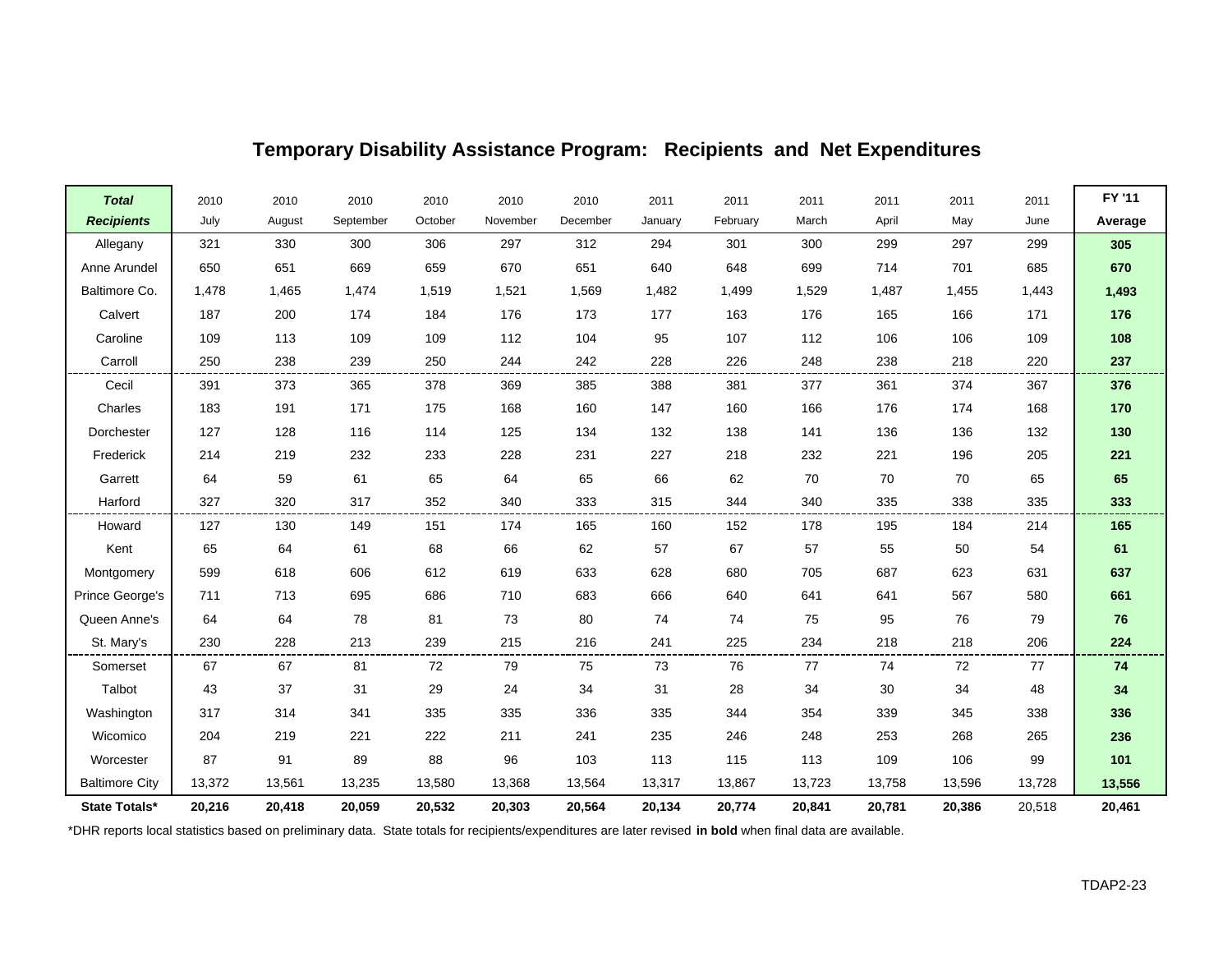| <b>Short Term</b>     | 2010         | 2010           | 2010      | 2010      | 2010           | 2010           | 2011         | 2011             | 2011             | 2011           | 2011           | 2011           | FY '11           |
|-----------------------|--------------|----------------|-----------|-----------|----------------|----------------|--------------|------------------|------------------|----------------|----------------|----------------|------------------|
| <b>Recipients</b>     | July         | August         | September | October   | November       | December       | January      | February         | March            | April          | May            | June           | Average          |
| Allegany              | 32           | 29             | 27        | 30        | 25             | 37             | 23           | 19               | 23               | 29             | 26             | 28             | ${\bf 27}$       |
| Anne Arundel          | 146          | 145            | 138       | 150       | 162            | 149            | 152          | 173              | 190              | 192            | 157            | 164            | 160              |
| Baltimore Co.         | 260          | 235            | 234       | 268       | 272            | 280            | 257          | 263              | 285              | 252            | 252            | 228            | 257              |
| Calvert               | 36           | 37             | 29        | 28        | 26             | 24             | 24           | 22               | 29               | 20             | 20             | 22             | 26               |
| Caroline              | $\mathbf{1}$ | 4              | 2         | 3         | $\overline{7}$ | 5              | 1            | $\overline{4}$   | 8                | $\overline{7}$ | 6              | 6              | ${\bf 5}$        |
| Carroll               | 53           | 59             | 55        | 60        | 57             | 61             | 56           | 59               | 72               | 68             | 57             | 53             | 59               |
| Cecil                 | 33           | 29             | 22        | 29        | 22             | 31             | 33           | 27               | 19               | 19             | 25             | 26             | 26               |
| Charles               | 11           | 13             | 8         | 10        | $\overline{7}$ | 6              | 3            | 9                | 8                | 12             | 13             | 17             | $10$             |
| Dorchester            | 43           | 35             | 30        | 26        | 34             | 29             | 22           | 22               | 15               | 14             | 16             | 15             | 25               |
| Frederick             | 31           | 31             | 25        | 37        | 32             | 37             | 36           | 34               | 34               | 30             | 20             | 25             | 31               |
| Garrett               | $\mathbf 5$  | 8              | 8         | 12        | 9              | $\overline{7}$ | 11           | 8                | 8                | 11             | 11             | 8              | $\boldsymbol{9}$ |
| Harford               | 30           | 29             | 27        | 27        | 26             | 25             | 22           | 26               | 27               | 24             | 24             | 24             | 26               |
| Howard                | 49           | 48             | 70        | 76        | 81             | 71             | 71           | 57               | 74               | 65             | 61             | 83             | 67               |
| Kent                  | 0            | 0              | 0         | $\pmb{0}$ | 3              | $\overline{1}$ | $\mathbf{1}$ | $\boldsymbol{2}$ | $\mathbf{1}$     | 0              | 0              | $\overline{2}$ | $\mathbf{1}$     |
| Montgomery            | 136          | 128            | 126       | 128       | 115            | 119            | 112          | 152              | 152              | 133            | 117            | 141            | 130              |
| Prince George's       | 199          | 189            | 159       | 174       | 181            | 178            | 164          | 159              | 156              | 150            | 122            | 144            | 165              |
| Queen Anne's          | 8            | $\overline{7}$ | 5         | 10        | 9              | 10             | 6            | $\overline{7}$   | 6                | $\overline{7}$ | $\overline{7}$ | $\overline{7}$ | $\overline{7}$   |
| St. Mary's            | 76           | 70             | 63        | 60        | 49             | 51             | 49           | 31               | 41               | 27             | 35             | 30             | 49               |
| Somerset              | 4            | 4              | 4         | 5         | 4              | 6              | 6            | 5                | 6                | 5              | 4              | 5              | 5                |
| Talbot                | 10           | 10             | 9         | 5         | $\,$ 5 $\,$    | $\overline{7}$ | $\mathbf 5$  | $\overline{4}$   | $\boldsymbol{9}$ | 5              | 8              | 18             | $\bf8$           |
| Washington            | 24           | 19             | 32        | 23        | 27             | 26             | 19           | 18               | 19               | 10             | 19             | 15             | 21               |
| Wicomico              | 16           | 23             | 28        | 32        | 24             | 42             | 36           | 33               | 47               | 51             | 41             | 63             | 36               |
| Worcester             | 8            | 11             | 11        | 10        | 14             | 15             | 14           | 16               | 17               | 12             | 10             | 9              | $12$             |
| <b>Baltimore City</b> | 1,160        | 1,203          | 1,186     | 1,208     | 1,170          | 1,181          | 1,081        | 1,145            | 1,117            | 1,117          | 1,024          | 1,048          | 1,137            |
| <b>State Totals</b>   | 2,371        | 2,366          | 2,298     | 2,411     | 2,361          | 2,398          | 2,204        | 2,295            | 2,363            | 2,260          | 2,075          | 2,181          | 2,299            |

 $\blacksquare$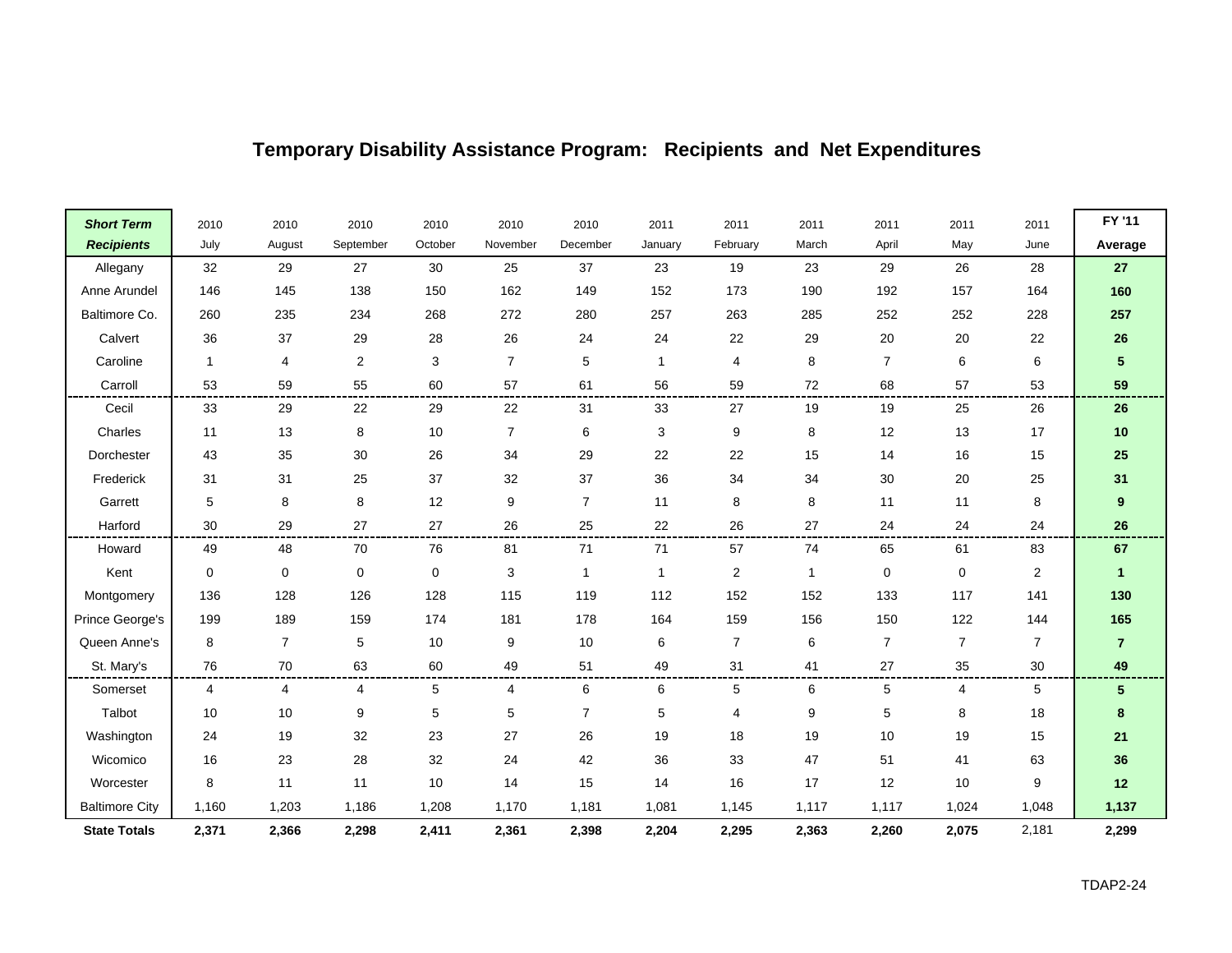| <b>Long Term</b>      | 2010   | 2010   | 2010      | 2010    | 2010     | 2010     | 2011    | 2011     | 2011   | 2011   | 2011   | 2011   | FY '11  |
|-----------------------|--------|--------|-----------|---------|----------|----------|---------|----------|--------|--------|--------|--------|---------|
| <b>Recipients</b>     | July   | August | September | October | November | December | January | February | March  | April  | May    | June   | Average |
| Allegany              | 289    | 301    | 273       | 276     | 272      | 275      | 271     | 282      | 277    | 270    | 271    | 271    | 277     |
| Anne Arundel          | 504    | 506    | 531       | 509     | 508      | 502      | 488     | 475      | 509    | 522    | 544    | 521    | 510     |
| Baltimore Co.         | 1,218  | 1,230  | 1,240     | 1,251   | 1,249    | 1,289    | 1,225   | 1,236    | 1,244  | 1,235  | 1,203  | 1,215  | 1,236   |
| Calvert               | 151    | 163    | 145       | 156     | 150      | 149      | 153     | 141      | 147    | 145    | 146    | 149    | 150     |
| Caroline              | 108    | 109    | 107       | 106     | 105      | 99       | 94      | 103      | 104    | 99     | 100    | 103    | 103     |
| Carroll               | 197    | 179    | 184       | 190     | 187      | 181      | 172     | 167      | 176    | 170    | 161    | 167    | 178     |
| Cecil                 | 358    | 344    | 343       | 349     | 347      | 354      | 355     | 354      | 358    | 342    | 349    | 341    | 350     |
| Charles               | 172    | 178    | 163       | 165     | 161      | 154      | 144     | 151      | 158    | 164    | 161    | 151    | 160     |
| Dorchester            | 84     | 93     | 86        | 88      | 91       | 105      | 110     | 116      | 126    | 122    | 120    | 117    | 105     |
| Frederick             | 183    | 188    | 207       | 196     | 196      | 194      | 191     | 184      | 198    | 191    | 176    | 180    | 190     |
| Garrett               | 59     | 51     | 53        | 53      | 55       | 58       | 55      | 54       | 62     | 59     | 59     | 57     | 56      |
| Harford               | 297    | 291    | 290       | 325     | 314      | 308      | 293     | 318      | 313    | 311    | 314    | 311    | 307     |
| Howard                | 78     | 82     | 79        | 75      | 93       | 94       | 89      | 95       | 104    | 130    | 123    | 131    | 98      |
| Kent                  | 65     | 64     | 61        | 68      | 63       | 61       | 56      | 65       | 56     | 55     | 50     | 52     | 60      |
| Montgomery            | 463    | 490    | 480       | 484     | 504      | 514      | 516     | 528      | 553    | 554    | 506    | 490    | 507     |
| Prince George's       | 512    | 524    | 536       | 512     | 529      | 505      | 502     | 481      | 485    | 491    | 445    | 436    | 497     |
| Queen Anne's          | 56     | 57     | 73        | 71      | 64       | 70       | 68      | 67       | 69     | 88     | 69     | 72     | 69      |
| St. Mary's            | 154    | 158    | 150       | 179     | 166      | 165      | 192     | 194      | 193    | 191    | 183    | 176    | 175     |
| Somerset              | 63     | 63     | 77        | 67      | 75       | 69       | 67      | 71       | 71     | 69     | 68     | 72     | 69      |
| Talbot                | 33     | 27     | 22        | 24      | 19       | 27       | 26      | 24       | 25     | 25     | 26     | 30     | 26      |
| Washington            | 293    | 295    | 309       | 312     | 308      | 310      | 316     | 326      | 335    | 329    | 326    | 323    | 315     |
| Wicomico              | 188    | 196    | 193       | 190     | 187      | 199      | 199     | 213      | 201    | 202    | 227    | 202    | 200     |
| Worcester             | 79     | 80     | 78        | 78      | 82       | 88       | 99      | 99       | 96     | 97     | 96     | 90     | 89      |
| <b>Baltimore City</b> | 12,212 | 12,358 | 12,049    | 12,372  | 12,198   | 12,383   | 12,236  | 12,722   | 12,606 | 12,641 | 12,572 | 12,680 | 12,419  |
| <b>State Totals</b>   | 17,816 | 18,027 | 17,729    | 18,096  | 17,923   | 18,153   | 17,917  | 18,466   | 18,466 | 18,502 | 18,295 | 18,337 | 18,144  |

 $\overline{ }$ 

H.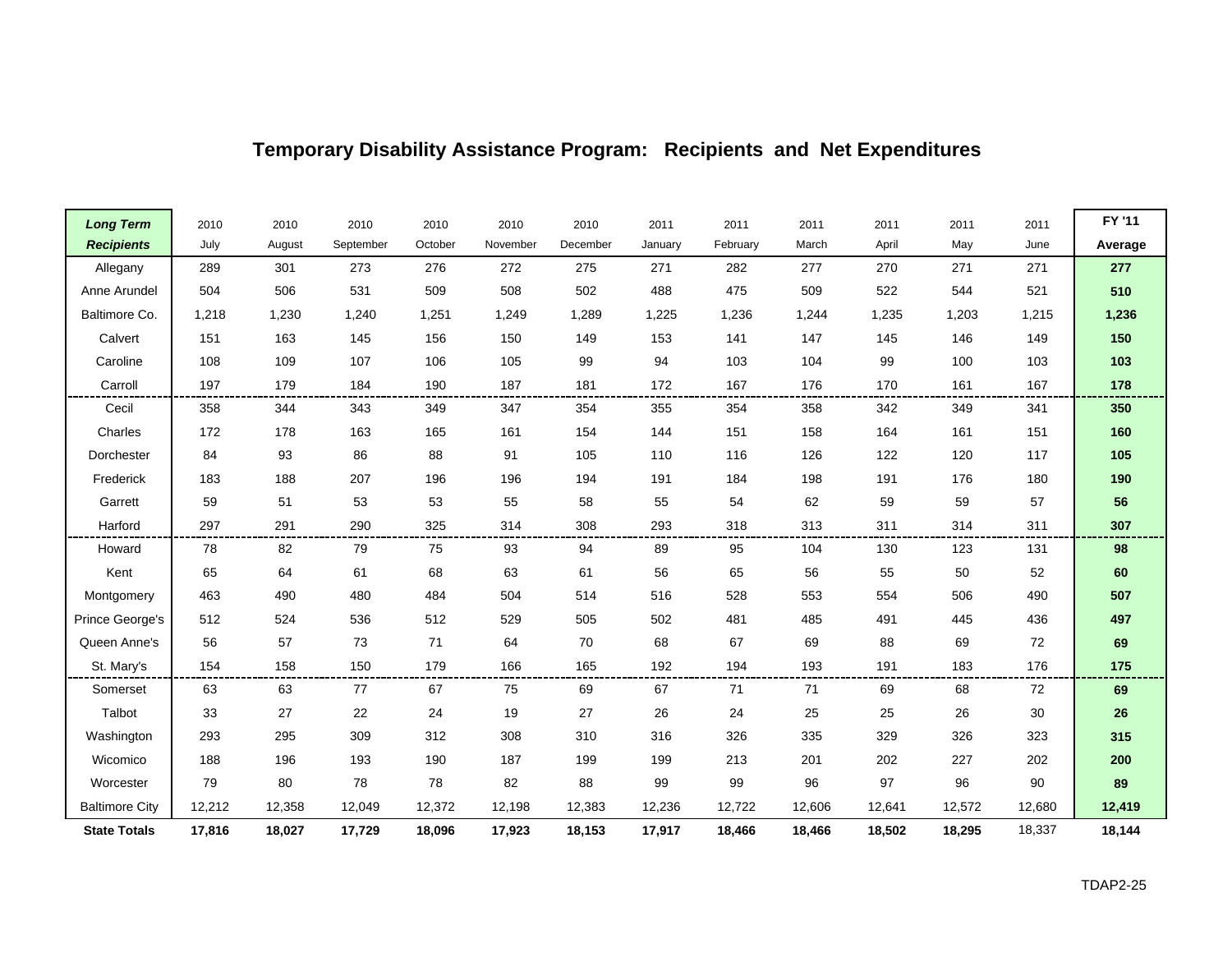| <b>Net</b>            | 2010    | 2010    | 2010      | 2010    | 2010     | 2010     | 2011    | 2011     | 2011    | 2011    | 2011    | 2011    | FY '11    |
|-----------------------|---------|---------|-----------|---------|----------|----------|---------|----------|---------|---------|---------|---------|-----------|
| <b>Expenditures</b>   | July    | August  | September | October | November | December | January | February | March   | April   | May     | June    | Average   |
| Allegany              | 32.4    | 18.4    | 35.5      | 47.0    | 38.3     | 56.3     | 35.8    | 28.9     | 36.2    | 42.8    | 42.4    | 48.3    | \$38.5    |
| Anne Arundel          | 84.2    | 100.8   | 105.3     | 89.9    | 95.2     | 82.4     | 80.5    | 80.8     | 98.1    | 116.5   | 99.0    | 116.8   | \$95.8    |
| Baltimore Co.         | 206.5   | 221.7   | 164.9     | 214.6   | 198.3    | 269.1    | 214.9   | 242.4    | 218.1   | 224.5   | 225.1   | 220.4   | \$218.4   |
| Calvert               | 33.4    | 34.4    | 13.9      | 30.9    | 28.9     | 26.1     | 19.8    | 26.1     | 11.4    | 17.2    | 13.5    | 29.9    | \$23.8    |
| Caroline              | 4.6     | 11.6    | 17.2      | 14.5    | 17.4     | 19.2     | 17.5    | 1.8      | 15.6    | 15.2    | 18.5    | 18.7    | \$14.3    |
| Carroll               | 45.9    | 11.1    | 39.1      | 39.8    | 32.6     | 37.6     | 35.5    | 31.6     | 28.0    | 40.4    | 23.4    | 18.4    | \$32.0    |
| Cecil                 | 60.0    | 62.5    | 54.7      | 54.9    | 66.5     | 61.8     | 53.7    | 62.0     | 62.6    | 64.8    | 64.3    | 66.5    | \$61.2\$  |
| Charles               | 22.2    | 29.1    | 28.6      | 30.3    | 14.7     | 29.5     | 7.5     | 9.1      | 28.8    | 25.4    | 30.4    | 28.9    | \$23.7    |
| Dorchester            | 23.3    | 13.6    | 12.8      | 16.6    | 20.8     | 16.8     | 19.7    | 23.6     | 20.0    | 23.4    | 19.8    | 15.6    | \$18.8    |
| Frederick             | 24.8    | 17.1    | 34.1      | 46.4    | 40.0     | 41.9     | 32.9    | 18.8     | 32.1    | 34.5    | 33.9    | 40.2    | \$33.1    |
| Garrett               | 11.7    | 10.4    | 11.2      | 11.9    | 11.6     | 11.7     | 12.1    | 11.4     | 11.9    | $-6.8$  | 12.8    | 7.2     | \$9.8     |
| Harford               | 37.7    | 30.9    | 42.8      | 54.1    | 58.5     | 59.6     | 20.8    | 49.7     | 49.8    | 49.4    | 58.8    | 39.5    | \$46.0    |
| Howard                | 23.1    | 23.8    | 27.3      | 27.6    | 34.6     | 29.0     | 26.5    | 28.0     | 32.8    | 29.3    | 32.3    | 39.5    | \$29.5    |
| Kent                  | 10.7    | 9.6     | 9.8       | 8.9     | 12.2     | 10.0     | 10.5    | 12.4     | 10.5    | 9.1     | 9.2     | 10.0    | \$10.2    |
| Montgomery            | 61.1    | 72.6    | 72.7      | 74.9    | 74.2     | 106.5    | 92.2    | 87.3     | 104.4   | 98.2    | 63.1    | 90.0    | \$83.1    |
| Prince George's       | 118.2   | 126.6   | 126.2     | 100.9   | 125.6    | 124.7    | 65.4    | 78.3     | 80.9    | 101.3   | 77.9    | 55.0    | \$98.4    |
| Queen Anne's          | 10.7    | 8.3     | 11.7      | 12.4    | 13.2     | 11.8     | 12.6    | 12.9     | 12.4    | 13.6    | 8.0     | 11.5    | \$11.6    |
| St. Mary's            | 30.1    | 40.7    | 6.3       | 34.0    | 29.0     | 38.1     | 33.8    | 38.3     | 39.0    | 12.5    | 28.4    | 36.0    | \$30.5    |
| Somerset              | 30.1    | 40.7    | 6.3       | 12.1    | 9.3      | 13.0     | 11.9    | 13.4     | 8.8     | 11.6    | 13.3    | 13.5    | \$15.3    |
| Talbot                | 4.4     | 1.3     | 0.9       | 2.8     | $2.2\,$  | 1.5      | 3.9     | 5.2      | 1.3     | 0.9     | 1.9     | 7.6     | \$2.8     |
| Washington            | 55.9    | 29.8    | 23.7      | 23.7    | 56.4     | 47.1     | 55.0    | 33.7     | 43.1    | 35.7    | 41.6    | 36.4    | \$40.2    |
| Wicomico              | 32.4    | 29.2    | 24.8      | 39.4    | 29.8     | 40.7     | 43.4    | 41.1     | 33.0    | 40.4    | 39.5    | 45.0    | \$36.5    |
| Worcester             | 12.2    | 6.8     | 15.5      | 12.4    | 17.8     | 14.8     | 19.4    | 18.9     | 20.5    | 20.4    | 15.2    | 18.3    | \$16.0    |
| <b>Baltimore City</b> | 2,194.7 | 2,246.1 | 1,923.5   | 2,241.3 | 2,217.2  | 2,256.6  | 2,218.5 | 2,355.0  | 2,311.7 | 2,349.6 | 2,362.5 | 2,340.5 | \$2,251.4 |
| State Totals*         | 3,071.8 | 3,215.4 | 2,726.1   | 3,214.4 | 3,085.5  | 3,525.7  | 3,024.7 | 3,300.9  | 3,238.1 | 3,419.2 | 3,268.1 | 3,353.8 | \$3,203.6 |

\*DHR reports local statistics based on preliminary data. State totals for recipients/expenditures are later revised **in bold** when final data are available. **[ DATA: x \$1,000 ]**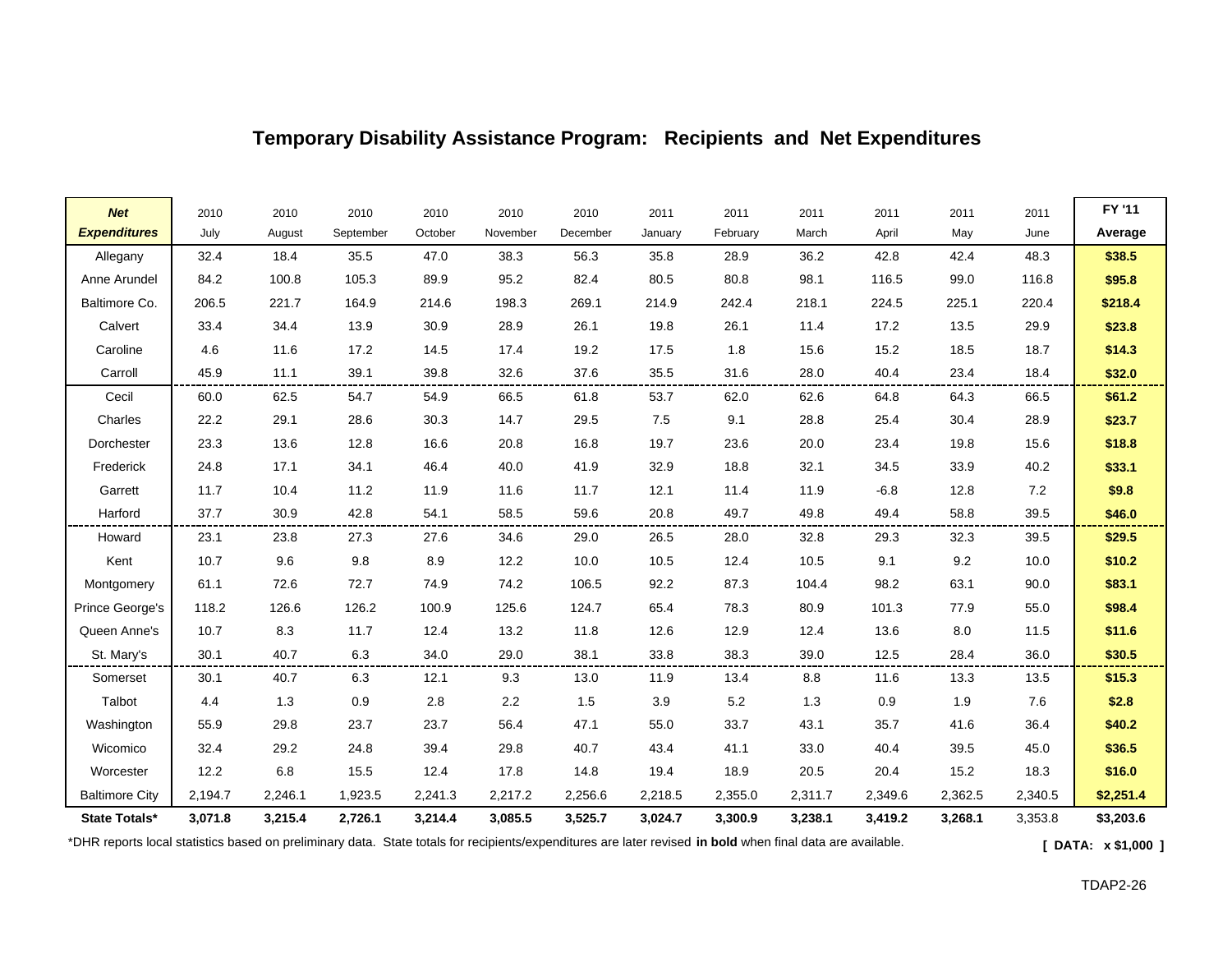

#### TDAP Chart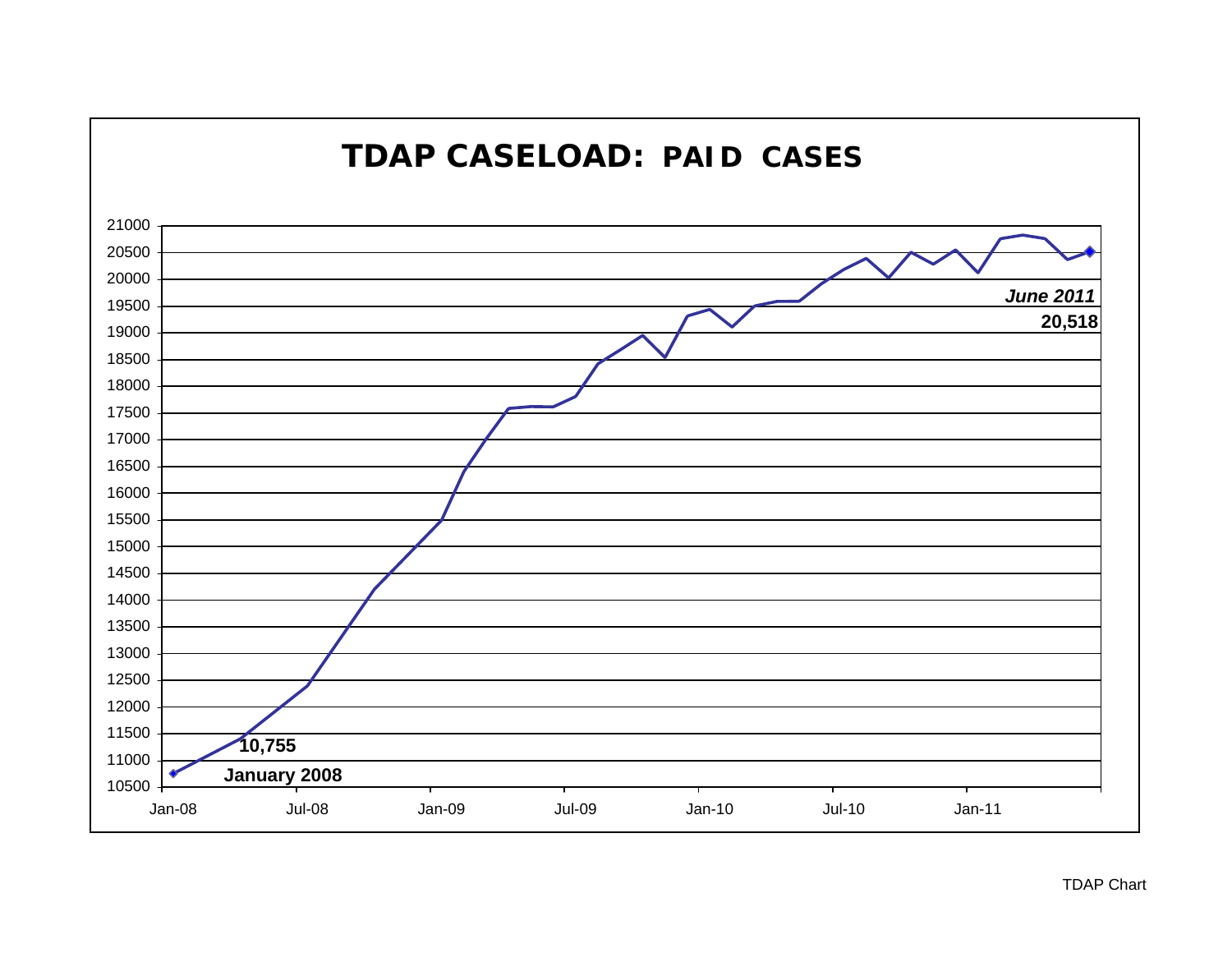*MA- Community Care*

| <b>Applications</b>   | 2010   | 2010   | 2010      | 2010    | 2010     | 2010     | 2011    | 2011     | 2011   | 2011   | 2011   | 2011   | FY '11  |
|-----------------------|--------|--------|-----------|---------|----------|----------|---------|----------|--------|--------|--------|--------|---------|
| <b>Received</b>       | July   | August | September | October | November | December | January | February | March  | April  | May    | June   | Average |
| Allegany              | 407    | 390    | 418       | 361     | 384      | 304      | 425     | 350      | 426    | 360    | 355    | 417    | 383     |
| Anne Arundel          | 1,717  | 1,755  | 1,705     | 1,662   | 1,508    | 1,469    | 1,817   | 1,531    | 1,879  | 1,526  | 1,417  | 1,668  | 1,638   |
| Baltimore Co.         | 3,189  | 3,240  | 3,184     | 3,479   | 3,337    | 3,024    | 3,465   | 3,499    | 3,998  | 3,146  | 3,185  | 3,415  | 3,347   |
| Calvert               | 350    | 353    | 425       | 363     | 330      | 307      | 430     | 340      | 377    | 329    | 350    | 391    | 362     |
| Caroline              | 223    | 255    | 248       | 244     | 218      | 186      | 189     | 224      | 295    | 238    | 211    | 231    | 230     |
| Carroll               | 489    | 433    | 380       | 393     | 384      | 335      | 451     | 430      | 463    | 445    | 360    | 443    | 417     |
| Cecil                 | 727    | 662    | 678       | 645     | 683      | 633      | 709     | 623      | 692    | 606    | 606    | 634    | 658     |
| Charles               | 570    | 557    | 565       | 552     | 471      | 500      | 535     | 470      | 520    | 486    | 462    | 559    | 521     |
| Dorchester            | 288    | 265    | 261       | 262     | 230      | 184      | 249     | 237      | 264    | 219    | 228    | 294    | 248     |
| Frederick             | 844    | 804    | 821       | 833     | 722      | 693      | 797     | 722      | 836    | 695    | 678    | 788    | 769     |
| Garrett               | 120    | 153    | 147       | 138     | 143      | 94       | 169     | 97       | 167    | 118    | 110    | 131    | 132     |
| Harford               | 883    | 883    | 883       | 860     | 798      | 734      | 802     | 762      | 835    | 703    | 681    | 826    | 804     |
| Howard                | 744    | 732    | 763       | 696     | 692      | 568      | 645     | 581      | 746    | 688    | 698    | 761    | 693     |
| Kent                  | 114    | 127    | 84        | 113     | 107      | 119      | 119     | 93       | 113    | 83     | 113    | 118    | 109     |
| Montgomery            | 3,395  | 3,286  | 3,285     | 3,498   | 3,256    | 3,050    | 3,382   | 3,246    | 4,055  | 3,336  | 3,346  | 3,753  | 3,407   |
| Prince George's       | 4,126  | 3,926  | 3,743     | 3,499   | 3,596    | 3,300    | 3,692   | 3,496    | 4,285  | 3,756  | 3,510  | 3,883  | 3,734   |
| Queen Anne's          | 198    | 201    | 178       | 211     | 184      | 176      | 205     | 209      | 202    | 164    | 173    | 211    | 193     |
| St. Mary's            | 461    | 456    | 465       | 415     | 416      | 411      | 473     | 453      | 444    | 392    | 392    | 431    | 434     |
| Somerset              | 183    | 159    | 149       | 167     | 139      | 122      | 160     | 146      | 166    | 134    | 130    | 164    | 152     |
| Talbot                | 178    | 188    | 169       | 148     | 143      | 140      | 199     | 165      | 206    | 148    | 157    | 172    | 168     |
| Washington            | 911    | 873    | 845       | 837     | 815      | 801      | 908     | 803      | 942    | 833    | 799    | 892    | 855     |
| Wicomico              | 626    | 622    | 627       | 673     | 669      | 564      | 762     | 643      | 760    | 716    | 630    | 741    | 669     |
| Worcester             | 295    | 273    | 227       | 325     | 292      | 218      | 313     | 283      | 281    | 198    | 205    | 250    | 263     |
| <b>Baltimore City</b> | 8,015  | 7,828  | 7,554     | 7,468   | 7,223    | 6,833    | 6,996   | 6,885    | 8,687  | 7,246  | 7,037  | 8,131  | 7,492   |
| <b>State Totals</b>   | 29,053 | 28,421 | 27,804    | 27,842  | 26,740   | 24,765   | 27,892  | 26,288   | 31,639 | 26,565 | 25,833 | 29,304 | 27,679  |

 $\blacksquare$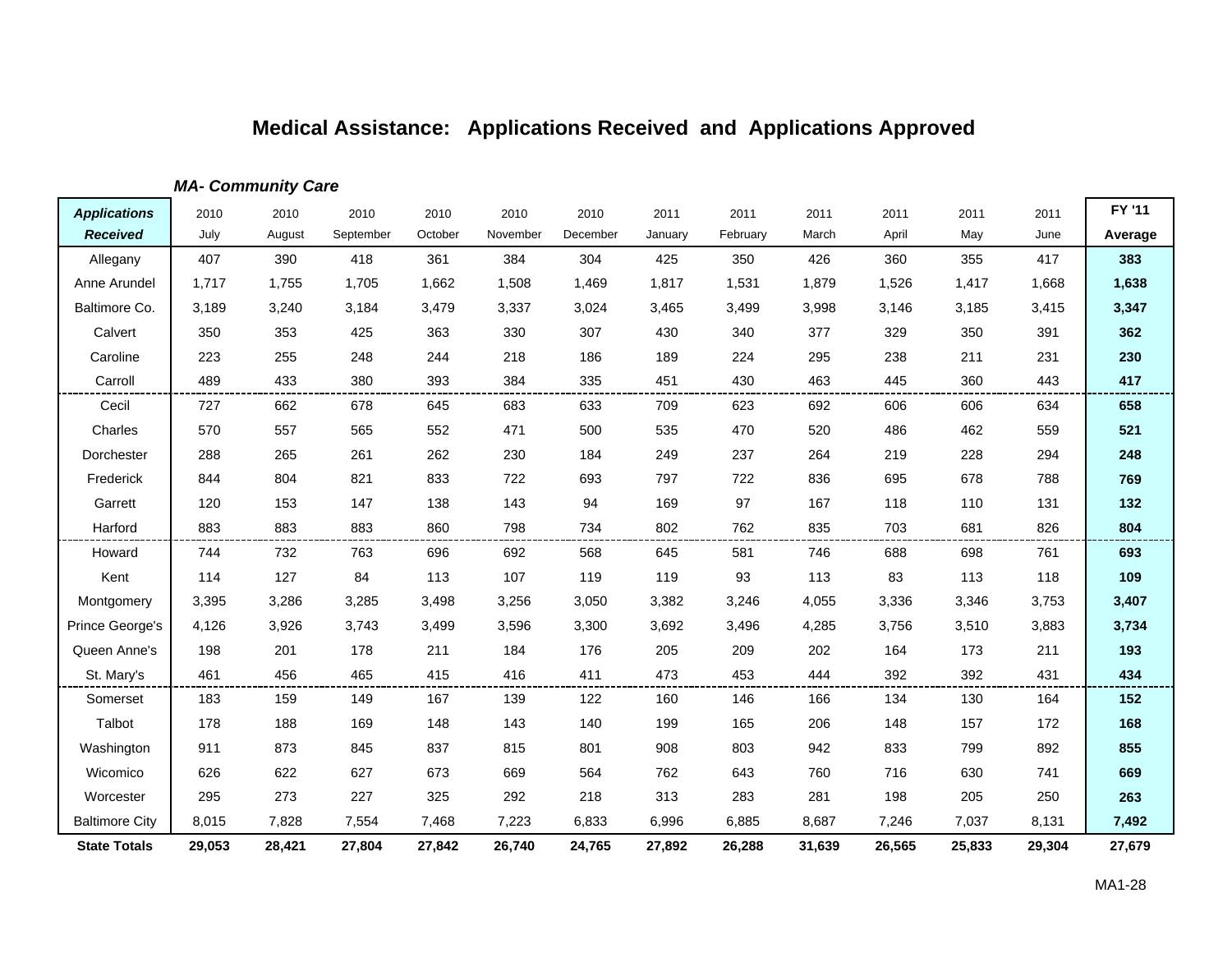*MA- Community Care*

| <b>Applications</b>   | 2010   | 2010   | 2010      | 2010    | 2010     | 2010     | 2011    | 2011     | 2011   | 2011   | 2011   | 2011   | FY '11  |
|-----------------------|--------|--------|-----------|---------|----------|----------|---------|----------|--------|--------|--------|--------|---------|
| <b>Approved</b>       | July   | August | September | October | November | December | January | February | March  | April  | May    | June   | Average |
| Allegany              | 308    | 284    | 299       | 246     | 248      | 228      | 267     | 252      | 294    | 219    | 220    | 265    | 261     |
| Anne Arundel          | 1,269  | 1,305  | 1,205     | 1,208   | 1,116    | 1,095    | 1,157   | 1,149    | 1,352  | 1,115  | 954    | 1,176  | 1,175   |
| Baltimore Co.         | 2,451  | 2,589  | 2,218     | 2,630   | 2,284    | 2,213    | 2,286   | 2,509    | 2,694  | 2,124  | 1,869  | 2,158  | 2,335   |
| Calvert               | 224    | 243    | 277       | 235     | 202      | 197      | 262     | 202      | 232    | 181    | 209    | 231    | 225     |
| Caroline              | 172    | 146    | 165       | 196     | 162      | 128      | 130     | 151      | 195    | 165    | 139    | 143    | 158     |
| Carroll               | 342    | 290    | 310       | 287     | 290      | 237      | 333     | 297      | 326    | 286    | 193    | 315    | 292     |
| Cecil                 | 467    | 428    | 442       | 391     | 392      | 365      | 378     | 411      | 415    | 371    | 337    | 371    | 397     |
| Charles               | 405    | 479    | 404       | 489     | 360      | 371      | 374     | 342      | 374    | 326    | 324    | 372    | 385     |
| Dorchester            | 164    | 188    | 152       | 174     | 148      | 121      | 157     | 145      | 158    | 128    | 133    | 174    | 154     |
| Frederick             | 557    | 551    | 633       | 616     | 507      | 498      | 527     | 486      | 523    | 462    | 448    | 416    | 519     |
| Garrett               | 93     | 108    | 122       | 118     | 118      | 87       | 132     | 80       | 142    | 86     | 89     | 106    | 107     |
| Harford               | 577    | 628    | 630       | 674     | 558      | 559      | 462     | 602      | 593    | 514    | 456    | 594    | 571     |
| Howard                | 513    | 450    | 442       | 534     | 424      | 419      | 446     | 471      | 525    | 488    | 449    | 454    | 468     |
| Kent                  | 60     | 86     | 59        | 98      | 71       | 62       | 55      | 84       | 59     | 58     | 68     | 78     | 70      |
| Montgomery            | 2,594  | 2,502  | 2,589     | 2,752   | 2,488    | 2,435    | 2,196   | 2,494    | 3,072  | 2,459  | 2,339  | 3,076  | 2,583   |
| Prince George's       | 3,562  | 3,365  | 3,037     | 2,971   | 2,801    | 2,581    | 2,554   | 2,548    | 3,455  | 2,964  | 2,858  | 3,452  | 3,012   |
| Queen Anne's          | 131    | 141    | 120       | 139     | 96       | 114      | 131     | 125      | 134    | 85     | 104    | 154    | 123     |
| St. Mary's            | 340    | 324    | 341       | 289     | 291      | 287      | 321     | 273      | 317    | 255    | 293    | 282    | 301     |
| Somerset              | 141    | 118    | 118       | 123     | 109      | 80       | 90      | 105      | 112    | 84     | 84     | 107    | 106     |
| Talbot                | 135    | 116    | 105       | 128     | 82       | 106      | 114     | 112      | 132    | 105    | 94     | 124    | 113     |
| Washington            | 566    | 534    | 573       | 545     | 473      | 530      | 544     | 533      | 578    | 519    | 449    | 542    | 532     |
| Wicomico              | 428    | 427    | 446       | 455     | 427      | 341      | 420     | 403      | 452    | 428    | 386    | 453    | 422     |
| Worcester             | 193    | 196    | 159       | 226     | 200      | 160      | 214     | 209      | 215    | 133    | 129    | 164    | 183     |
| <b>Baltimore City</b> | 4,403  | 4,493  | 4,436     | 4,414   | 4,117    | 3,754    | 3,708   | 3,902    | 4,664  | 3,784  | 3,629  | 4,541  | 4,154   |
| <b>State Totals</b>   | 20,095 | 19,991 | 19,282    | 19,938  | 17,964   | 16,968   | 17,258  | 17,885   | 21,013 | 17,339 | 16,253 | 19,748 | 18,645  |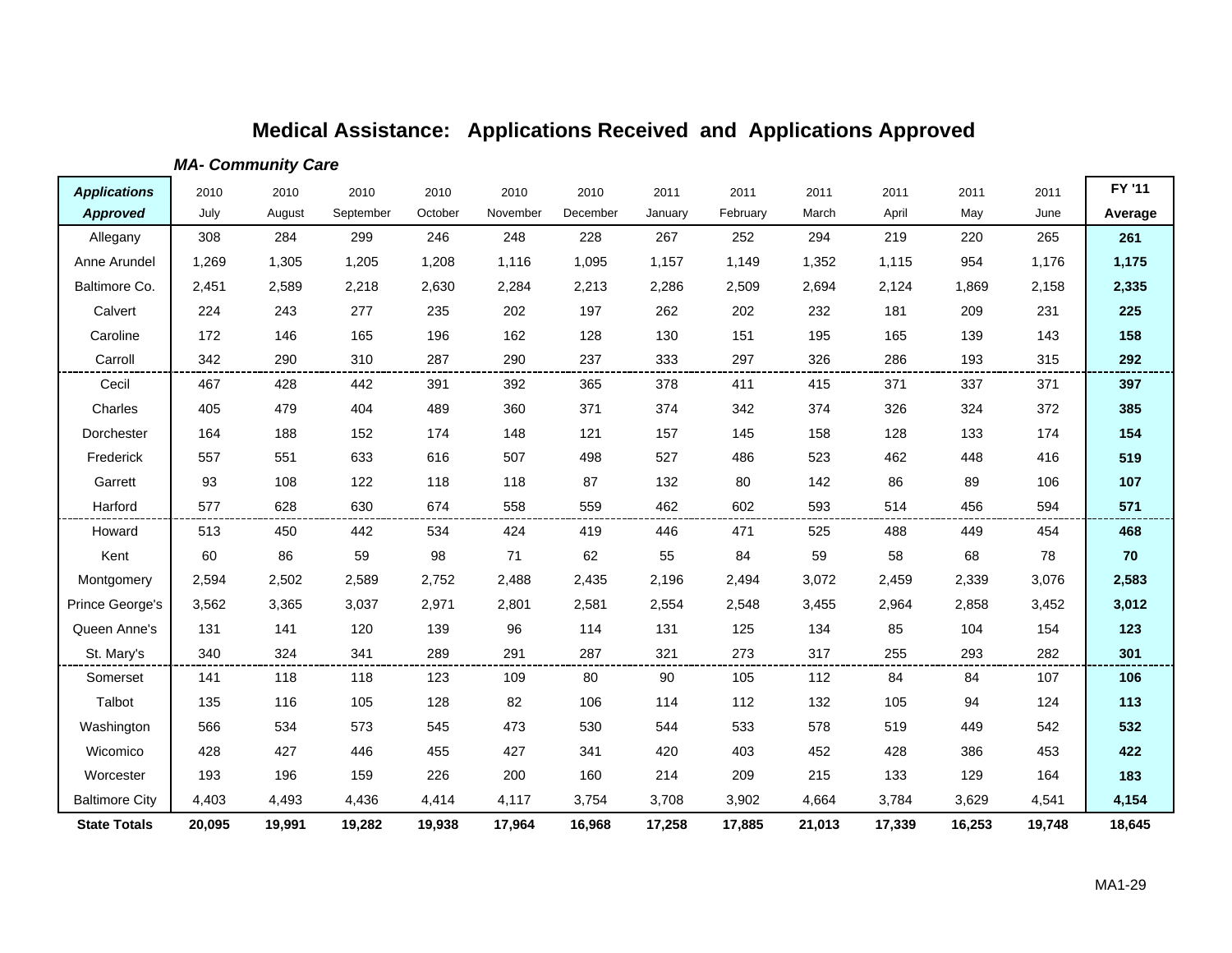| <b>Applications</b>    | 2010           | 2010             | 2010                    | 2010           | 2010         | 2010             | 2011                      | 2011           | 2011  | 2011           | 2011           | 2011           | FY '11         |
|------------------------|----------------|------------------|-------------------------|----------------|--------------|------------------|---------------------------|----------------|-------|----------------|----------------|----------------|----------------|
| <b>Received</b>        | July           | August           | September               | October        | November     | December         | January                   | February       | March | April          | May            | June           | Average        |
| <b>Regional Office</b> | 251            | 200              | 157                     | 216            | 134          | 78               | 158                       | 58             | 112   | 228            | 205            | 348            | 179            |
| Allegany               | 24             | 21               | 17                      | 9              | 25           | 34               | 20                        | 24             | 30    | 30             | 18             | 28             | 23             |
| Anne Arundel           | 0              | 0                | 0                       | $\mathbf 0$    | 0            | 0                | 0                         | 0              | 0     | 1              | 0              | 1              |                |
| Baltimore Co.          | $\mathbf{1}$   | $\pmb{0}$        | $\mathbf{1}$            | $\overline{c}$ | $\mathbf 0$  | $\overline{2}$   | $\mathbf 0$               | $\overline{2}$ | 0     | 1              | $\mathbf{1}$   | 6              |                |
| Calvert                | 11             | 19               | 12                      | 13             | 3            | 10               | 11                        | 13             | 8     | 9              | 13             | 13             | 11             |
| Caroline               | 6              | 9                | 11                      | 11             | 6            | 2                | 11                        | 8              | 6     | $\overline{7}$ | $\overline{2}$ | 10             | $\overline{7}$ |
| Carroll                | 24             | 18               | 8                       | 16             | 31           | 11               | $\ensuremath{\mathsf{3}}$ | 6              | 26    | 15             | 14             | 15             | 16             |
| Cecil                  | 11             | 10               | 11                      | 13             | 19           | 18               | 18                        | 9              | 12    | 15             | 16             | 17             | 14             |
| Charles                | $10$           | 15               | 8                       | 10             | 7            | 6                | 13                        | 7              | 12    | 5              | 3              | 10             | 9              |
| Dorchester             | $\overline{7}$ | $\boldsymbol{9}$ | 3                       | $\overline{7}$ | 3            | 5                | $\overline{c}$            | 5              | 11    | 6              | $\overline{4}$ | 9              | 6              |
| Frederick              | 27             | 20               | 23                      | 13             | 14           | 19               | 11                        | 18             | 17    | 15             | 14             | 20             | 18             |
| Garrett                | 15             | 9                | 15                      | $\overline{7}$ | 8            | 4                | 8                         | 11             | 6     | 8              | 11             | 9              | 9              |
| Harford                | 29             | 12               | 19                      | 19             | 20           | 20               | 34                        | 23             | 25    | 26             | 33             | 25             | 24             |
| Howard                 | 10             | 18               | 11                      | 14             | 6            | 9                | 12                        | 19             | 15    | 12             | 9              | 18             | 13             |
| Kent                   | $\overline{2}$ | $\overline{2}$   | 5                       | 0              | 2            | 2                | 0                         | 1              | 4     | $\overline{c}$ | 2              | 1              | 2 <sup>2</sup> |
| Montgomery             | 110            | 92               | 98                      | 87             | 98           | 70               | 89                        | 83             | 123   | 112            | 69             | 89             | 93             |
| Prince George's        | $\overline{c}$ | $\mathbf 5$      | 8                       | $\mathbf{1}$   | 4            | 5                | 5                         | 4              | 5     | $\overline{7}$ | $\overline{2}$ | 5              |                |
| Queen Anne's           | $\overline{7}$ | 5                | $\overline{7}$          | $\overline{7}$ | -1           | 4                | 4                         | 2              | 14    | 4              | 8              | 8              | 6              |
| St. Mary's             | $\overline{7}$ | 4                | 10                      | 15             | 9            | 13               | 8                         | 3              | 16    | $\overline{7}$ | 8              | 9              | 9              |
| Somerset               | 17             | 11               | 10                      | 9              | 9            | 10               | 9                         | 8              | 10    | 12             | 5              | $\overline{7}$ | 10             |
| Talbot                 | 3              | $\overline{7}$   | 6                       | 5              | 5            | $\boldsymbol{2}$ | $\overline{7}$            | 4              | 8     | 5              | 6              | 4              | 5              |
| Washington             | 16             | 22               | 20                      | 37             | 23           | 23               | 28                        | 36             | 27    | 25             | 29             | 42             | 27             |
| Wicomico               | $\overline{7}$ | 23               | 15                      | 18             | 17           | 21               | 23                        | 23             | 13    | 11             | 15             | 13             | 17             |
| Worcester              | 12             | 13               | 5                       | 18             | 10           | 10               | 10                        | $\overline{7}$ | 13    | 10             | 6              | 17             | 11             |
| <b>Baltimore City</b>  | 6              | 6                | $\overline{\mathbf{c}}$ | 3              | $\mathbf{1}$ | $\mathbf{1}$     | 4                         | $\overline{2}$ | 3     | 2              | 4              | 15             |                |
| <b>State Totals</b>    | 615            | 550              | 482                     | 550            | 455          | 379              | 488                       | 376            | 516   | 575            | 497            | 739            | 519            |

#### *MA- Long Term Care*

Note: MA-LTC processing was regionalized for Baltimore City and Anne Arundel, Baltimore and Prince George's counties beginning in October 2009.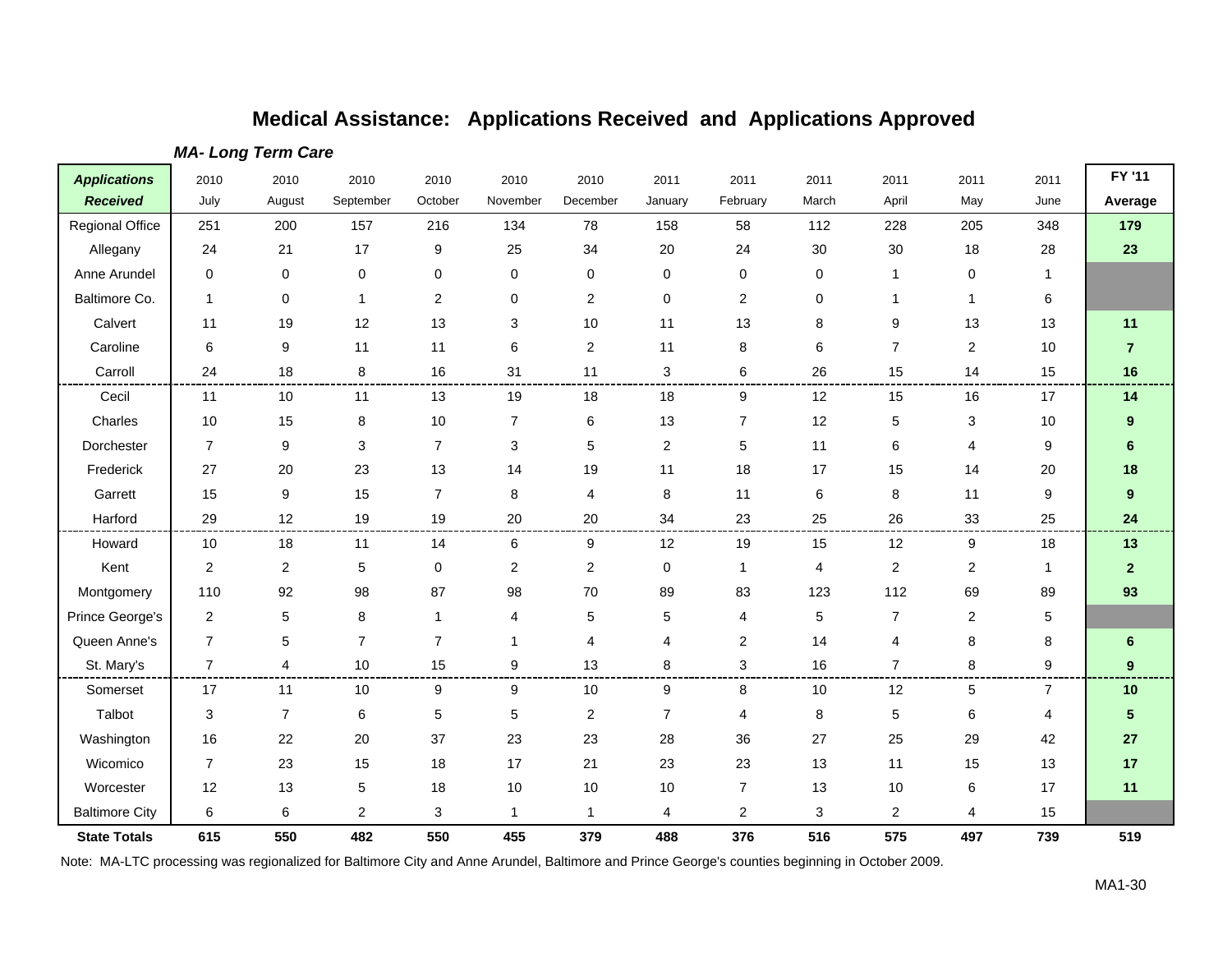| <b>Applications</b>    | 2010                      | 2010           | 2010           | 2010           | 2010                    | 2010           | 2011           | 2011                      | 2011           | 2011             | 2011           | 2011        | FY '11                  |
|------------------------|---------------------------|----------------|----------------|----------------|-------------------------|----------------|----------------|---------------------------|----------------|------------------|----------------|-------------|-------------------------|
| <b>Approved</b>        | July                      | August         | September      | October        | November                | December       | January        | February                  | March          | April            | May            | June        | Average                 |
| <b>Regional Office</b> | 541                       | 395            | 439            | 496            | 406                     | 433            | 464            | 656                       | 715            | 590              | 488            | 504         | 511                     |
| Allegany               | 27                        | 24             | 28             | 28             | 26                      | 28             | 19             | 21                        | 40             | 27               | 28             | 26          | 27                      |
| Anne Arundel           | $\pmb{0}$                 | 0              | $\pmb{0}$      | $\mathbf 0$    | $\mathbf 0$             | 0              | $\mathbf 0$    | 0                         | 0              | 0                | 0              | $\mathbf 1$ |                         |
| Baltimore Co.          | 10                        | 4              | 8              | 17             | 10                      | 12             | 4              | 12                        | 5              | 9                | 11             | 8           |                         |
| Calvert                | 14                        | 6              | 9              | 12             | 11                      | 18             | 5              | 4                         | 11             | 5                | 11             | 8           | 10                      |
| Caroline               | 6                         | 3              | 8              | $\overline{2}$ | 9                       | 4              | 3              | 4                         | 8              | 5                | 2              | 5           | $5\phantom{1}$          |
| Carroll                | 26                        | 11             | 15             | 16             | 19                      | 17             | 16             | 24                        | 30             | 26               | 20             | 26          | 21                      |
| Cecil                  | 15                        | 13             | 11             | 17             | 14                      | 23             | 19             | 25                        | 24             | 13               | 11             | 18          | 17                      |
| Charles                | 13                        | 26             | 18             | 11             | 12                      | 18             | 11             | $\boldsymbol{9}$          | 26             | 12               | 12             | 12          | 15                      |
| Dorchester             | $\ensuremath{\mathsf{3}}$ | $\overline{7}$ | 4              | $\overline{7}$ | $\sqrt{2}$              | 6              | 8              | 4                         | 13             | $\boldsymbol{2}$ | 10             | 11          | $\boldsymbol{6}$        |
| Frederick              | 26                        | 27             | 27             | 23             | 27                      | 11             | 29             | $20\,$                    | 21             | 18               | 19             | 23          | 23                      |
| Garrett                | 14                        | 8              | $\,6$          | 17             | $\overline{c}$          | 12             | 13             | 4                         | 24             | 11               | 8              | 13          | 11                      |
| Harford                | 25                        | 19             | 11             | 42             | 26                      | 19             | 29             | 28                        | 32             | 21               | 29             | 17          | 25                      |
| Howard                 | 19                        | 13             | 15             | 17             | 19                      | 20             | 13             | 14                        | 23             | 18               | 20             | 8           | 17                      |
| Kent                   | 6                         | $\mathbf{1}$   | $\mathbf{1}$   | 10             | $\,$ 5 $\,$             | $\overline{c}$ | $\,6\,$        | $\ensuremath{\mathsf{3}}$ | $\overline{c}$ | 4                | $\overline{7}$ | 5           | $\overline{\mathbf{4}}$ |
| Montgomery             | 64                        | 108            | 78             | 83             | 79                      | 73             | 49             | 81                        | 90             | 85               | 93             | 79          | 80                      |
| Prince George's        | 4                         | 5              | 6              | $\overline{4}$ | 4                       | 5              | 4              | 3                         | 5              | 3                | 3              | 4           |                         |
| Queen Anne's           | 6                         | 4              | 9              | $\overline{4}$ | 5                       | 5              | 3              | 3                         | 5              | 4                | $\mathbf 1$    | 6           | $5\phantom{.0}$         |
| St. Mary's             | 14                        | 5              | 10             | 5              | 16                      | 20             | 13             | 9                         | 18             | 5                | $10$           | 9           | 11                      |
| Somerset               | 11                        | 11             | $\overline{7}$ | 10             | $\overline{4}$          | 10             | 8              | 4                         | 14             | $\overline{c}$   | 10             | 8           | 8                       |
| Talbot                 | 8                         | 3              | 10             | 4              | $\mathbf{1}$            | 5              | $\overline{2}$ | 5                         | 10             | 5                | 2              | 3           | 5                       |
| Washington             | 22                        | 21             | 23             | 24             | 18                      | 25             | 24             | 21                        | 40             | 29               | 19             | 44          | 26                      |
| Wicomico               | 13                        | 12             | 26             | 21             | 16                      | 15             | 30             | 19                        | 20             | 12               | 16             | 14          | 18                      |
| Worcester              | 16                        | 19             | 15             | $\overline{7}$ | 14                      | 12             | 14             | 6                         | 10             | 12               | 11             | 11          | 12                      |
| <b>Baltimore City</b>  | 8                         | $\overline{7}$ | 7              | 12             | $\overline{\mathbf{1}}$ | $\overline{7}$ | 6              | $\overline{\mathbf{c}}$   | 4              | $\mathbf{1}$     | $\,6$          | 6           |                         |
| <b>State Totals</b>    | 911                       | 752            | 791            | 889            | 746                     | 800            | 792            | 981                       | 1,190          | 919              | 847            | 869         | 874                     |

*MA- Long Term Care*

Note: MA-LTC processing was regionalized for Baltimore City and Anne Arundel, Baltimore and Prince George's counties beginning in October 2009.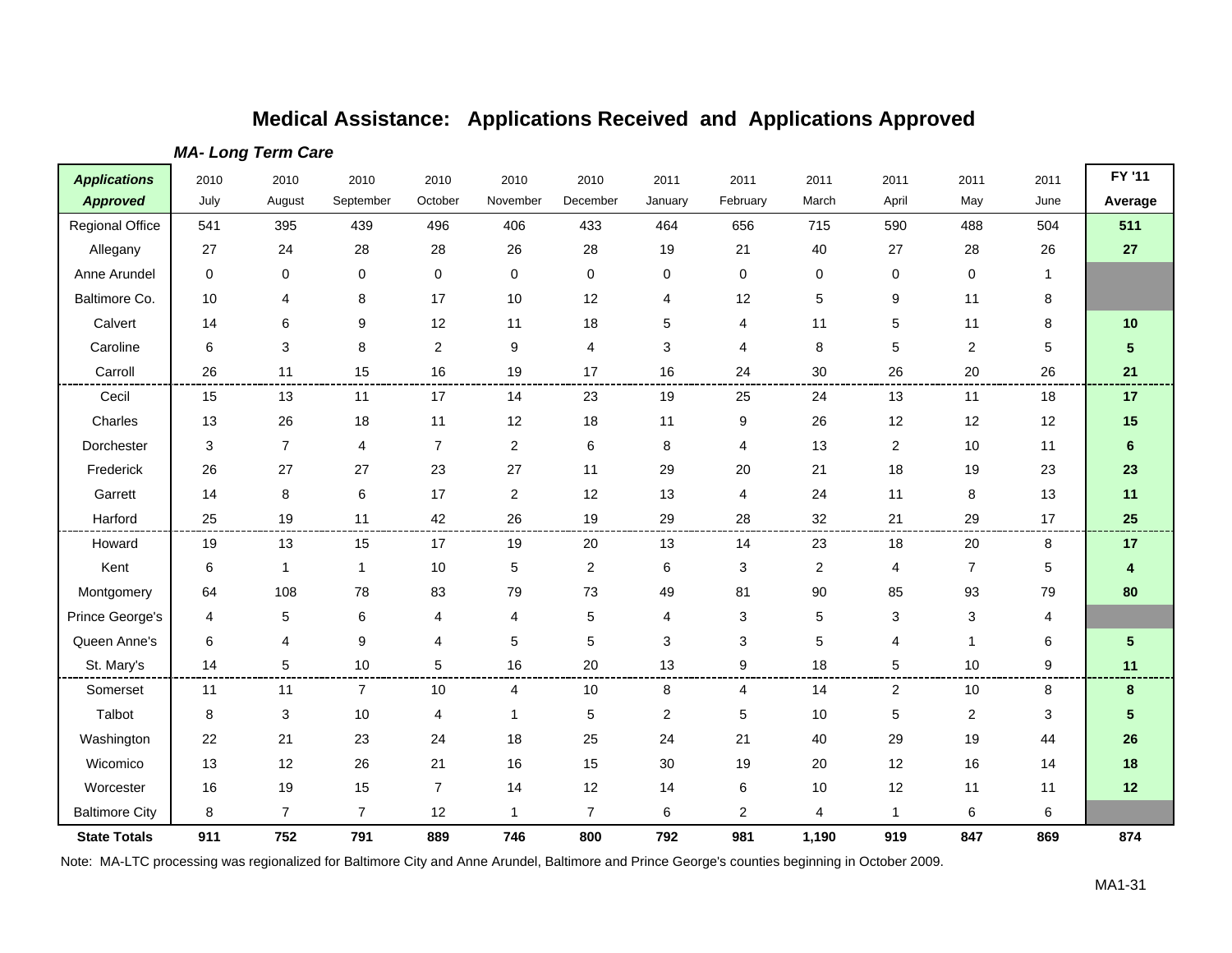*MA- SSI*

| <b>Applications</b>   | 2010             | 2010           | 2010                      | 2010           | 2010           | 2010           | 2011                      | 2011     | 2011           | 2011                    | 2011           | 2011           | FY '11                  |
|-----------------------|------------------|----------------|---------------------------|----------------|----------------|----------------|---------------------------|----------|----------------|-------------------------|----------------|----------------|-------------------------|
| <b>Received</b>       | July             | August         | September                 | October        | November       | December       | January                   | February | March          | April                   | May            | June           | Average                 |
| Allegany              | 34               | 36             | 15                        | 18             | 29             | 28             | 22                        | 27       | 29             | 41                      | 17             | 26             | 27                      |
| Anne Arundel          | 35               | 32             | 33                        | 28             | 22             | 28             | 39                        | 28       | 47             | 47                      | 27             | 35             | 33                      |
| Baltimore Co.         | 23               | 36             | 41                        | 37             | 15             | 31             | 37                        | 31       | 63             | 31                      | 31             | 41             | 35                      |
| Calvert               | 8                | 11             | 11                        | $\overline{7}$ | 10             | 5              | 13                        | 12       | 9              | 9                       | 16             | 8              | $10$                    |
| Caroline              | $\boldsymbol{2}$ | 3              | 4                         | $\overline{7}$ | 0              | 3              | $\ensuremath{\mathsf{3}}$ | 3        | 10             | 12                      | $\,$ 8 $\,$    | 4              | $\overline{\mathbf{5}}$ |
| Carroll               | 17               | 13             | $\overline{2}$            | $\overline{7}$ | 9              | 9              | 8                         | 21       | 12             | 11                      | 15             | 21             | 12                      |
| Cecil                 | 31               | 36             | 30                        | 37             | 33             | 33             | 29                        | 38       | 38             | 37                      | 29             | 39             | 34                      |
| Charles               | 13               | 9              | 8                         | 15             | $\overline{7}$ | 12             | 13                        | 6        | 9              | 9                       | 6              | $\overline{7}$ | $10$                    |
| Dorchester            | 21               | 14             | 4                         | 10             | 6              | 6              | 9                         | 3        | 13             | 8                       | 6              | 16             | 10                      |
| Frederick             | 26               | 31             | 41                        | 28             | 29             | 15             | 36                        | 35       | 32             | 42                      | 25             | 29             | 31                      |
| Garrett               | 6                | 5              | $\sqrt{3}$                | 6              | 9              | $\overline{c}$ | 8                         | 3        | 3              | $\overline{\mathbf{4}}$ | $\overline{4}$ | $\overline{7}$ | $\overline{\mathbf{5}}$ |
| Harford               | 11               | 17             | 22                        | 25             | 17             | 14             | 16                        | 16       | 23             | 22                      | 17             | 19             | 18                      |
| Howard                | 14               | 22             | 29                        | 10             | 20             | 22             | 17                        | 18       | 28             | 32                      | 18             | 30             | 22                      |
| Kent                  | 6                | 2              | 5                         | $\overline{2}$ | 4              | $\overline{2}$ | 3                         | 2        | $\overline{7}$ | $\mathbf{1}$            | 3              | $\overline{2}$ | $3\phantom{a}$          |
| Montgomery            | 101              | 107            | 77                        | 122            | 85             | 81             | 99                        | 73       | 149            | 125                     | 90             | 122            | 103                     |
| Prince George's       | 114              | 75             | 95                        | 107            | 82             | 66             | 86                        | 95       | 88             | 103                     | 103            | 144            | 97                      |
| Queen Anne's          | 3                | 3              | 5                         | $\overline{7}$ | $\overline{2}$ | 3              | 6                         | 3        | 9              | 5                       | $\overline{4}$ | $\overline{7}$ | $\sqrt{5}$              |
| St. Mary's            | 14               | $\overline{7}$ | 13                        | $\overline{7}$ | 12             | 9              | 18                        | 19       | $\overline{7}$ | 14                      | 16             | 19             | 13                      |
| Somerset              | 11               | 7              | 10                        | 6              | 9              | $\overline{2}$ | 5                         | 8        | 4              | 6                       | 3              | 9              | $\overline{7}$          |
| Talbot                | $\overline{7}$   | 8              | $\boldsymbol{2}$          | 5              | 4              | 13             | 8                         | 5        | $\overline{7}$ | $\overline{7}$          | $\mathbf 5$    | 6              | 6                       |
| Washington            | 18               | 24             | 13                        | 17             | 23             | 16             | 30                        | 19       | 28             | 16                      | 21             | 16             | 20                      |
| Wicomico              | 23               | 22             | 23                        | 23             | 20             | 15             | 23                        | 22       | 27             | 25                      | 18             | 20             | 22                      |
| Worcester             | 8                | $\overline{4}$ | $\ensuremath{\mathsf{3}}$ | 5              | 2              | $\overline{a}$ | 6                         | 10       | $\overline{7}$ | 5                       | 6              | 8              | $6\phantom{1}6$         |
| <b>Baltimore City</b> | 395              | 443            | 318                       | 353            | 463            | 330            | 334                       | 423      | 385            | 312                     | 289            | 538            | 382                     |
| <b>State Totals</b>   | 941              | 967            | 807                       | 889            | 912            | 747            | 868                       | 920      | 1,034          | 924                     | 777            | 1,173          | 913                     |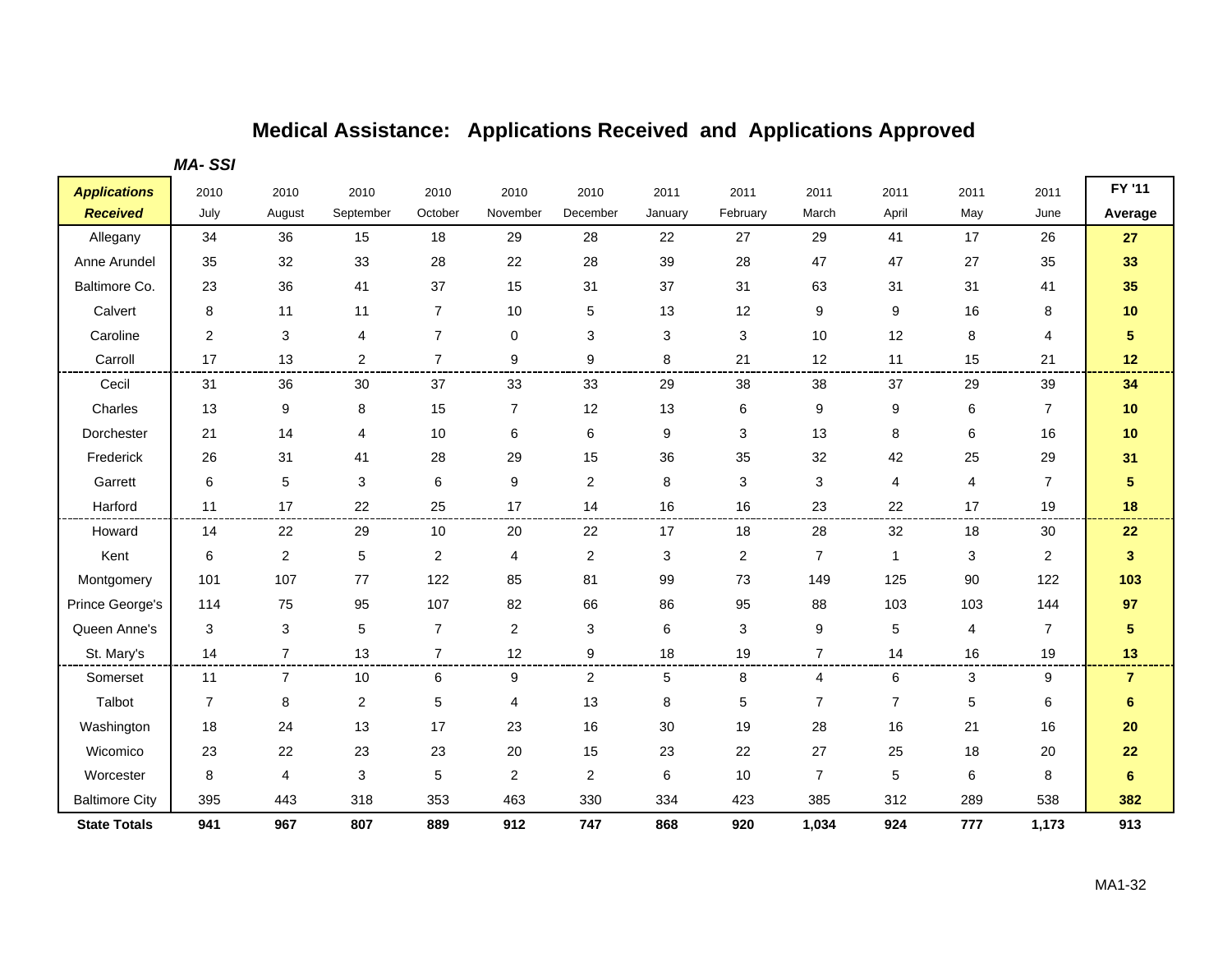*MA- SSI*

| <b>Applications</b>   | 2010           | 2010           | 2010           | 2010    | 2010             | 2010           | 2011                      | 2011           | 2011  | 2011           | 2011        | 2011  | FY '11         |
|-----------------------|----------------|----------------|----------------|---------|------------------|----------------|---------------------------|----------------|-------|----------------|-------------|-------|----------------|
| <b>Approved</b>       | July           | August         | September      | October | November         | December       | January                   | February       | March | April          | May         | June  | Average        |
| Allegany              | 48             | 57             | 22             | 22      | 36               | 41             | 34                        | 31             | 46    | 44             | 26          | 30    | 36             |
| Anne Arundel          | 71             | 83             | 68             | 68      | 59               | 63             | 73                        | 56             | 92    | 76             | 57          | 77    | 70             |
| Baltimore Co.         | 107            | 129            | 115            | 153     | 157              | 266            | 265                       | 332            | 300   | 218            | 135         | 130   | 192            |
| Calvert               | 11             | 17             | 10             | 11      | $\overline{7}$   | 6              | 10                        | 14             | 12    | 12             | 15          | 15    | 12             |
| Caroline              | 15             | $\overline{7}$ | 13             | 16      | 5                | 21             | $\overline{7}$            | 15             | 18    | 17             | 17          | 11    | 14             |
| Carroll               | 33             | 21             | 15             | 19      | 16               | 19             | 19                        | 35             | 23    | 22             | 18          | 32    | 23             |
| Cecil                 | 36             | 59             | 34             | 53      | 43               | 45             | 36                        | 73             | 65    | 40             | 37          | 57    | 48             |
| Charles               | 19             | 34             | 21             | 39      | 36               | 31             | 29                        | 41             | 39    | 16             | 17          | 22    | 29             |
| Dorchester            | 25             | 29             | 14             | 18      | 21               | 17             | 22                        | 19             | 22    | 33             | 17          | 29    | 22             |
| Frederick             | 29             | 40             | 52             | 30      | 37               | 25             | 45                        | 46             | 40    | 41             | 25          | 39    | 37             |
| Garrett               | 8              | 6              | $\overline{7}$ | 11      | 13               | $\overline{7}$ | 15                        | $\overline{7}$ | 13    | 8              | 8           | $10$  | $\pmb{9}$      |
| Harford               | 46             | 53             | 47             | 79      | 51               | 37             | 26                        | 114            | 51    | 47             | 41          | 77    | 56             |
| Howard                | 30             | 28             | 30             | 26      | 25               | 27             | 26                        | 26             | 35    | 28             | 29          | 34    | 29             |
| Kent                  | 12             | 3              | $\overline{4}$ | 6       | $\boldsymbol{9}$ | 3              | $\ensuremath{\mathsf{3}}$ | 6              | 4     | $\overline{4}$ | $\mathbf 5$ | 6     | 5              |
| Montgomery            | 136            | 123            | 127            | 160     | 120              | 115            | 121                       | 160            | 253   | 159            | 181         | 567   | 185            |
| Prince George's       | 181            | 139            | 144            | 185     | 145              | 118            | 130                       | 129            | 134   | 164            | 193         | 372   | 170            |
| Queen Anne's          | $\overline{7}$ | 3              | 4              | 13      | 4                | 5              | 10                        | 5              | 9     | $\overline{4}$ | 5           | 13    | $\overline{7}$ |
| St. Mary's            | 17             | 20             | 21             | 24      | 16               | 19             | 28                        | 21             | 25    | 16             | 28          | 32    | 22             |
| Somerset              | 17             | 8              | 17             | 16      | 22               | 4              | 6                         | 14             | 9     | 11             | 6           | 16    | 12             |
| Talbot                | 14             | 20             | 4              | 13      | $\overline{7}$   | 17             | 18                        | 5              | 23    | 15             | 8           | 16    | 13             |
| Washington            | 46             | 65             | 40             | 48      | 34               | 43             | 62                        | 89             | 55    | 88             | 52          | 46    | 56             |
| Wicomico              | 39             | 50             | 41             | 43      | 26               | 26             | 37                        | 30             | 44    | 39             | 40          | 40    | 38             |
| Worcester             | 34             | 12             | 15             | 16      | 15               | 9              | 20                        | 25             | 15    | 13             | 21          | 19    | 18             |
| <b>Baltimore City</b> | 612            | 678            | 543            | 606     | 717              | 517            | 573                       | 804            | 742   | 527            | 490         | 921   | 644            |
| <b>State Totals</b>   | 1,593          | 1,684          | 1,408          | 1,675   | 1,621            | 1,481          | 1,615                     | 2,097          | 2,069 | 1,642          | 1,471       | 2,611 | 1,747          |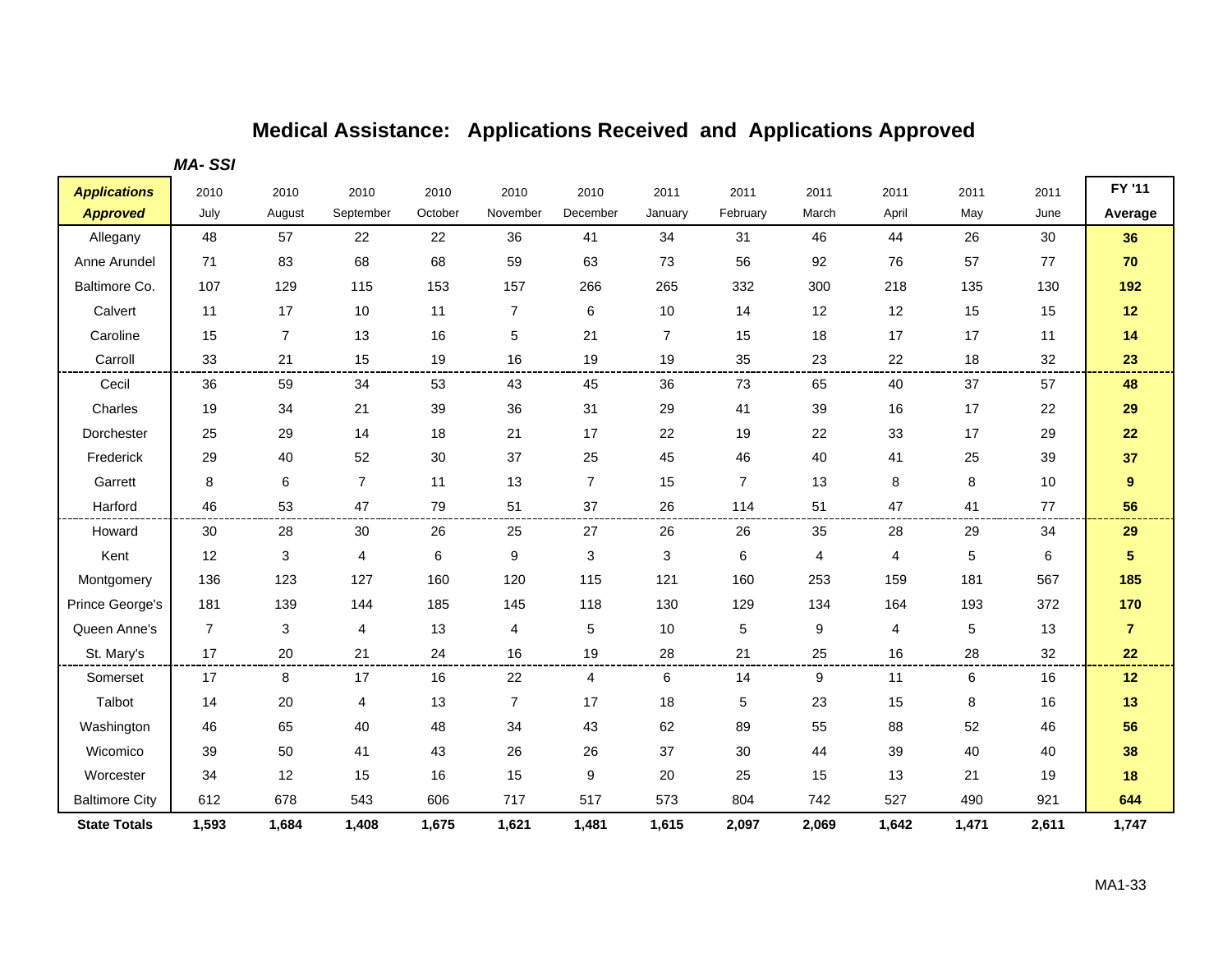*MA- MCHP*

| <b>Applications</b>   | 2010  | 2010   | 2010      | 2010    | 2010     | 2010     | 2011    | 2011     | 2011  | 2011  | 2011           | 2011  | FY '11    |
|-----------------------|-------|--------|-----------|---------|----------|----------|---------|----------|-------|-------|----------------|-------|-----------|
| <b>Received</b>       | July  | August | September | October | November | December | January | February | March | April | May            | June  | Average   |
| Allegany              | 55    | 48     | 82        | 55      | 52       | 38       | 69      | 43       | 70    | 62    | 56             | 78    | 59        |
| Anne Arundel          | 405   | 400    | 376       | 408     | 316      | 335      | 384     | 402      | 392   | 396   | 317            | 374   | 375       |
| Baltimore Co.         | 656   | 759    | 616       | 778     | 740      | 599      | 639     | 713      | 669   | 619   | 579            | 603   | 664       |
| Calvert               | 55    | 75     | 113       | 92      | 88       | 88       | 108     | 74       | 92    | 95    | 81             | 73    | 86        |
| Caroline              | 27    | 47     | 44        | 54      | 31       | 33       | 38      | 52       | 65    | 34    | 41             | 45    | 43        |
| Carroll               | 84    | 78     | 63        | 80      | 83       | 59       | 77      | 92       | 82    | 62    | 63             | 66    | 74        |
| Cecil                 | 139   | 118    | 124       | 119     | 136      | 103      | 117     | 119      | 120   | 100   | 118            | 105   | 118       |
| Charles               | 154   | 158    | 128       | 150     | 138      | 129      | 126     | 128      | 141   | 154   | 150            | 140   | 141       |
| Dorchester            | 47    | 33     | 35        | 29      | 21       | 21       | 35      | 24       | 34    | 29    | 41             | 51    | 33        |
| Frederick             | 156   | 123    | 195       | 219     | 176      | 197      | 163     | 195      | 153   | 160   | 196            | 152   | 174       |
| Garrett               | 25    | 19     | 33        | 25      | 24       | 18       | 24      | 22       | 21    | 19    | 22             | 21    | 23        |
| Harford               | 170   | 189    | 221       | 168     | 161      | 156      | 147     | 139      | 191   | 143   | 147            | 152   | 165       |
| Howard                | 185   | 136    | 158       | 181     | 139      | 136      | 154     | 122      | 124   | 125   | 187            | 152   | 150       |
| Kent                  | 8     | 22     | 12        | 12      | 11       | 11       | 5       | 15       | 21    | 14    | $\overline{7}$ | 23    | $13$      |
| Montgomery            | 548   | 489    | 595       | 589     | 646      | 544      | 497     | 604      | 768   | 616   | 569            | 661   | 594       |
| Prince George's       | 1,094 | 1,104  | 849       | 835     | 780      | 715      | 635     | 712      | 1,116 | 1,092 | 1,004          | 1,014 | 913       |
| Queen Anne's          | 48    | 32     | 20        | 29      | 25       | 32       | 21      | 32       | 29    | 13    | 19             | 37    | 28        |
| St. Mary's            | 56    | 65     | 104       | 72      | 70       | 63       | 78      | 72       | 67    | 68    | 74             | 72    | 72        |
| Somerset              | 33    | 27     | 33        | 26      | 17       | 28       | 31      | 25       | 19    | 16    | 14             | 21    | 24        |
| Talbot                | 35    | 8      | 31        | 30      | 36       | 36       | 40      | 25       | 28    | 21    | 27             | 21    | 28        |
| Washington            | 167   | 129    | 180       | 183     | 145      | 126      | 126     | 160      | 169   | 152   | 150            | 143   | 153       |
| Wicomico              | 98    | 96     | 105       | 110     | 85       | 96       | 108     | 104      | 95    | 93    | 102            | 137   | 102       |
| Worcester             | 66    | 49     | 51        | 36      | 43       | 21       | 46      | 54       | 47    | 36    | 33             | 43    | $\bf{44}$ |
| <b>Baltimore City</b> | 642   | 774    | 696       | 829     | 716      | 666      | 634     | 676      | 813   | 672   | 560            | 706   | 699       |
| <b>State Totals</b>   | 4,953 | 4,978  | 4,864     | 5,109   | 4,679    | 4,250    | 4,302   | 4,604    | 5,326 | 4,791 | 4,557          | 4,890 | 4,775     |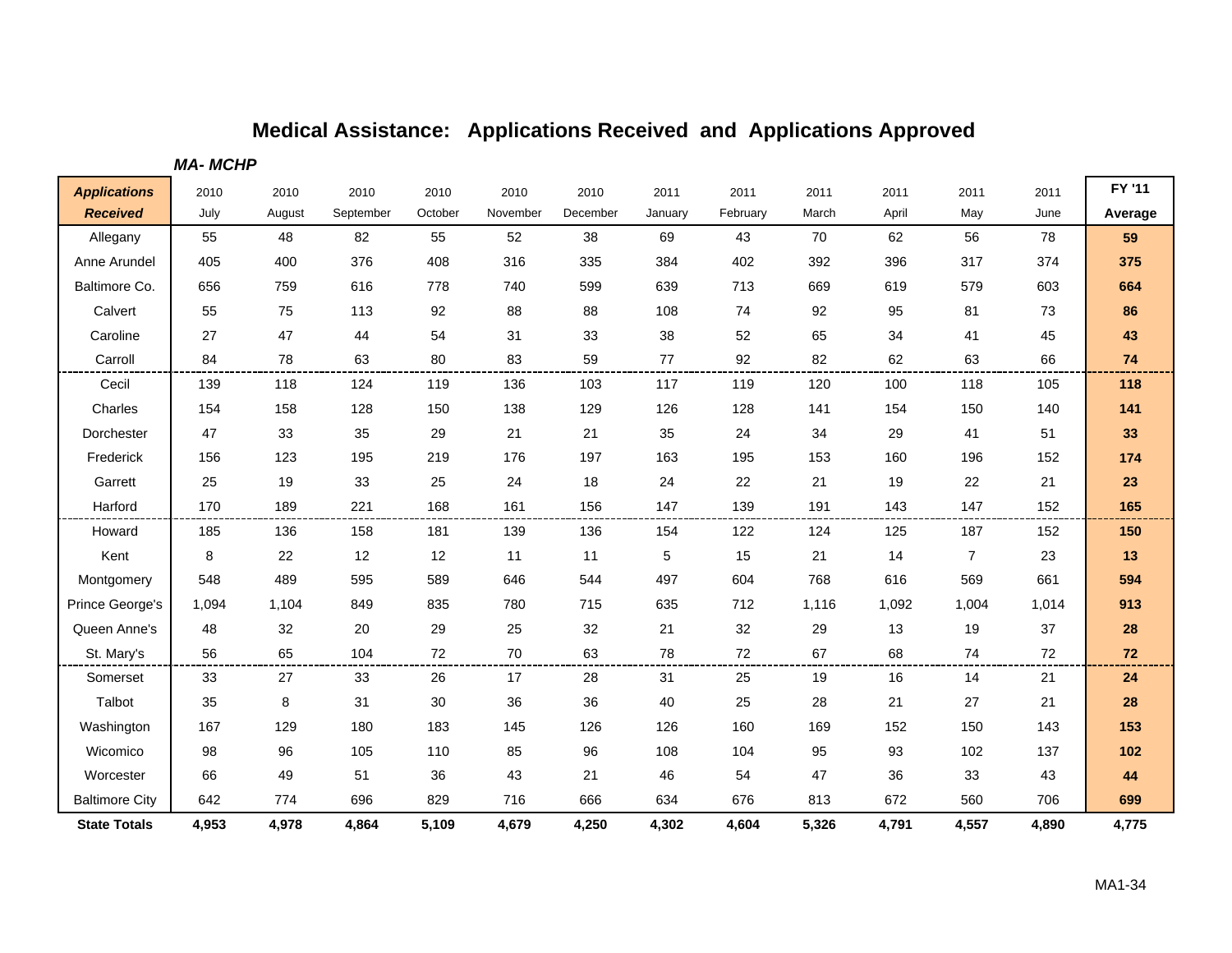### *MA- Community Care*

| <b>MA-CC</b>          | 2010    | 2010    | 2010      | 2010    | 2010     | 2010     | 2011    | 2011     | 2011    | 2011    | 2011    | 2011    | FY '11  |
|-----------------------|---------|---------|-----------|---------|----------|----------|---------|----------|---------|---------|---------|---------|---------|
| Cases                 | July    | August  | September | October | November | December | January | February | March   | April   | May     | June    | Average |
| Allegany              | 4,491   | 4,447   | 4,628     | 4,479   | 4,570    | 4,428    | 4,441   | 4,585    | 4,485   | 4,593   | 4,436   | 4,571   | 4,513   |
| Anne Arundel          | 17,138  | 17,221  | 18,064    | 17,468  | 18,160   | 17,529   | 17,614  | 18,358   | 18,164  | 18,822  | 18,183  | 18,995  | 17,976  |
| Baltimore Co.         | 34,367  | 34,881  | 36,359    | 35,761  | 37,067   | 35,925   | 36,067  | 37,605   | 37,009  | 38,087  | 36,606  | 38,058  | 36,483  |
| Calvert               | 3,190   | 3,223   | 3,368     | 3,191   | 3,305    | 3,187    | 3,253   | 3,340    | 3,287   | 3,354   | 3,225   | 3,386   | 3,276   |
| Caroline              | 2,625   | 2,595   | 2,723     | 2,638   | 2,722    | 2,582    | 2,572   | 2,675    | 2,620   | 2,701   | 2,633   | 2,703   | 2,649   |
| Carroll               | 4.418   | 4,426   | 4,634     | 4,505   | 4,650    | 4,529    | 4,639   | 4,812    | 4,692   | 4,870   | 4,631   | 4,798   | 4,634   |
| Cecil                 | 5,327   | 5,331   | 5,591     | 5,311   | 5,500    | 5,329    | 5,285   | 5,506    | 5,402   | 5,586   | 5,344   | 5,555   | 5,422   |
| Charles               | 5,794   | 5,877   | 6,101     | 5,987   | 6,171    | 6,029    | 6,108   | 6,270    | 6,159   | 6,370   | 6,099   | 6,443   | 6,117   |
| Dorchester            | 2,753   | 2,720   | 2,821     | 2,760   | 2,815    | 2,732    | 2,735   | 2,832    | 2,760   | 2,784   | 2,684   | 2,794   | 2,766   |
| Frederick             | 7,910   | 7,833   | 8,165     | 7,966   | 8,226    | 7,994    | 8,011   | 8,310    | 8,233   | 8,503   | 8,200   | 8,603   | 8,163   |
| Garrett               | 1,806   | 1,791   | 1,869     | 1,815   | 1,861    | 1,810    | 1,839   | 1,855    | 1,787   | 1,819   | 1,750   | 1,812   | 1,818   |
| Harford               | 8,059   | 8,108   | 8,420     | 8,092   | 8,388    | 8,056    | 8,026   | 8,285    | 8,082   | 8,425   | 8,066   | 8,378   | 8,199   |
| Howard                | 7,745   | 7,730   | 7,964     | 7,844   | 8,036    | 7,661    | 7,734   | 7,984    | 7,923   | 8,210   | 7,821   | 8,228   | 7,907   |
| Kent                  | 1,101   | 1,139   | 1,166     | 1,116   | 1,157    | 1,132    | 1,112   | 1,155    | 1,127   | 1,148   | 1,112   | 1,160   | 1,135   |
| Montgomery            | 41,830  | 41,969  | 43,653    | 42,585  | 44,056   | 42,862   | 42,895  | 44,421   | 44,095  | 46,328  | 44,533  | 46,154  | 43,782  |
| Prince George's       | 49,137  | 49,724  | 51,851    | 50,456  | 52,499   | 50,947   | 51,069  | 52,974   | 52,617  | 54,581  | 52,670  | 55,295  | 51,985  |
| Queen Anne's          | 1,875   | 1,892   | 1,957     | 1,962   | 2,020    | 1,977    | 1,978   | 2,075    | 2,047   | 2,079   | 2,042   | 2,155   | 2,005   |
| St. Mary's            | 4,588   | 4,548   | 4,724     | 4,509   | 4,689    | 4,524    | 4,509   | 4,682    | 4,548   | 4,711   | 4,504   | 4,677   | 4,601   |
| Somerset              | 1,891   | 1,894   | 1,956     | 1,866   | 1,939    | 1,862    | 1,870   | 1,928    | 1,903   | 1,941   | 1,880   | 1,939   | 1,906   |
| Talbot                | 1,934   | 1,941   | 2,027     | 1,951   | 1,986    | 1,902    | 1,905   | 1,975    | 1,928   | 2,003   | 1,888   | 1,968   | 1,951   |
| Washington            | 8,215   | 8,173   | 8,488     | 8,141   | 8,409    | 8,180    | 8,213   | 8,475    | 8,335   | 8,570   | 8,219   | 8,579   | 8,333   |
| Wicomico              | 6,665   | 6,602   | 6,836     | 6,605   | 6,817    | 6,521    | 6,577   | 6,740    | 6,595   | 6,844   | 6,579   | 6,905   | 6,691   |
| Worcester             | 3,011   | 3,018   | 3,099     | 3,019   | 3,109    | 3,033    | 3,039   | 3,158    | 3,154   | 3,210   | 3,051   | 3,151   | 3,088   |
| <b>Baltimore City</b> | 64,522  | 64,307  | 66,394    | 64,015  | 65,670   | 63,594   | 63,561  | 65,332   | 64,672  | 66,402  | 64,112  | 66,157  | 64,895  |
| <b>State Totals</b>   | 290,392 | 291,390 | 302,858   | 294,042 | 303,822  | 294,325  | 295,052 | 305,332  | 301,624 | 311,941 | 300,268 | 312,464 | 300,293 |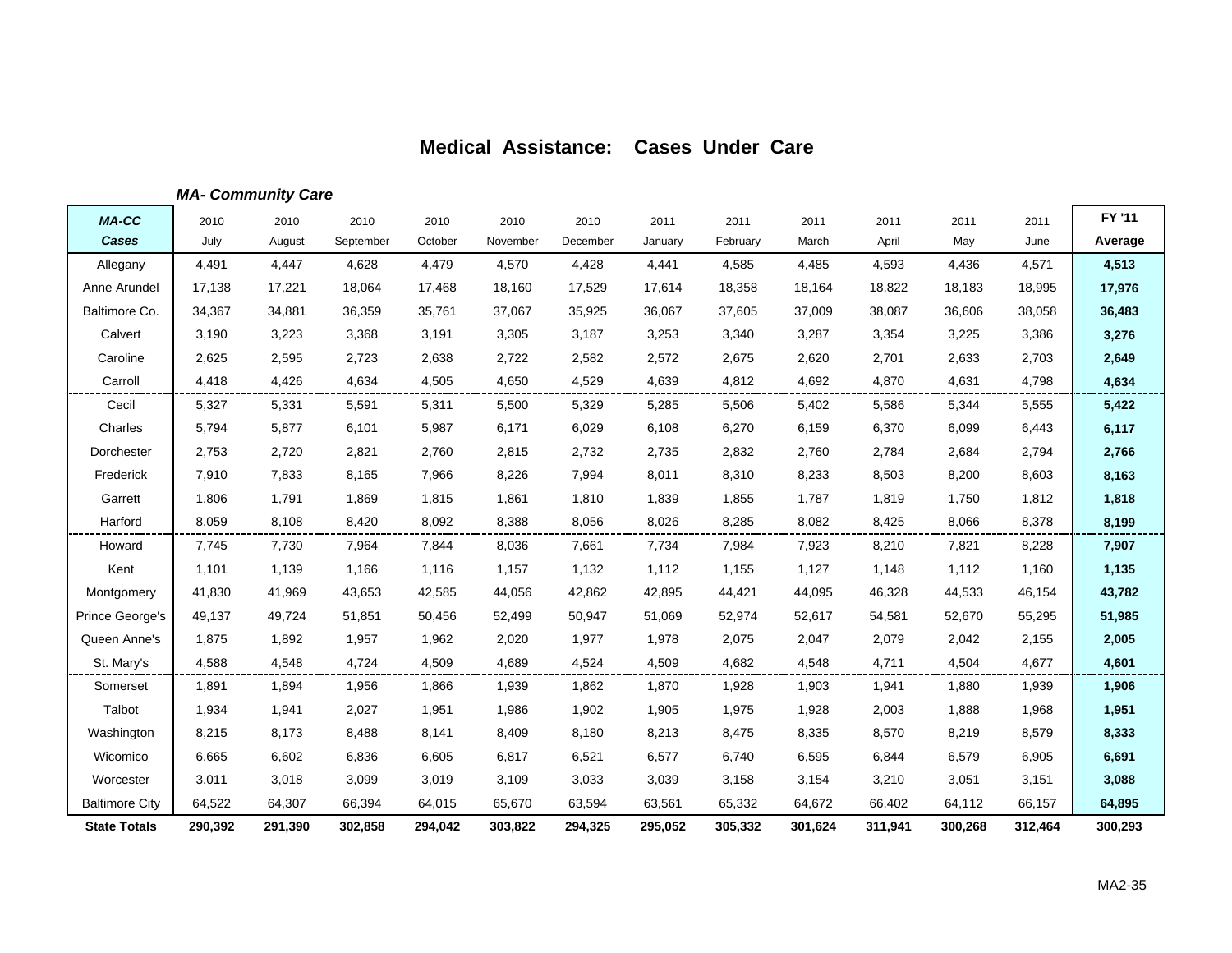*MA- Long Term Care*

| <b>MA-LTC</b>          | 2010   | 2010   | 2010      | 2010    | 2010     | 2010     | 2011         | 2011     | 2011           | 2011   | 2011   | 2011   | FY '11  |
|------------------------|--------|--------|-----------|---------|----------|----------|--------------|----------|----------------|--------|--------|--------|---------|
| Cases                  | July   | August | September | October | November | December | January      | February | March          | April  | May    | June   | Average |
| <b>Regional Office</b> | 8,449  | 8,339  | 8,528     | 8,242   | 8,398    | 8,065    | 8,075        | 8,362    | 8,442          | 8,703  | 8,243  | 8,457  | 8,359   |
| Allegany               | 706    | 700    | 708       | 695     | 698      | 688      | 677          | 671      | 665            | 663    | 659    | 657    | 682     |
| Anne Arundel           | 5      | 3      | 4         | 4       | 5        | 6        | $\mathbf{1}$ | 4        | $\overline{4}$ | 8      | 4      | 9      |         |
| Baltimore Co.          | 90     | 83     | 89        | 99      | 101      | 94       | 83           | 82       | 73             | 80     | 84     | 85     |         |
| Calvert                | 206    | 206    | 206       | 210     | 208      | 216      | 208          | 197      | 195            | 190    | 186    | 189    | 201     |
| Caroline               | 136    | 134    | 134       | 132     | 138      | 135      | 130          | 131      | 129            | 128    | 126    | 125    | 132     |
| Carroll                | 409    | 406    | 405       | 385     | 385      | 384      | 380          | 389      | 397            | 407    | 409    | 427    | 399     |
| Cecil                  | 242    | 240    | 244       | 226     | 234      | 237      | 232          | 238      | 244            | 247    | 244    | 240    | 239     |
| Charles                | 270    | 281    | 290       | 287     | 285      | 287      | 284          | 284      | 284            | 284    | 276    | 280    | 283     |
| Dorchester             | 173    | 173    | 171       | 175     | 172      | 166      | 167          | 163      | 164            | 160    | 162    | 171    | 168     |
| Frederick              | 532    | 541    | 551       | 547     | 556      | 542      | 535          | 534      | 523            | 508    | 499    | 509    | 531     |
| Garrett                | 219    | 220    | 219       | 228     | 224      | 227      | 229          | 220      | 226            | 233    | 234    | 234    | 226     |
| Harford                | 501    | 495    | 481       | 479     | 495      | 482      | 490          | 490      | 499            | 498    | 498    | 503    | 493     |
| Howard                 | 295    | 287    | 300       | 295     | 299      | 296      | 307          | 309      | 316            | 322    | 316    | 309    | 304     |
| Kent                   | 88     | 84     | 83        | 88      | 91       | 91       | 92           | 92       | 89             | 92     | 92     | 90     | 89      |
| Montgomery             | 2,008  | 1,998  | 2,017     | 1,993   | 1,992    | 1,991    | 1,968        | 1,976    | 1,978          | 2,003  | 1,969  | 1,988  | 1,990   |
| Prince George's        | 104    | 97     | 97        | 87      | 87       | 87       | 76           | 76       | 74             | 74     | 54     | 49     |         |
| Queen Anne's           | 99     | 94     | 103       | 101     | 101      | 104      | 103          | 103      | 94             | 96     | 93     | 92     | 99      |
| St. Mary's             | 273    | 266    | 267       | 262     | 267      | 267      | 261          | 256      | 260            | 262    | 257    | 256    | 263     |
| Somerset               | 144    | 143    | 143       | 141     | 141      | 140      | 140          | 144      | 151            | 144    | 141    | 145    | 143     |
| Talbot                 | 110    | 110    | 116       | 119     | 115      | 113      | 111          | 110      | 111            | 113    | 108    | 110    | 112     |
| Washington             | 615    | 611    | 621       | 624     | 616      | 607      | 585          | 586      | 590            | 597    | 578    | 612    | 604     |
| Wicomico               | 474    | 463    | 474       | 476     | 482      | 478      | 484          | 486      | 486            | 493    | 491    | 493    | 482     |
| Worcester              | 192    | 197    | 212       | 199     | 201      | 196      | 199          | 192      | 194            | 194    | 188    | 193    | 196     |
| <b>Baltimore City</b>  | 47     | 44     | 46        | 43      | 43       | 34       | 30           | 27       | 20             | 22     | 30     | 28     |         |
| <b>State Totals</b>    | 16,387 | 16,215 | 16,509    | 16,137  | 16,334   | 15,933   | 15,847       | 16,122   | 16,208         | 16,521 | 15,941 | 16,251 | 16,200  |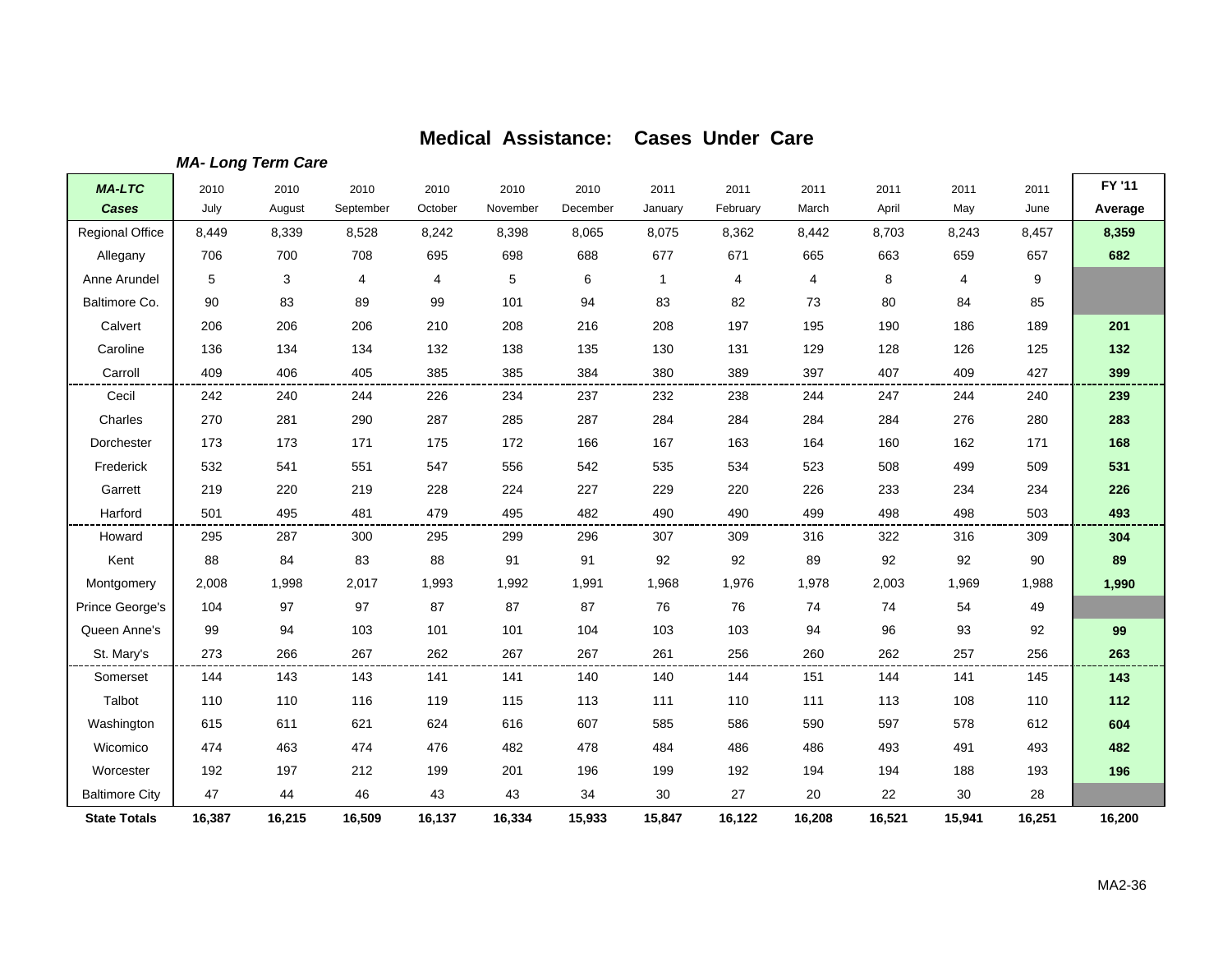|                       | <b>MA-SSI</b> |         |           |         |          |          |         |          |         |         |         |         |         |
|-----------------------|---------------|---------|-----------|---------|----------|----------|---------|----------|---------|---------|---------|---------|---------|
| <b>MA-SSI</b>         | 2010          | 2010    | 2010      | 2010    | 2010     | 2010     | 2011    | 2011     | 2011    | 2011    | 2011    | 2011    | FY '11  |
| <b>Cases</b>          | July          | August  | September | October | November | December | January | February | March   | April   | May     | June    | Average |
| Allegany              | 2,289         | 2,301   | 2,308     | 2,299   | 2,318    | 2,326    | 2,321   | 2,320    | 2,321   | 2,344   | 2,336   | 2,354   | 2,320   |
| Anne Arundel          | 5,511         | 5414    | 5,345     | 5,294   | 5,285    | 5,279    | 5,277   | 5,297    | 5,296   | 5,315   | 5,121   | 5,125   | 5,297   |
| Baltimore Co.         | 13,129        | 13,203  | 13,221    | 13,234  | 13,317   | 13,466   | 13,636  | 13,908   | 14,039  | 14,158  | 14,048  | 14,108  | 13,622  |
| Calvert               | 795           | 807     | 811       | 803     | 806      | 808      | 810     | 818      | 812     | 819     | 799     | 775     | 805     |
| Caroline              | 729           | 732     | 738       | 743     | 741      | 751      | 747     | 762      | 763     | 760     | 769     | 774     | 751     |
| Carroll               | 1,162         | 1,170   | 1,174     | 1,164   | 1,175    | 1,168    | 1,165   | 1,189    | 1,180   | 1,185   | 1,183   | 1,203   | 1,177   |
| Cecil                 | 1,573         | 1,599   | 1,601     | 1,611   | 1,628    | 1,634    | 1,641   | 1,692    | 1,698   | 1,690   | 1,669   | 1,701   | 1,645   |
| Charles               | 1,815         | 1,829   | 1,848     | 1,863   | 1,896    | 1,904    | 1,911   | 1,931    | 1,932   | 1,931   | 1,817   | 1,773   | 1,871   |
| Dorchester            | 1,115         | 1,135   | 1,137     | 1,139   | 1,148    | 1,150    | 1,163   | 1,172    | 1,177   | 1,197   | 1,186   | 1,181   | 1,158   |
| Frederick             | 2,035         | 2,053   | 2,091     | 2,070   | 2,102    | 2,088    | 2,106   | 2,144    | 2,159   | 2,182   | 2,137   | 2,045   | 2,101   |
| Garrett               | 700           | 694     | 699       | 693     | 708      | 700      | 706     | 709      | 710     | 716     | 708     | 707     | 704     |
| Harford               | 2,659         | 2,657   | 2,685     | 2,719   | 2,750    | 2,758    | 2,769   | 2,829    | 2,790   | 2,818   | 2,804   | 2,847   | 2,757   |
| Howard                | 2,401         | 2,415   | 2,441     | 2,432   | 2,452    | 2,451    | 2,461   | 2,461    | 2,403   | 2,407   | 2,329   | 2,242   | 2,408   |
| Kent                  | 312           | 314     | 318       | 318     | 328      | 323      | 321     | 320      | 317     | 318     | 313     | 313     | 318     |
| Montgomery            | 13,491        | 13,526  | 13,631    | 13,605  | 13,599   | 13,605   | 13,662  | 13,750   | 13,430  | 12,573  | 12,395  | 12,884  | 13,346  |
| Prince George's       | 12,931        | 12,832  | 12,867    | 12,916  | 13,014   | 13,054   | 13,071  | 13,137   | 13,116  | 13,045  | 11,610  | 11,754  | 12,779  |
| Queen Anne's          | 409           | 404     | 405       | 409     | 405      | 399      | 404     | 404      | 403     | 410     | 400     | 385     | 403     |
| St. Mary's            | 1,358         | 1,368   | 1,378     | 1,386   | 1,396    | 1,389    | 1,406   | 1,410    | 1,416   | 1,420   | 1,386   | 1,360   | 1,389   |
| Somerset              | 732           | 729     | 740       | 734     | 750      | 739      | 734     | 740      | 734     | 737     | 733     | 729     | 736     |
| Talbot                | 528           | 539     | 536       | 536     | 531      | 545      | 551     | 542      | 541     | 545     | 547     | 554     | 541     |
| Washington            | 2,921         | 2,964   | 2,994     | 3,005   | 3,015    | 3,006    | 3,021   | 3,090    | 3,086   | 3,143   | 3,145   | 3,154   | 3,045   |
| Wicomico              | 2,196         | 2,230   | 2,260     | 2,267   | 2,284    | 2,279    | 2,283   | 2,303    | 2,311   | 2,335   | 2,319   | 2,268   | 2,278   |
| Worcester             | 711           | 685     | 694       | 698     | 705      | 700      | 707     | 725      | 699     | 712     | 722     | 722     | 707     |
| <b>Baltimore City</b> | 42,731        | 42,852  | 43,036    | 42,903  | 43,290   | 43,243   | 43,407  | 43,672   | 43,500  | 43,474  | 43,347  | 43,755  | 43,268  |
| <b>State Totals</b>   | 114,233       | 114,452 | 114,958   | 114,841 | 115,643  | 115,765  | 116,280 | 117,325  | 116,833 | 116,234 | 113,823 | 114,713 | 115,425 |

Note: MA-LTC processing was regionalized in Baltimore City for Baltimore City and Anne Arundel, Baltimore and Prince George's counties beginning in October 2009.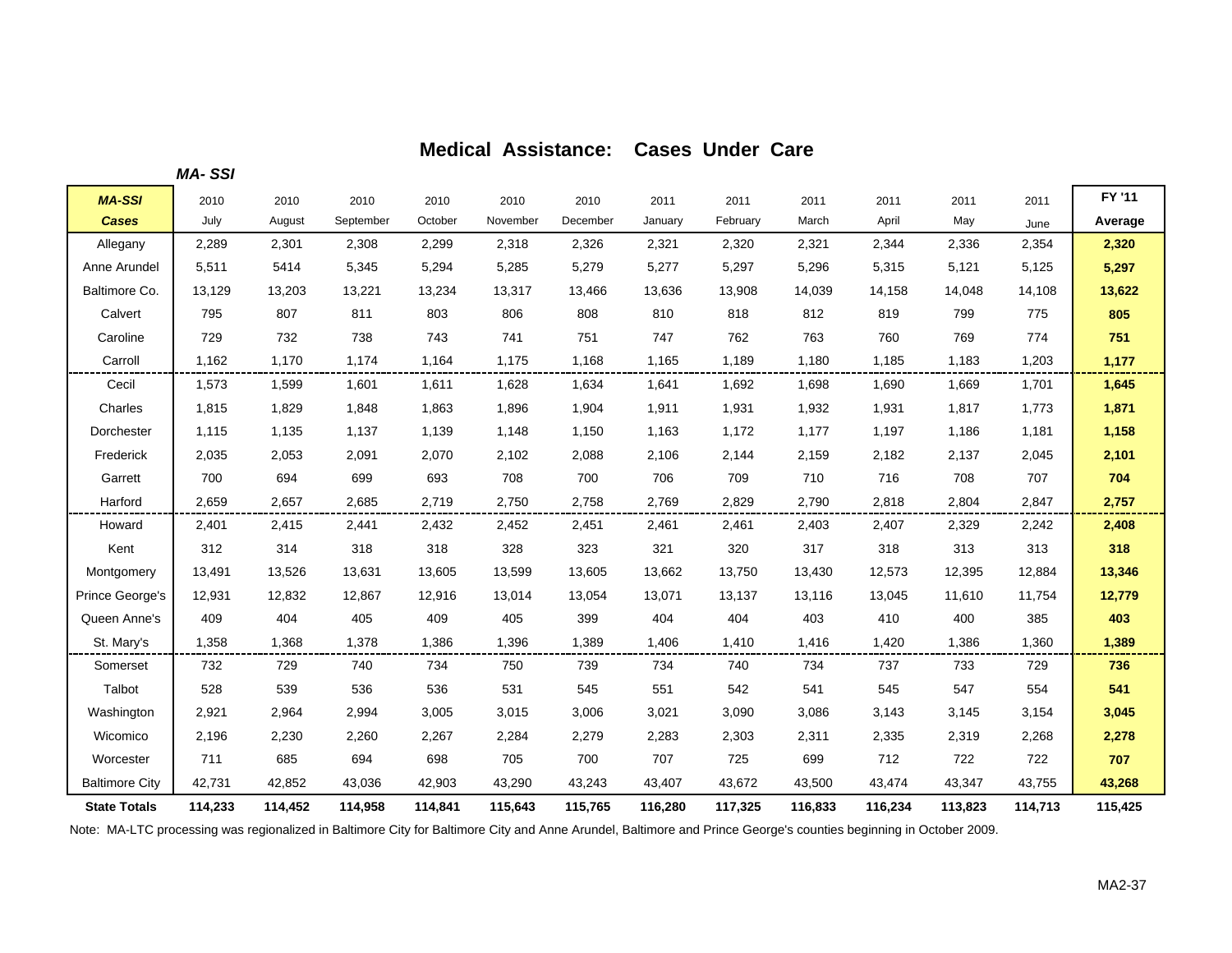*MA- MCHP*

| <b>Assistance</b>     | 2010   | 2010   | 2010      | 2010    | 2010     | 2010     | 2011    | 2011     | 2011   | 2011   | 2011   | 2011   | FY '11  |
|-----------------------|--------|--------|-----------|---------|----------|----------|---------|----------|--------|--------|--------|--------|---------|
| <b>Units</b>          | July   | August | September | October | November | December | January | February | March  | April  | May    | June   | Average |
| Allegany              | 635    | 623    | 620       | 620     | 605      | 599      | 617     | 609      | 591    | 592    | 596    | 591    | 608     |
| Anne Arundel          | 3801   | 3765   | 3,730     | 3,650   | 3,606    | 3,649    | 3,598   | 3,645    | 3,624  | 3,683  | 3,679  | 3,706  | 3,678   |
| Baltimore Co.         | 9,843  | 10,009 | 9,832     | 10,015  | 10,013   | 9,958    | 9,859   | 9,766    | 9,726  | 9,664  | 9,544  | 9,515  | 9,812   |
| Calvert               | 839    | 804    | 796       | 778     | 771      | 758      | 809     | 786      | 781    | 764    | 762    | 746    | 783     |
| Caroline              | 545    | 558    | 540       | 536     | 552      | 549      | 528     | 504      | 533    | 512    | 515    | 522    | 533     |
| Carroll               | 1,025  | 1,059  | 1,063     | 1,071   | 1,074    | 1,040    | 1,046   | 1,062    | 1,066  | 1,060  | 1,060  | 1,043  | 1,056   |
| Cecil                 | 1,028  | 999    | 985       | 944     | 943      | 926      | 904     | 881      | 866    | 867    | 868    | 864    | 923     |
| Charles               | 1,557  | 1,630  | 1,629     | 1,635   | 1,629    | 1,668    | 1,668   | 1,663    | 1,650  | 1,669  | 1,669  | 1,707  | 1,648   |
| Dorchester            | 756    | 718    | 693       | 675     | 644      | 631      | 636     | 624      | 598    | 601    | 601    | 615    | 649     |
| Frederick             | 2,294  | 2,316  | 2,235     | 2,287   | 2,263    | 2,315    | 2,283   | 2,352    | 2,348  | 2,346  | 2,342  | 2,343  | 2,310   |
| Garrett               | 232    | 203    | 212       | 219     | 185      | 179      | 191     | 185      | 178    | 173    | 159    | 155    | 189     |
| Harford               | 1,983  | 2,017  | 1,966     | 1,960   | 1,828    | 1,770    | 1,684   | 1,555    | 1,500  | 1,500  | 1,491  | 1,471  | 1,727   |
| Howard                | 2,297  | 2,317  | 2,265     | 2,246   | 2,222    | 2,192    | 2,210   | 2,103    | 2,063  | 2,046  | 2,051  | 2,074  | 2,174   |
| Kent                  | 189    | 191    | 188       | 177     | 178      | 172      | 155     | 156      | 162    | 166    | 164    | 159    | 171     |
| Montgomery            | 12,532 | 12,915 | 12,812    | 13,021  | 13,198   | 13,213   | 13,240  | 13,213   | 13,346 | 13,395 | 13,262 | 13,431 | 13,132  |
| Prince George's       | 15,386 | 15,709 | 15,643    | 15,732  | 15,610   | 15,598   | 15,505  | 15,370   | 15,462 | 15,307 | 15,286 | 15,350 | 15,497  |
| Queen Anne's          | 261    | 245    | 232       | 236     | 242      | 240      | 237     | 245      | 255    | 247    | 250    | 251    | 245     |
| St. Mary's            | 1,060  | 1,007  | 977       | 964     | 951      | 971      | 957     | 930      | 877    | 869    | 840    | 850    | 938     |
| Somerset              | 404    | 406    | 387       | 409     | 398      | 392      | 401     | 403      | 388    | 380    | 375    | 379    | 394     |
| Talbot                | 550    | 534    | 524       | 508     | 484      | 505      | 518     | 505      | 501    | 493    | 476    | 461    | 505     |
| Washington            | 2,052  | 2,103  | 2,069     | 1,992   | 1,921    | 1,899    | 1,856   | 1,803    | 1,774  | 1,698  | 1,684  | 1,706  | 1,880   |
| Wicomico              | 1,561  | 1,538  | 1,498     | 1,444   | 1,392    | 1,377    | 1,358   | 1,356    | 1,325  | 1,306  | 1,288  | 1,315  | 1,397   |
| Worcester             | 658    | 648    | 632       | 645     | 662      | 669      | 680     | 651      | 651    | 657    | 659    | 643    | 655     |
| <b>Baltimore City</b> | 14,340 | 14,207 | 13,927    | 13,645  | 13,395   | 13,290   | 13,167  | 12,819   | 12,724 | 12,525 | 12,339 | 12,268 | 13,221  |
| <b>State Totals</b>   | 75,828 | 76,521 | 75,455    | 75,409  | 74,766   | 74,560   | 74,107  | 73,186   | 72,989 | 72,520 | 71,960 | 72,165 | 74,122  |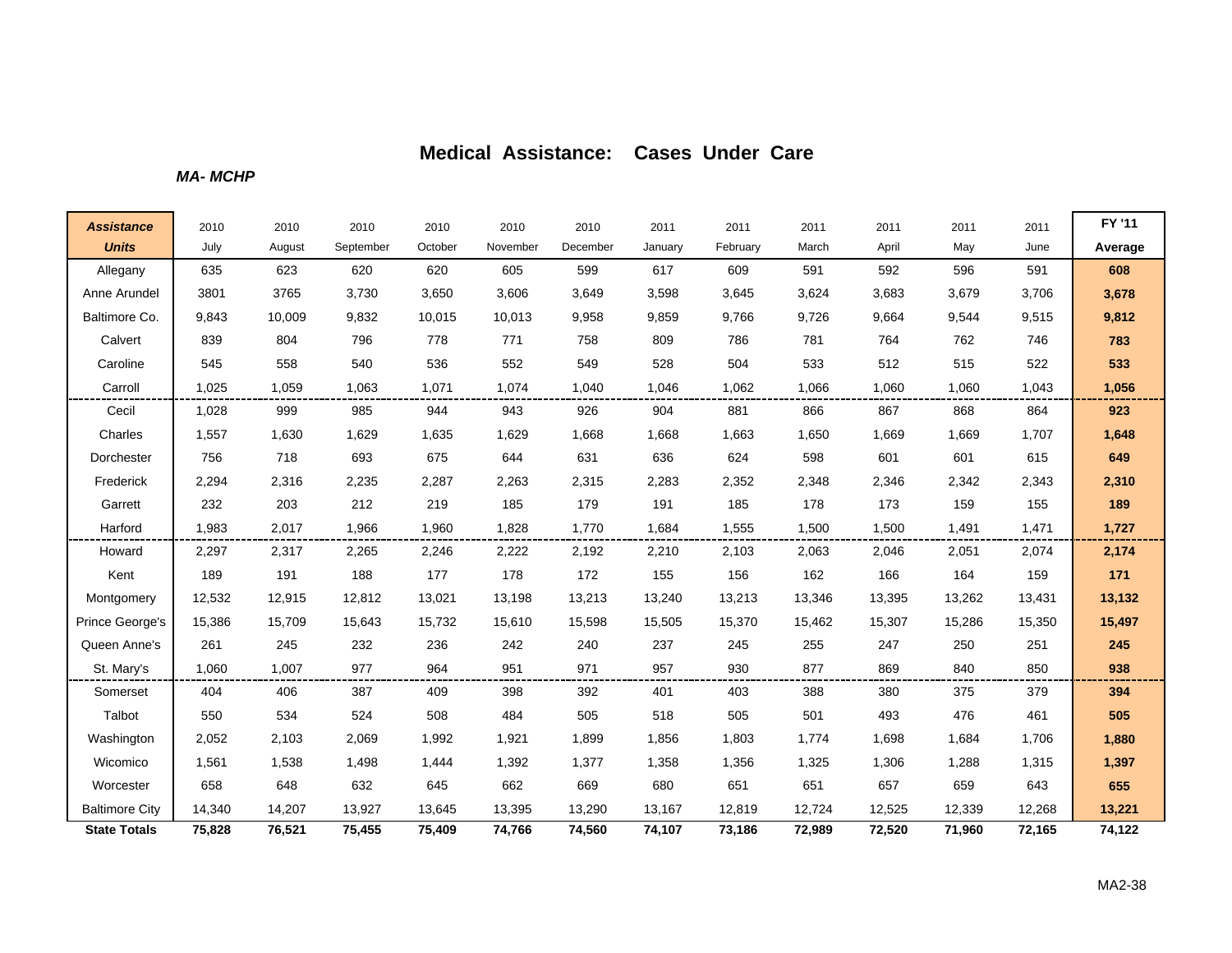| <b>Applications</b>   | 2010                    | 2010                    | 2010           | 2010                    | 2010                    | 2010           | 2011         | 2011           | 2011           | 2011           | 2011           | 2011           | FY '11               |
|-----------------------|-------------------------|-------------------------|----------------|-------------------------|-------------------------|----------------|--------------|----------------|----------------|----------------|----------------|----------------|----------------------|
| <b>Received</b>       | July                    | August                  | September      | October                 | November                | December       | January      | February       | March          | April          | May            | June           | Average              |
| Allegany              | $\boldsymbol{2}$        | $\overline{c}$          | $\mathbf{3}$   | $\pmb{0}$               | $\mathbf{1}$            | -1             | $\mathbf{1}$ | 1              | 3              | $\mathbf{1}$   | $\mathbf{1}$   | $\overline{4}$ | $\overline{2}$       |
| Anne Arundel          | 7                       | $\overline{\mathbf{4}}$ |                | 2                       | 3                       |                | 3            | 9              | 11             | 11             | 1              | 3              |                      |
| Baltimore Co.         | 3                       | 11                      | 2              | $\Omega$                | $\overline{\mathbf{c}}$ | 2              | 5            | 3              | $\overline{c}$ | 4              | $\overline{2}$ | 26             |                      |
| Calvert               | $\Omega$                | $\Omega$                | $\Omega$       | 3                       |                         | $\Omega$       | 5            | 0              |                |                | 1              |                |                      |
| Caroline              | 0                       | $\mathbf 0$             | $\overline{2}$ | $\overline{2}$          | 0                       | 0              | 0            | 0              | 1              | 0              | 0              |                |                      |
| Carroll               | 2                       | 0                       | 2              | 3                       | 4                       | 3              | 0            |                | 2              |                | $\sqrt{2}$     | 0              | $\mathbf{2}$         |
| Cecil                 | $\overline{\mathbf{c}}$ | 0                       | $\overline{1}$ | 0                       | 0                       |                | 0            |                | $\mathbf{1}$   | 1              | $\mathbf{1}$   | $\mathbf 0$    | $\blacktriangleleft$ |
| Charles               | 0                       |                         | 0              | $\Omega$                |                         |                |              |                | 0              | $\overline{2}$ | 1              |                |                      |
| Dorchester            | $\Omega$                |                         | $\Omega$       | $\Omega$                |                         | $\Omega$       | 0            | 0              | 0              | 0              | $\mathbf 0$    | 0              |                      |
| Frederick             | 0                       | 6                       | 3              | 3                       | 2                       |                | 0            | 2              | 5              | 3              | 0              | 2              |                      |
| Garrett               | 0                       | $\overline{2}$          | 0              | 0                       | 0                       | $\Omega$       | 0            | 0              | 0              | $\Omega$       | $\mathbf 0$    | 0              |                      |
| Harford               | 5                       | -1                      | 3              | 5                       | 5                       | 2              |              | 2              | 9              | 6              | 5              | 4              |                      |
| Howard                | 3                       | $\overline{2}$          | $\overline{2}$ | $\overline{2}$          | $\overline{2}$          | $\Omega$       | 2            | 10             | 0              | $\mathbf 0$    | 3              | 0              | $\overline{2}$       |
| Kent                  | $\mathbf 1$             | 0                       | 0              | $\overline{\mathbf{1}}$ | 1                       | $\mathbf 0$    | 0            | 0              | 0              | 0              | $\mathbf 1$    | 1              | n                    |
| Montgomery            | $\overline{7}$          | 5                       | $\overline{7}$ | 11                      | 11                      | 4              | 10           | 6              | 8              | 9              | $\overline{2}$ | 5              |                      |
| Prince George's       | 11                      | 5                       | 8              | 10                      | 10                      | 8              | 12           | 10             | 23             | 9              | $\overline{4}$ | 3              | 9                    |
| Queen Anne's          | $\mathbf 1$             | $\mathbf 0$             | 0              | 0                       | 2                       | 0              | 1            | 2              | 0              | 0              | 1              | 2              |                      |
| St. Mary's            | $\mathbf 1$             | $\overline{2}$          | $\mathbf{1}$   | 4                       | 1                       | $\overline{2}$ | -1           | $\overline{2}$ | $\mathbf{1}$   | $\mathbf{1}$   | $\mathbf{1}$   | 5              | $\mathbf{2}$         |
| Somerset              | $\pmb{0}$               | $\mathbf{1}$            | $\mathbf 0$    | $\mathbf 0$             | 0                       | 0              | 0            | 0              | 0              | 0              | 0              | 0              | $\bf{0}$             |
| Talbot                | 1                       | $\mathbf 1$             | $\pmb{0}$      | $\mathbf 0$             | 0                       | 0              |              | 0              | 1              | 0              | 1              | 0              | ŋ                    |
| Washington            | $\overline{2}$          | 6                       | $\overline{2}$ | $\overline{c}$          | $\overline{c}$          |                |              | $\overline{2}$ | $\overline{c}$ |                | $\overline{4}$ | 3              | 3                    |
| Wicomico              | 0                       | 4                       | 6              | 4                       | 5                       | 2              | 5            | 4              | 1              |                | 2              |                |                      |
| Worcester             | 0                       | $\mathbf 0$             | 0              | 0                       | 1                       | $\mathbf 0$    | 0            | 0              | 0              | 0              | $\mathbf 0$    | 0              | 0                    |
| <b>Baltimore City</b> | 23                      | 49                      | 26             | 52                      | 29                      | 49             | 26           | 33             | 57             | 56             | 38             | 48             | 41                   |
| <b>State Totals</b>   | $71$                    | 103                     | 69             | 104                     | 84                      | 84             | 75           | 89             | 128            | 113            | 71             | 110            | 92                   |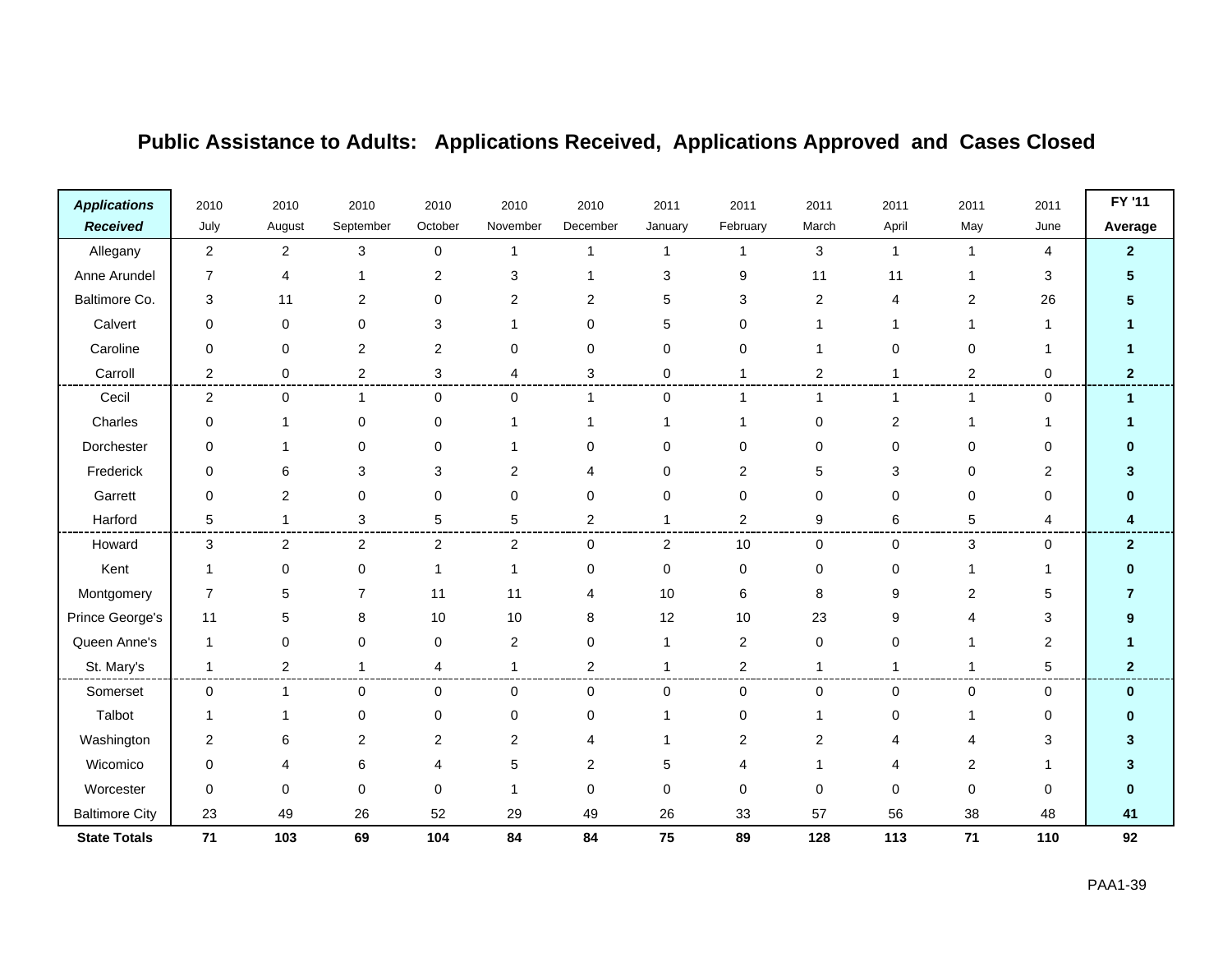| <b>Applications</b>   | 2010                    | 2010                    | 2010         | 2010                     | 2010        | 2010           | 2011         | 2011     | 2011             | 2011             | 2011           | 2011           | FY '11               |
|-----------------------|-------------------------|-------------------------|--------------|--------------------------|-------------|----------------|--------------|----------|------------------|------------------|----------------|----------------|----------------------|
| <b>Approved</b>       | July                    | August                  | September    | October                  | November    | December       | January      | February | March            | April            | May            | June           | Average              |
| Allegany              | $\mathbf{1}$            | 5                       | $\mathbf{2}$ | $\overline{1}$           | $\mathbf 0$ | $\overline{a}$ | $\mathbf{1}$ | -1       | 3                | $\mathbf{1}$     | $\mathbf{1}$   | $\overline{2}$ | $\mathbf{2}$         |
| Anne Arundel          | $\overline{7}$          | 9                       | 3            | $\overline{2}$           | 3           | 5              | 3            | 12       | 10               | 12               | 6              | $\overline{7}$ | $\overline{7}$       |
| Baltimore Co.         | 16                      | 14                      | 10           | 10                       | 6           | 5              | 12           | 8        | 6                | 11               | $10$           | 29             | 11                   |
| Calvert               | $\mathbf 0$             | $\Omega$                | $\mathbf 0$  | 3                        |             | $\Omega$       | 4            |          | 0                | 2                | $\overline{2}$ |                |                      |
| Caroline              | 0                       | $\mathbf 0$             | 2            | 1                        | 0           |                | 0            | 0        | 1                | 0                | $\mathbf 0$    |                |                      |
| Carroll               | 3                       | 0                       | 0            | $\overline{2}$           | 3           | 2              | 2            |          | 1                | 1                | 3              | 0              | $\mathbf{2}$         |
| Cecil                 | 4                       | 0                       | 1            | 0                        | 0           |                | 1            |          | $\boldsymbol{2}$ | $\boldsymbol{2}$ | $\mathbf{1}$   | 0              | $\blacktriangleleft$ |
| Charles               | 0                       | -1                      | 0            | -1                       |             |                | 0            | 2        | 0                | 2                | $\mathbf 1$    | 1              |                      |
| Dorchester            | $\Omega$                | $\Omega$                | $\Omega$     | $\Omega$                 | 2           | $\Omega$       | 0            | 0        | 0                | $\Omega$         | $\mathbf 0$    | 0              |                      |
| Frederick             | 4                       | 9                       |              | 3                        | 3           | 6              |              | 3        | 6                | 2                | 1              | 4              |                      |
| Garrett               | 0                       | -1                      | 0            | 1                        | 0           | 0              | $\mathbf 0$  | 0        | 0                | 0                | $\mathbf 0$    | 0              |                      |
| Harford               | 3                       | $\overline{\mathbf{4}}$ | 3            | 4                        | 5           | 6              | 3            | 2        | 4                | $\overline{7}$   | 6              | 5              |                      |
| Howard                | 6                       | 3                       | 2            | 2                        | 3           | $\Omega$       | 3            | 12       | 0                | 2                | 3              | 0              | 3                    |
| Kent                  | 1                       |                         | -1           | $\overline{\phantom{a}}$ | 0           |                | 0            | 0        | 0                | $\mathbf 0$      | 1              | 0              |                      |
| Montgomery            | 7                       | 9                       | 10           | 8                        | 12          | 8              | $\,8\,$      | 12       | 11               | 10               | 3              | 8              | 9                    |
| Prince George's       | 9                       | 5                       | 16           | 11                       | 11          | 14             | 14           | 14       | 25               | 14               | 13             | 4              | 13                   |
| Queen Anne's          | 0                       | $\mathbf 0$             | $\pmb{0}$    | 1                        | 1           | $\overline{2}$ | 0            | 1        | 2                | 0                | $\pmb{0}$      | 3              |                      |
| St. Mary's            | $\mathbf 0$             | $\overline{2}$          | $\mathbf{1}$ | $\overline{2}$           | 1           | $\overline{2}$ | -1           | 2        | $\mathbf{1}$     | 0                | $\overline{2}$ | 4              | $\mathbf{2}$         |
| Somerset              | $\mathbf 0$             | $\mathbf{1}$            | 0            | $\mathbf 0$              | 0           | $\mathbf 0$    | 0            | 0        | 0                | 0                | 0              | 0              | $\mathbf{0}$         |
| Talbot                |                         | $\mathbf 0$             |              | 0                        | 0           | $\Omega$       |              | 0        | 0                | 1                | $\mathbf 0$    |                |                      |
| Washington            | $\overline{\mathbf{c}}$ | 8                       | 3            | $\overline{c}$           |             | 3              | 4            | 3        | 1                |                  | $\,6$          | 3              |                      |
| Wicomico              | 3                       | Δ                       | 6            | 5                        | 7           | 3              | 5            | 5        | 1                | 4                | $\overline{c}$ | 5              |                      |
| Worcester             | 0                       | $\Omega$                | $\mathbf 0$  | $\Omega$                 | 0           | $\Omega$       | 0            | 0        | 0                | 0                | $\mathbf 0$    | 0              | o                    |
| <b>Baltimore City</b> | 22                      | 46                      | 29           | 53                       | 36          | 50             | 25           | 32       | 59               | 59               | 39             | 51             | 42                   |
| <b>State Totals</b>   | 89                      | 122                     | 94           | 113                      | 96          | 112            | 88           | 112      | 133              | 131              | 100            | 129            | 110                  |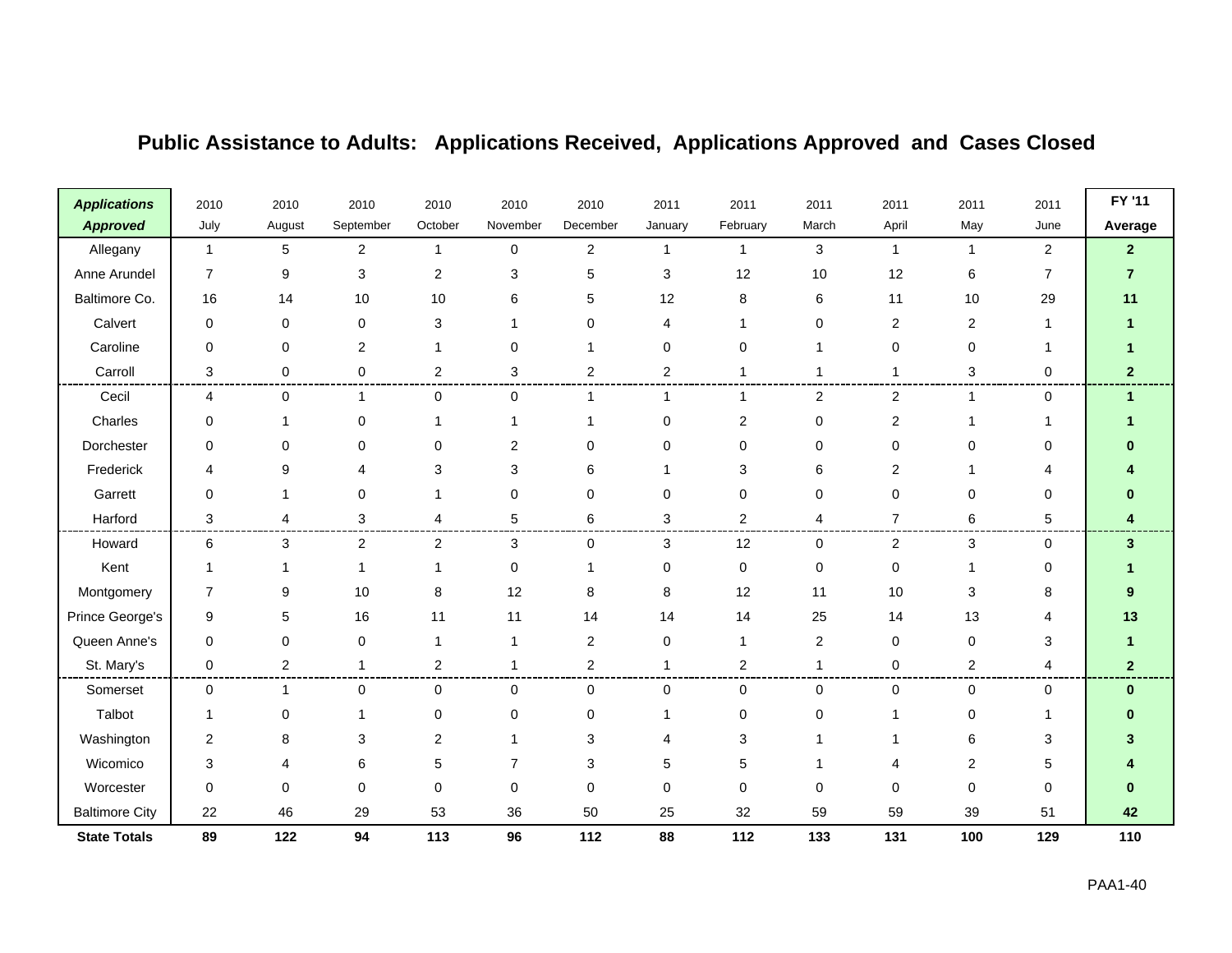| <b>Applications</b>   | 2010         | 2010           | 2010        | 2010           | 2010           | 2010         | 2011           | 2011     | 2011                    | 2011           | 2011        | 2011        | FY '11   |
|-----------------------|--------------|----------------|-------------|----------------|----------------|--------------|----------------|----------|-------------------------|----------------|-------------|-------------|----------|
| <b>Not Approved</b>   | July         | August         | September   | October        | November       | December     | January        | February | March                   | April          | May         | June        | Average  |
| Allegany              | $\pmb{0}$    | 0              | $\mathsf 0$ | $\mathbf 0$    | $\mathbf 0$    | $\mathbf 0$  | $\mathbf 0$    | 0        | 0                       | $\pmb{0}$      | $\mathbf 0$ | $\mathbf 0$ | $\bf{0}$ |
| Anne Arundel          | 0            | $\overline{2}$ | $\mathbf 0$ |                | 0              | $\Omega$     | 0              | 2        | 1                       |                | 1           |             |          |
| Baltimore Co.         | 1            | 0              |             | 0              | 0              |              | 0              | 3        | $\overline{\mathbf{c}}$ | 0              | 0           | 0           |          |
| Calvert               | 0            | $\Omega$       | $\Omega$    | 0              | $\Omega$       | <sup>0</sup> | 0              | 0        | 0                       |                | 1           | 0           |          |
| Caroline              | 0            | 0              | 0           |                | 0              | 0            | 0              | 0        | 0                       | 0              | $\mathbf 0$ | 0           |          |
| Carroll               | 1            | 0              | -1          | $\overline{2}$ | 1              | 2            | $\overline{2}$ | 1        | 0                       | 1              | 0           | 0           |          |
| Cecil                 | 0            | $\mathbf 0$    | $\mathbf 0$ | 0              | 0              | $\mathbf 0$  | 1              | 0        | $\mathbf{1}$            | 0              | 0           | $\mathbf 0$ | $\bf{0}$ |
| Charles               | 0            | 0              | $\mathbf 0$ | 0              | 0              | 0            | 0              | 0        | 0                       | 0              | $\mathbf 0$ | 0           |          |
| Dorchester            | $\Omega$     | 1              | $\Omega$    | $\Omega$       | 1              | $\Omega$     | $\mathbf 0$    | 0        | $\mathbf 0$             | $\Omega$       | $\mathbf 0$ | 0           |          |
| Frederick             | 0            | 0              | 0           | 0              | 0              | 2            | 0              | 0        | 0                       |                |             |             |          |
| Garrett               | 0            | $\Omega$       | $\mathbf 0$ | 0              | 0              | $\Omega$     | $\mathbf 0$    | 0        | 0                       | $\Omega$       | $\mathbf 0$ | $\Omega$    |          |
| Harford               | $\mathbf{1}$ | $\mathbf 0$    | $\mathbf 0$ | $\overline{2}$ | $\overline{2}$ |              | $\overline{2}$ | 0        | 0                       | 2              | $\mathbf 1$ | 0           |          |
| Howard                | 0            | 0              | $\mathbf 0$ | 0              | 0              | $\Omega$     | 1              | 0        | 0                       | 0              | $\mathbf 0$ | $\mathbf 0$ | $\bf{0}$ |
| Kent                  | 0            | $\mathbf 0$    | 0           | $\mathbf 0$    | 1              | $\Omega$     | $\mathbf 0$    | 0        | 0                       | 0              | $\mathbf 0$ | 0           |          |
| Montgomery            | 1            | $\overline{2}$ |             | 3              |                |              | $\overline{2}$ |          | 1                       | $\overline{2}$ | 1           |             |          |
| Prince George's       | $\mathbf{1}$ | 1              |             | 0              | $\Omega$       | $\Omega$     | 0              | 0        | $\mathbf 0$             | $\Omega$       | $\mathbf 0$ | $\Omega$    |          |
| Queen Anne's          | 0            | $\Omega$       | 0           | 0              | 0              | 0            | 0              |          | 1                       | 0              | 0           | 0           |          |
| St. Mary's            | $\mathbf 1$  | $\mathbf 0$    | $\mathbf 0$ | $\overline{2}$ | 0              | $\Omega$     | 0              |          | 0                       | $\mathbf 0$    | $\pmb{0}$   | 0           | $\bf{0}$ |
| Somerset              | 0            | $\mathbf 0$    | $\mathbf 0$ | 0              | 0              | $\mathbf 0$  | 0              | 0        | 0                       | 0              | 0           | $\mathbf 0$ | $\bf{0}$ |
| Talbot                | 0            | 0              | 0           | $\mathbf 0$    | 0              | 0            | 0              | 0        | 0                       | 0              | $\mathbf 0$ | 0           |          |
| Washington            | 1            | 3              | $\Omega$    | 0              | 1              | 2            | 0              |          | $\mathbf 0$             |                | 3           |             |          |
| Wicomico              | -1           | $\Omega$       | $\Omega$    | 2              |                |              | 0              | 2        | 0                       | 0              | 0           | 0           |          |
| Worcester             | 0            | $\Omega$       | $\mathbf 0$ | 0              | $\mathbf 0$    |              | 0              | 0        | 0                       | 0              | $\mathbf 0$ | 0           |          |
| <b>Baltimore City</b> | 9            | 15             | 13          | 13             | 12             | 21           | 9              | 16       | 18                      | 17             | 4           | 14          | 13       |
| <b>State Totals</b>   | 17           | 24             | 17          | 26             | 20             | 32           | 17             | 28       | 24                      | 26             | 12          | 18          | 22       |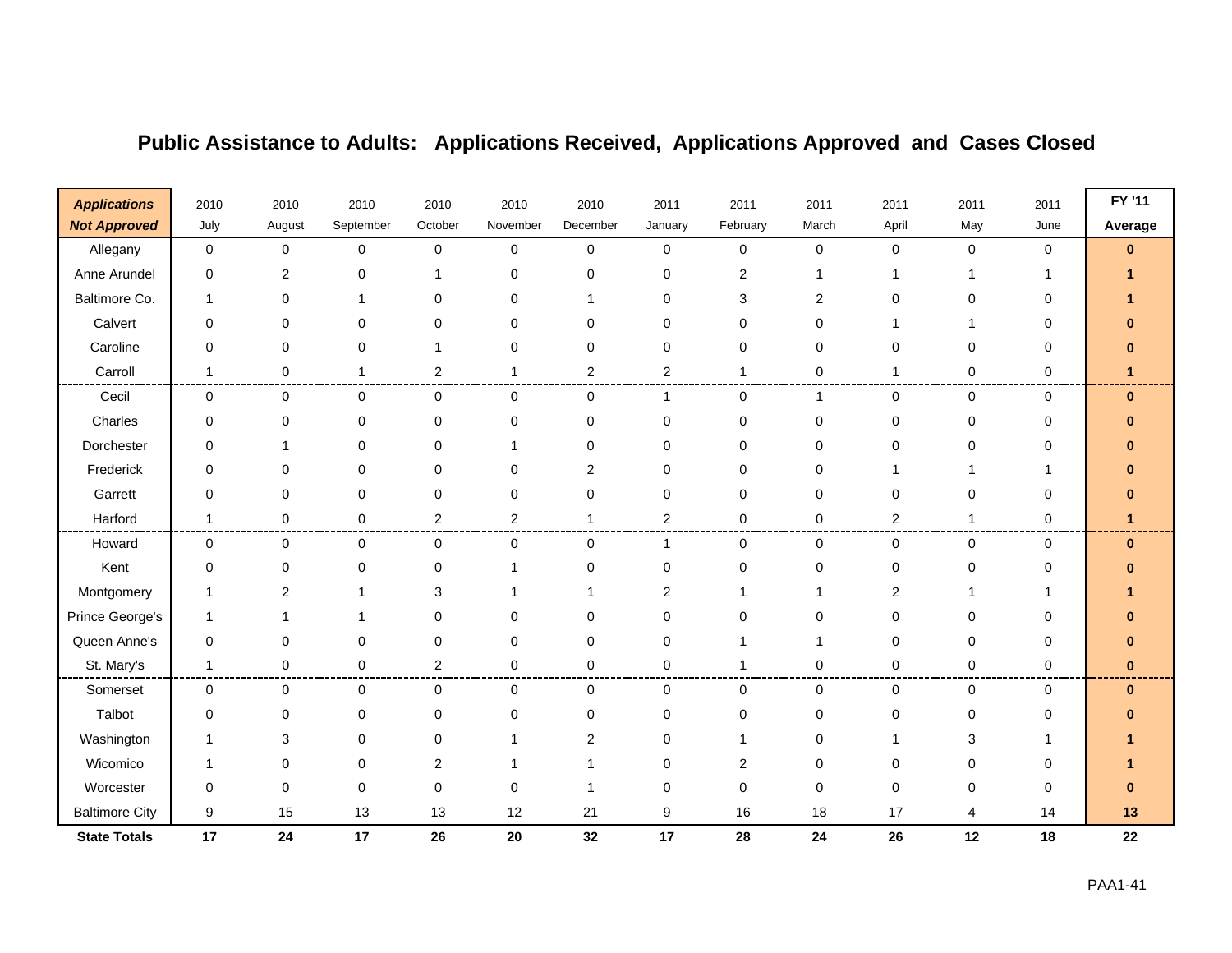| <b>Cases</b>          | 2010                      | 2010           | 2010           | 2010           | 2010           | 2010           | 2011             | 2011     | 2011           | 2011           | 2011           | 2011           | FY '11               |
|-----------------------|---------------------------|----------------|----------------|----------------|----------------|----------------|------------------|----------|----------------|----------------|----------------|----------------|----------------------|
| <b>Closed</b>         | July                      | August         | September      | October        | November       | December       | January          | February | March          | April          | May            | June           | Average              |
| Allegany              | $\ensuremath{\mathsf{3}}$ | 3              | -1             | $\overline{2}$ | 3              | 1              | $\mathbf 0$      | 0        | $\mathbf 1$    | 0              | $\sqrt{5}$     | $\overline{c}$ | $\overline{2}$       |
| Anne Arundel          | 9                         | 6              | 5              | $\overline{2}$ | 3              | 6              | $\boldsymbol{2}$ | 14       | 8              | 11             | 5              | $\overline{7}$ | 7                    |
| Baltimore Co.         | 6                         | $\overline{7}$ | 6              | 10             | 6              | 2              | 12               | 5        | $\overline{7}$ | 13             | 6              | 28             |                      |
| Calvert               | 0                         | 0              | 0              | $\mathbf 1$    | 3              | 0              | 6                | 0        | $\overline{2}$ | 0              | $\mathbf 0$    | 2              |                      |
| Caroline              | 0                         | 0              | 3              | -1             | 0              | 0              | 0                | 0        | $\overline{c}$ | 0              |                | 0              |                      |
| Carroll               | 4                         | 1              | 1              | 5              | 4              | $\overline{2}$ |                  |          | $\overline{2}$ | $\overline{2}$ | 3              | 1              | 2                    |
| Cecil                 | 4                         | 0              | $\mathbf 0$    | $\mathbf 0$    | $\overline{2}$ | 1              | 3                | 0        | $\overline{c}$ | 0              | $\mathbf{1}$   | $\mathbf{1}$   | $\blacktriangleleft$ |
| Charles               | 0                         |                |                | 0              | $\overline{2}$ | 3              |                  | 2        | 0              | 0              | $\overline{2}$ | 3              |                      |
| Dorchester            | 0                         |                | $\Omega$       | $\Omega$       |                | $\Omega$       | $\Omega$         | 0        | 1              | $\Omega$       | 0              |                |                      |
| Frederick             | 6                         | 4              |                |                | 6              | 2              | 2                |          | 4              | 3              | 0              | 4              |                      |
| Garrett               | 0                         | 0              | 0              | $\mathbf 0$    | 0              | 0              | 0                | 0        | 0              | 0              |                | 0              | ŋ                    |
| Harford               | 3                         | $\overline{c}$ | 4              | 6              | 3              | 4              | $\overline{2}$   |          | $\overline{c}$ | 5              | 5              | 6              | 4                    |
| Howard                | $\mathbf 1$               | 6              | $\mathbf 0$    | 3              | 3              | $\Omega$       | $\overline{2}$   | 12       | 1              | $\mathbf 0$    | 1              | 0              | $\overline{2}$       |
| Kent                  | 0                         | 0              | 0              | -1             |                | $\Omega$       | 0                | 0        | 1              | 0              |                | 2              |                      |
| Montgomery            | 12                        | 8              | 6              | 20             | 4              | 8              | 4                | 9        | 12             | 11             | 11             | 5              | 9                    |
| Prince George's       | $\overline{7}$            | 11             | 8              | 6              | 12             | 13             | 10               | 13       | 24             | 4              | 9              | 6              | 10                   |
| Queen Anne's          | 0                         | 0              | $\mathbf 0$    | $\overline{2}$ | 0              | 4              | $\overline{2}$   | 1        | $\mathbf{1}$   | $\overline{c}$ |                | 1              |                      |
| St. Mary's            | $\overline{2}$            | 1              | $\overline{2}$ | 3              | 0              | $\overline{2}$ | $\mathbf 0$      | 2        | $\overline{c}$ | 4              |                | 4              | 2                    |
| Somerset              | 0                         | 1              | $\mathbf 0$    | $\mathbf 0$    | 0              | 0              | $\mathbf 0$      | 0        | 0              | $\mathbf 0$    | 0              | 0              | $\bf{0}$             |
| Talbot                |                           | 0              | 0              | 0              | 0              | 0              |                  | 0        | 0              | 0              | $\mathbf 1$    | 0              | ŋ                    |
| Washington            | 4                         | 3              | 7              |                | 3              | 2              | 3                | 2        | 4              | 2              | $\overline{2}$ | 5              |                      |
| Wicomico              | 5                         | 0              | 3              |                | 7              | 4              | $\mathbf{2}$     | 3        | 5              |                | 5              | 4              |                      |
| Worcester             | 0                         | 0              | $\mathbf 0$    | $\Omega$       | 0              | 0              |                  | 0        | 0              | 0              |                | 0              | 0                    |
| <b>Baltimore City</b> | 24                        | 22             | 31             | 26             | 24             | 22             | 31               | 20       | 29             | 35             | 38             | 32             | 28                   |
| <b>State Totals</b>   | 91                        | 77             | 82             | 94             | 87             | 76             | 85               | 86       | 110            | 96             | 100            | 114            | 92                   |

and the company

 $\blacksquare$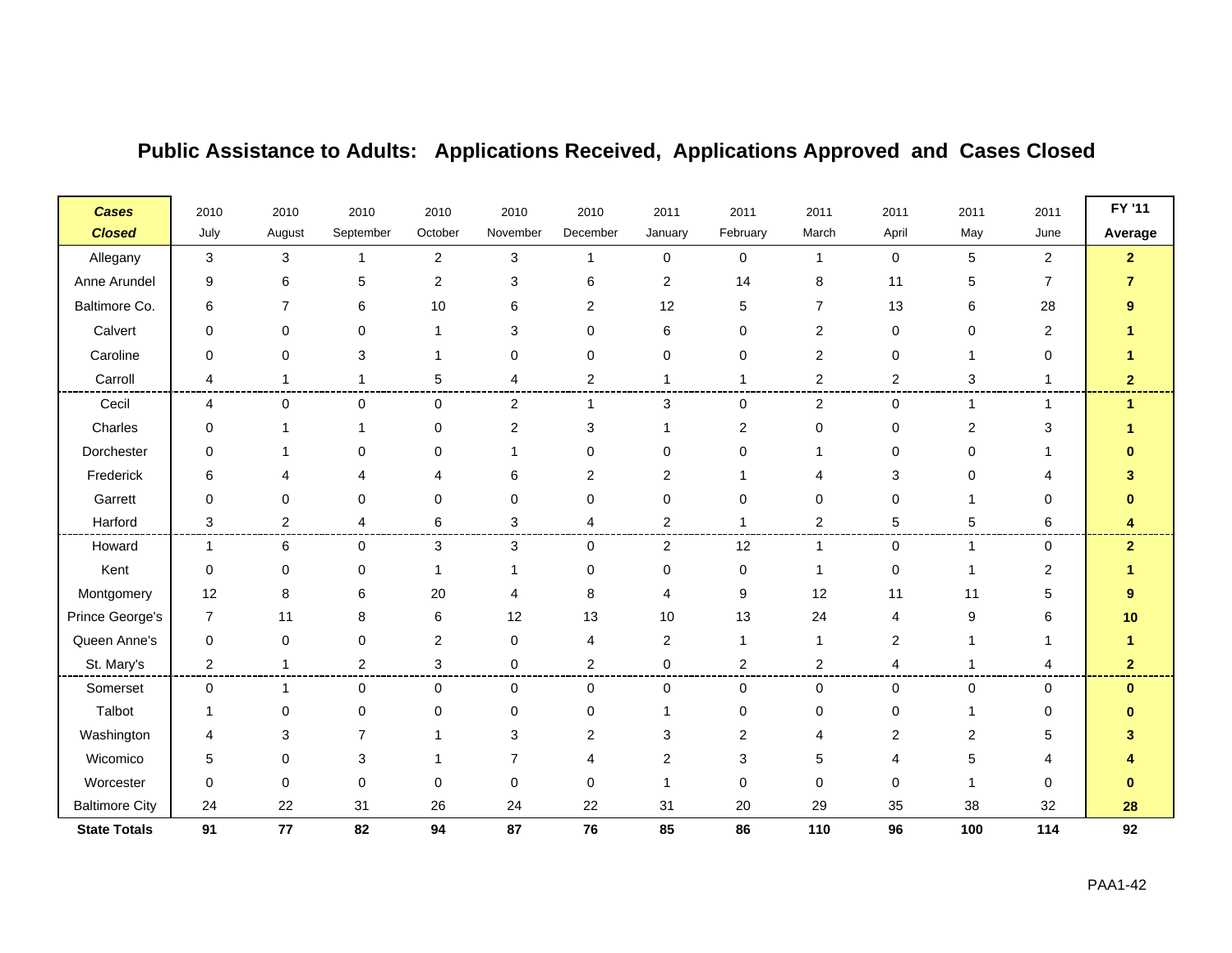| <b>Total</b>          | 2010  | 2010   | 2010      | 2010    | 2010     | 2010     | 2011    | 2011     | 2011  | 2011  | 2011  | 2011  | FY '11           |
|-----------------------|-------|--------|-----------|---------|----------|----------|---------|----------|-------|-------|-------|-------|------------------|
| <b>Recipients</b>     | July  | August | September | October | November | December | January | February | March | April | May   | June  | Average          |
| Allegany              | 41    | 46     | 43        | 43      | 39       | 41       | 41      | 42       | 44    | 45    | 41    | 42    | 42               |
| Anne Arundel          | 286   | 289    | 289       | 284     | 286      | 288      | 298     | 284      | 289   | 286   | 291   | 286   | 288              |
| Baltimore Co.         | 408   | 399    | 405       | 409     | 402      | 406      | 413     | 411      | 411   | 409   | 412   | 410   | 408              |
| Calvert               | 30    | 30     | 30        | 31      | $30\,$   | 30       | 28      | $30\,$   | 28    | 32    | 32    | 31    | 30               |
| Caroline              | 17    | 16     | 17        | 17      | 16       | 19       | 16      | 16       | 16    | 19    | 16    | 17    | 17               |
| Carroll               | 90    | 88     | 88        | 87      | 89       | 90       | 92      | 94       | 89    | 90    | 92    | 89    | 90               |
| Cecil                 | 37    | 35     | 36        | 36      | 34       | 35       | 34      | 34       | 35    | 38    | 37    | 36    | 36               |
| Charles               | 42    | 42     | 41        | 44      | 42       | 40       | 39      | 41       | 40    | 42    | 41    | 39    | 41               |
| Dorchester            | 37    | 37     | 37        | 36      | 37       | 37       | 37      | 37       | 36    | 36    | 36    | 35    | 37               |
| Frederick             | 229   | 231    | 236       | 229     | 225      | 229      | 229     | 228      | 233   | 227   | 235   | 236   | 231              |
| Garrett               | 8     | 9      | 9         | 12      | 10       | 10       | 10      | 10       | 10    | 10    | 9     | 9     | $10$             |
| Harford               | 80    | 85     | 83        | 82      | 85       | 88       | 87      | 84       | 85    | 88    | 93    | 88    | 86               |
| Howard                | 137   | 132    | 132       | 130     | 132      | 131      | 136     | 134      | 130   | 134   | 135   | 135   | 133              |
| Kent                  | 14    | 17     | 18        | 18      | 17       | 19       | 18      | 16       | 15    | 15    | 16    | 14    | 16               |
| Montgomery            | 396   | 396    | 397       | 383     | 389      | 396      | 395     | 406      | 400   | 395   | 390   | 393   | 395              |
| Prince George's       | 446   | 440    | 456       | 454     | 453      | 459      | 456     | 459      | 455   | 472   | 478   | 468   | 458              |
| Queen Anne's          | 24    | 21     | 21        | 24      | 23       | 23       | 19      | 22       | 24    | 20    | 18    | 21    | ${\bf 22}$       |
| St. Mary's            | 44    | 45     | 44        | 43      | 44       | 44       | 45      | 44       | 44    | 41    | 43    | 42    | 44               |
| Somerset              | 5     | 5      | 5         | 5       | 5        | 5        | 5       | 5        | 5     | 5     | 5     | 5     | 5                |
| Talbot                | 8     | 8      | 10        | 9       | 9        | 9        | 9       | 9        | 8     | 10    | 8     | 10    | $\boldsymbol{9}$ |
| Washington            | 88    | 86     | 88        | 90      | 86       | 88       | 92      | 90       | 87    | 85    | 90    | 87    | 88               |
| Wicomico              | 87    | 88     | 92        | 94      | 97       | 94       | 96      | 99       | 95    | 96    | 92    | 97    | 94               |
| Worcester             | 6     | 6      | 6         | 6       | 5        | 5        | 4       | 5        | 5     | 5     | 5     | 5     | 5                |
| <b>Baltimore City</b> | 756   | 765    | 785       | 801     | 825      | 851      | 840     | 858      | 887   | 917   | 925   | 938   | 846              |
| <b>State Totals</b>   | 3,316 | 3,316  | 3,368     | 3,367   | 3,380    | 3,437    | 3,439   | 3,458    | 3,471 | 3,517 | 3,540 | 3,533 | 3,429            |

### **Public Assistance to Adults: Paid Recipients and Net Expenditures**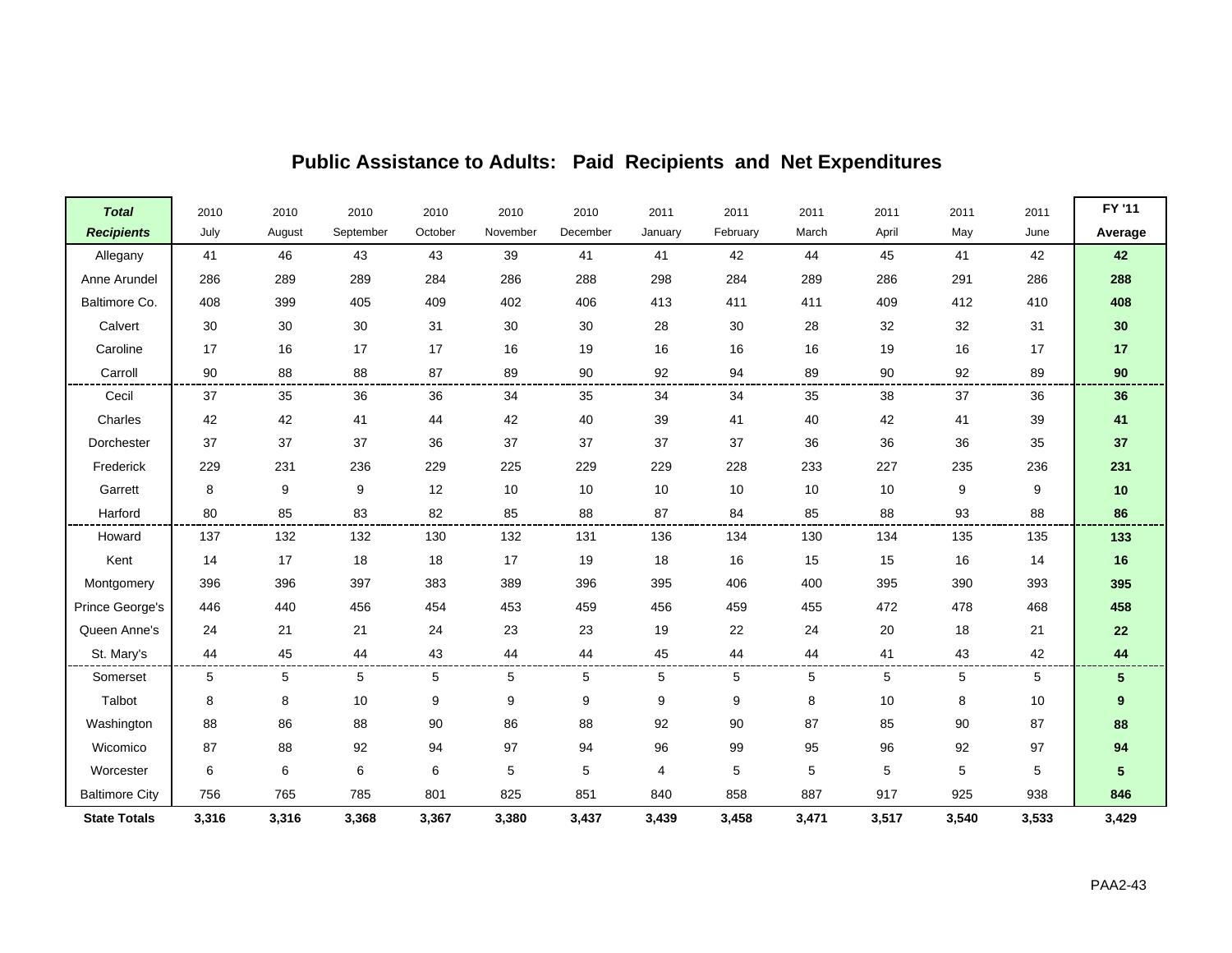### **Public Assistance to Adults: Paid Recipients and Net Expenditures**

| <b>Net</b>            | 2010      | 2010      | 2010      | 2010      | 2010      | 2010      | 2011      | 2011      | 2011      | 2011      | 2011      | 2011      | FY '11      |
|-----------------------|-----------|-----------|-----------|-----------|-----------|-----------|-----------|-----------|-----------|-----------|-----------|-----------|-------------|
| <b>Expenditures</b>   | July      | August    | September | October   | November  | December  | January   | February  | March     | April     | May       | June      | Average     |
| Allegany              | 10,154    | 10,520    | 10,346    | 10,262    | 9,912     | 10,111    | 10,142    | 10,247    | 10,291    | 10,464    | 10,020    | 10,199    | \$10,222.1  |
| Anne Arundel          | 31980     | 32,910    | 32,063    | 30,946    | 31,542    | 27,431    | 32,118    | 30,696    | 31,050    | 31,538    | 33,409    | 26,148    | \$30,985.9  |
| Baltimore Co.         | 63,758    | 63,011    | 65,787    | 68,905    | 68,230    | 67,233    | 68,896    | 65,709    | 65,706    | 65,997    | 67,929    | 69,197    | \$66,696.2  |
| Calvert               | 9,070     | 9,070     | 9,070     | 9,139     | 9,662     | 9,065     | 8,901     | 10,325    | 9,084     | 9,411     | 9,476     | 9,039     | \$9,276.1   |
| Caroline              | 4,063     | 3,981     | 4,063     | 4,495     | 3,963     | 4,227     | 2,680     | 3,981     | 4,003     | 3,736     | 3,988     | 4,076     | \$3,938.1   |
| Carroll               | 10,227    | 10,063    | 9,579     | 9,748     | 10,240    | 10,526    | 10,670    | 10,834    | 10,158    | 10,240    | 10,608    | 10,280    | \$10,264.4  |
| Cecil                 | 3,034     | 2,870     | 2,952     | 2,788     | 2,782     | 2,855     | 2,706     | 2,788     | 2,870     | 3,116     | 3,034     | 2,952     | \$2,895.6   |
| Charles               | 16,825    | 16,825    | 16,062    | 17,670    | 15,550    | 15,315    | 13,654    | 15,720    | 14,806    | 15,592    | 15,371    | 14,362    | \$15,645.9  |
| Dorchester            | 9,572     | 8,918     | 8,901     | 8,836     | 8,918     | 9,085     | 9,085     | 9,085     | 8,233     | 7,897     | 8,317     | 8,235     | \$8,756.9   |
| Frederick             | 38,458    | 34,478    | 38,956    | 37,450    | 37,760    | 37,444    | 38,645    | 38,514    | 40,398    | 39,102    | 39,833    | 39,836    | \$38,405.9  |
| Garrett               | 2,949     | 3,209     | 3,209     | 3,455     | 3,291     | 3,291     | 3,291     | 3,291     | 3,291     | 3,291     | 2,450     | 2,450     | \$3,122.3   |
| Harford               | 17,551    | 18,165    | 17,223    | 20,284    | 19,517    | 19,765    | 19,503    | 19,257    | 19,011    | 20,265    | 20,401    | 19,852    | \$19,232.7  |
| Howard                | 17,083    | 16,517    | 16,026    | 16,108    | 16,694    | 16,959    | 17,371    | 17,207    | 16,867    | 15,884    | 16,301    | 16,799    | \$16,651.4  |
| Kent                  | 1,148     | 1,394     | 1,476     | 1,476     | 1,394     | 1,558     | 1,476     | 1,312     | 1,230     | 1,230     | 1,312     | 1,148     | \$1,346.2   |
| Montgomery            | 50,699    | 51,260    | 49,625    | 49,641    | 50,457    | 48,885    | 50,218    | 53,485    | 51,130    | 50,888    | 49,668    | 48,962    | \$50,409.7  |
| Prince George's       | 39,128    | 38,444    | 41,048    | 40,145    | 39,982    | 41,537    | 42,618    | 41,622    | 41,612    | 41,740    | 39,307    | 41,449    | \$40,719.4  |
| Queen Anne's          | 1,955     | 1,709     | 1,627     | 1,955     | 1,127     | 1,873     | 1,545     | 1,791     | 1,791     | 1,543     | 1,230     | 1,722     | \$1,655.7   |
| St. Mary's            | 7,614     | 7,268     | 7,449     | 7,075     | 7,137     | 7,157     | 7,239     | 6,338     | 7,157     | 6,864     | 6,935     | 2,870     | \$6,758.8   |
| Somerset              | 410       | 410       | 410       | 410       | 410       | 410       | 410       | 410       | 410       | 410       | 410       | 410       | \$410.0     |
| Talbot                | 656       | 656       | 820       | 738       | 738       | 738       | 738       | 738       | 404       | 820       | 656       | 738       | \$703.3     |
| Washington            | 39,369    | 37,885    | 38,186    | 37,008    | 37,470    | 38,102    | 37,337    | 38,455    | 38,359    | 38,674    | 38,003    | 37,839    | \$38,057.2  |
| Wicomico              | 20,970    | 22,798    | 23,067    | 24,159    | 23,985    | 23,321    | 22,862    | 23,536    | 23,700    | 23,054    | 22,392    | 22,122    | \$22,997.1  |
| Worcester             | 844       | 844       | 844       | 844       | 762       | 762       | 680       | 762       | 762       | 762       | 762       | 762       | \$782.5     |
| <b>Baltimore City</b> | 214,959   | 211,403   | 224,661   | 233,049   | 250,738   | 260,368   | 256,675   | 264,434   | 277,171   | 300,861   | 308,623   | 321,122   | \$260,338.7 |
| <b>State Totals</b>   | \$612,475 | \$604,608 | \$623,447 | \$636,585 | \$652,260 | \$658,020 | \$659,460 | \$670,535 | \$679,494 | \$703,379 | \$710,433 | \$712,569 | \$660,272.0 |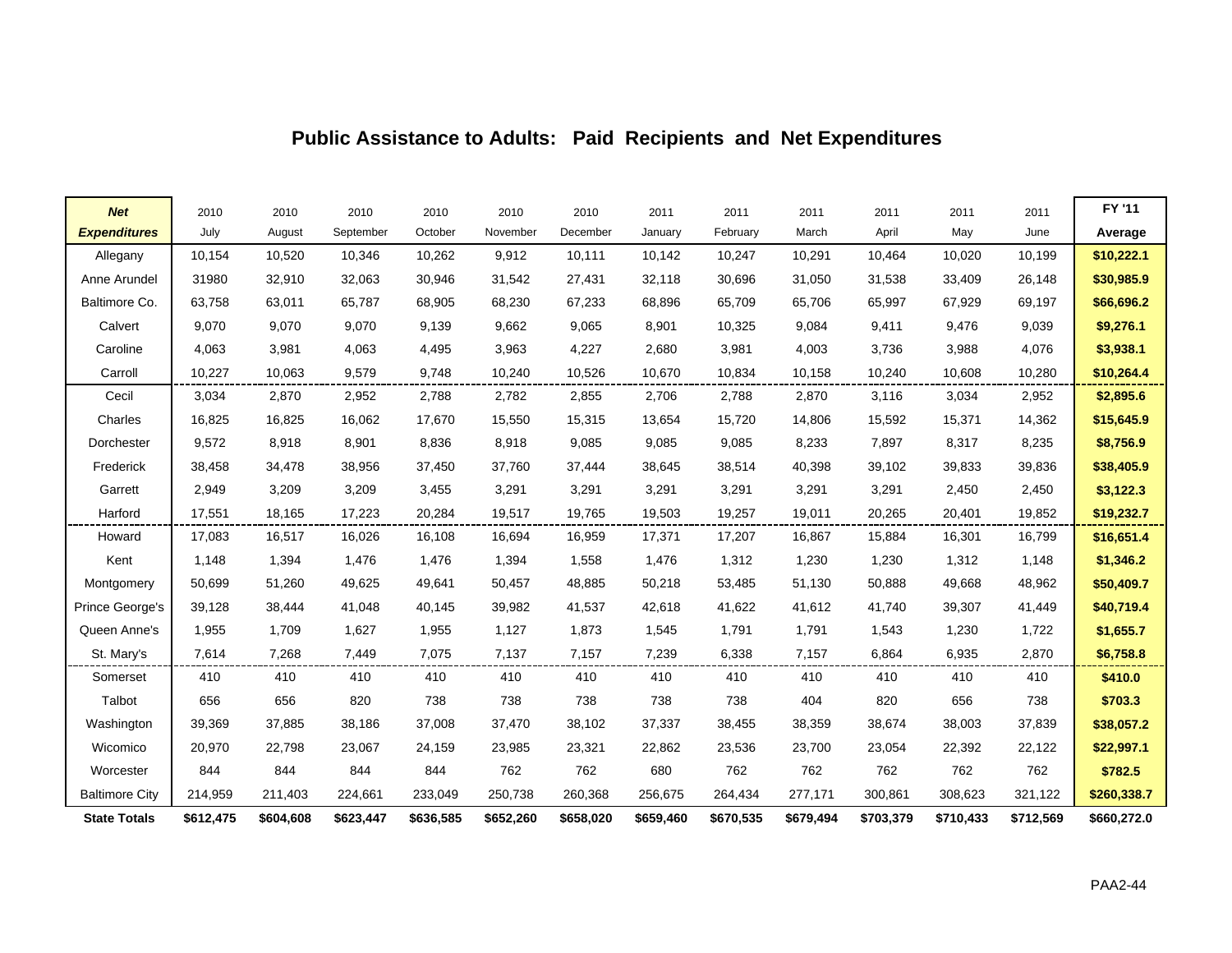| <b>Total</b>          | 2010           | 2010           | 2010                      | 2010           | 2010         | 2010           | 2011                      | 2011           | 2011           | 2011                    | 2011           | 2011           | FY '11          |
|-----------------------|----------------|----------------|---------------------------|----------------|--------------|----------------|---------------------------|----------------|----------------|-------------------------|----------------|----------------|-----------------|
| <b>Grants</b>         | July           | August         | September                 | October        | November     | December       | January                   | February       | March          | April                   | May            | June           | Average         |
| Allegany              | 123            | 121            | 120                       | 118            | 96           | 64             | 70                        | 52             | 57             | 42                      | 50             | 77             | 83              |
| Anne Arundel          | 69             | 61             | 38                        | 40             | 67           | 48             | 38                        | 18             | 13             | 28                      | 22             | 63             | 42              |
| Baltimore Co.         | 532            | 478            | 428                       | 453            | 335          | 301            | 236                       | 185            | 186            | 241                     | 254            | 75             | 309             |
| Calvert               | 17             | 21             | 13                        | 15             | 10           | 11             | 10                        | $\overline{7}$ | 13             | 14                      | 12             | $\mathbf 1$    | $12$            |
| Caroline              | 22             | $\overline{7}$ | $\overline{2}$            | 9              | 9            | 13             | 16                        | 18             | 14             | 26                      | 10             | 15             | $13$            |
| Carroll               | 20             | $\overline{7}$ | 11                        | 12             | 8            | 6              | 12                        | 5              | 12             | 11                      | 16             | 35             | 13              |
| Cecil                 | 4              | 15             | 17                        | 13             | 20           | 49             | 22                        | 27             | 37             | 31                      | 14             |                | 21              |
| Charles               | 10             | 5              | $\mathbf{1}$              | 14             | 4            | 4              | $\ensuremath{\mathsf{3}}$ | $\sqrt{5}$     | $\,$ 5 $\,$    | $\boldsymbol{2}$        | -1             | 5              | 5               |
| Dorchester            | $\mathbf{3}$   | 3              | 9                         | 9              | 3            | 6              | 9                         | 15             | $\mathbf{3}$   | 14                      | 14             | 26             | $10$            |
| Frederick             | 22             | 31             | 34                        | 69             | 42           | 43             | 24                        | 18             | 17             | 36                      | 26             | 78             | 37              |
| Garrett               | 12             | 6              | 6                         | 26             | 21           | $\overline{7}$ | 15                        | 11             | 16             | 15                      | 12             | 0              | $12$            |
| Harford               | 6              | 23             | 53                        | 50             | 46           | 30             | 67                        | 49             | 55             | 42                      | 35             | 78             | 45              |
| Howard                | 19             | 15             | 15                        | 14             | 24           | 18             | $\overline{2}$            | 17             | 14             | 15                      | 24             | 16             | 16              |
| Kent                  | 4              | 4              | $\ensuremath{\mathsf{3}}$ | $\overline{7}$ | 8            | $\mathbf 0$    | $\mathbf{1}$              | $\mathbf{1}$   | $\overline{4}$ | $\overline{\mathbf{c}}$ | 3              | $\overline{2}$ | $\mathbf{3}$    |
| Montgomery            | 179            | 219            | 173                       | 198            | 203          | 170            | 124                       | 140            | 152            | 125                     | 157            | 230            | 173             |
| Prince George's       | 138            | 184            | 117                       | 132            | 106          | 108            | 90                        | 73             | 75             | 43                      | 82             | 122            | 106             |
| Queen Anne's          | 3              | $\overline{c}$ | $\pmb{0}$                 | $\mathbf{1}$   | $\mathbf{1}$ | 4              | $\overline{2}$            | $\mathbf{1}$   | 8              | $\overline{7}$          | $\mathbf 0$    | 0              | $\mathbf{2}$    |
| St. Mary's            | 104            | 60             | $77\,$                    | 68             | 49           | 52             | 79                        | 28             | 66             | 69                      | 102            | 135            | 74              |
| Somerset              | 5              | $\overline{2}$ | $\overline{a}$            | 4              | 5            | 9              | 3                         | $\overline{c}$ | 5              | 8                       | $\overline{7}$ | 23             | $6\phantom{1}6$ |
| Talbot                | $\overline{c}$ | 3              | 4                         | 8              | 12           | 6              | $\sqrt{5}$                | $\overline{4}$ | 8              | 10                      |                |                | 5               |
| Washington            | 69             | 65             | 73                        | 87             | 83           | 47             | 46                        | 45             | 80             | 91                      | 28             |                | 60              |
| Wicomico              | 22             | 20             | 28                        | 22             | 26           | 36             | 42                        | 30             | 35             | 37                      | 28             | 0              | ${\bf 27}$      |
| Worcester             | 8              | $\overline{7}$ | 13                        | 4              | $\mathbf 0$  | 0              | $\mathbf 0$               | $\mathbf 0$    | $\mathbf 0$    | $\mathbf 0$             | $\mathbf 0$    | 0              | 3               |
| <b>Baltimore City</b> | 653            | 595            | 615                       | 662            | 477          | 491            | 380                       | 327            | 430            | 476                     | 537            | 709            | 529             |
| <b>State Totals</b>   | 2,046          | 1,954          | 1,852                     | 2,035          | 1,655        | 1,523          | 1,296                     | 1,078          | 1,305          | 1,385                   | 1,435          | 1,693          | 1,605           |

## **Emergency Assistance to Families with Children: Grants Approved and Net Expenditures**

 $\blacksquare$ 

 $\blacksquare$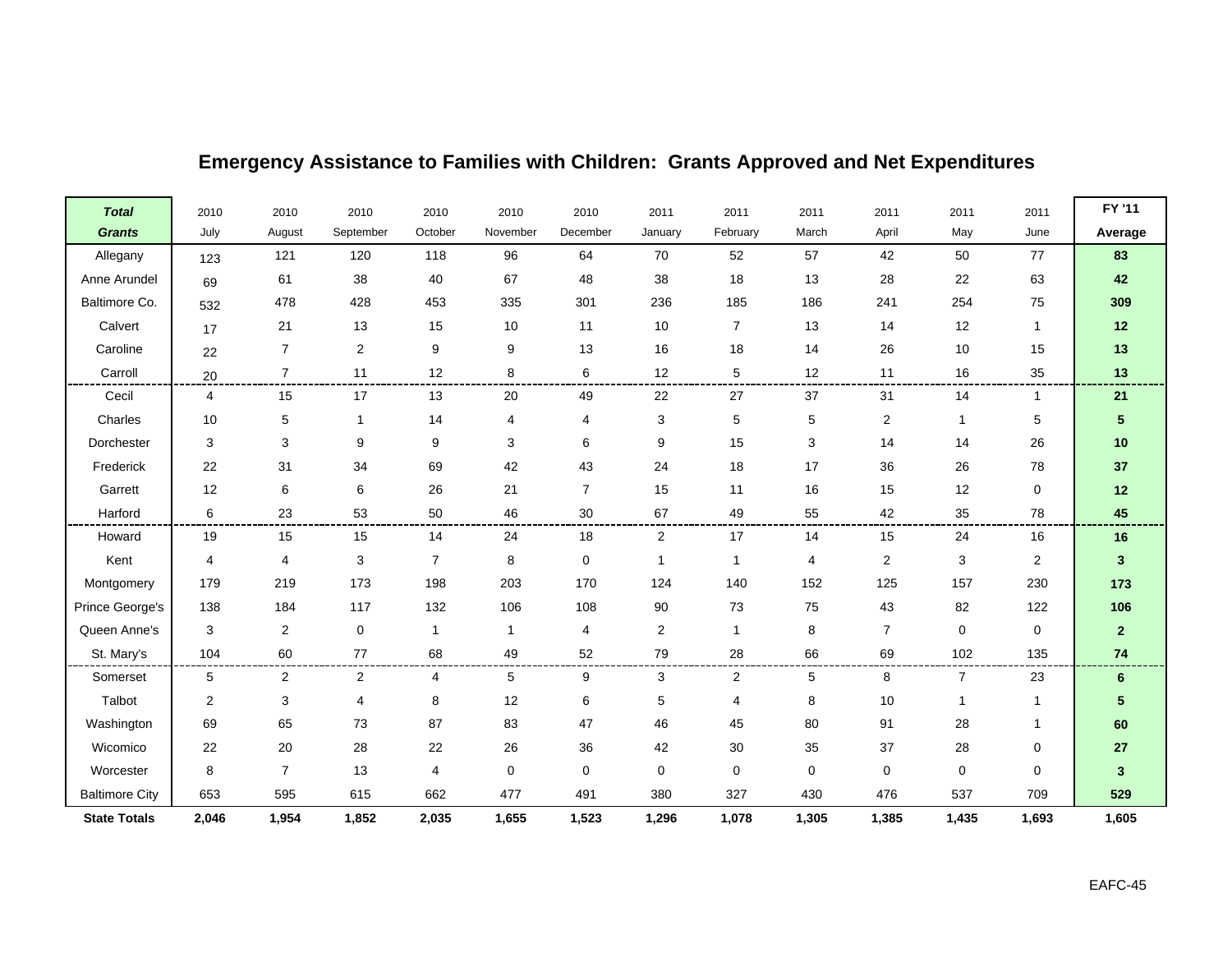## **Emergency Assistance to Families with Children: Grants Approved and Net Expenditures**

| <b>Net</b>            | 2010        | 2010        | 2010      | 2010        | 2010        | 2010      | 2011        | 2011        | 2011        | 2011        | 2011      | 2011      | FY '11      |
|-----------------------|-------------|-------------|-----------|-------------|-------------|-----------|-------------|-------------|-------------|-------------|-----------|-----------|-------------|
| <b>Expenditures</b>   | July        | August      | September | October     | November    | December  | January     | February    | March       | April       | May       | June      | Average     |
| Allegany              | 30,600      | 32,544      | 32,100    | 31,550      | 26,550      | 18,350    | 19,900      | 14,300      | 15,250      | 10,850      | 13,100    | 20,038    | \$22,094.4  |
| Anne Arundel          | 43,269      | 43,593      | 22,256    | 217,657     | 46,549      | 31,438    | 24,989      | 13,031      | 7,740       | 15,745      | 11,838    | 40,548    | \$43,221.1  |
| Baltimore Co.         | 252,336     | 229,884     | 204,460   | 28,943      | 134,038     | 94,591    | 68,589      | 53,954      | 53,279      | 70,604      | 74,360    | 22,012    | \$107,254.2 |
| Calvert               | 4,795       | 5,859       | 4,043     | 3,735       | 3,576       | 3,780     | 3,242       | 2,295       | 4,480       | 4,671       | 3,940     | 237       | \$3,721.1   |
| Caroline              | 5,247       | 3,200       | 556       | 3,177       | 3,381       | 3,716     | 4,854       | 5,838       | 3,858       | 7,360       | 2,869     | 4,736     | \$4,065.9   |
| Carroll               | 3,986       | 1,550       | 2,158     | 2,610       | 1,750       | 1,204     | 2,350       | 1,097       | 2,550       | 2,250       | 3,099     | 7,397     | \$2,666.8   |
| Cecil                 | 1,073       | 4,199       | 5,044     | 3,978       | 5,466       | 15,869    | 7,105       | 9,116       | 15,819      | 15,169      | 7,132     | 550       | \$7,543.4   |
| Charles               | 2,250       | 1,151       | 250       | 3,131       | 882         | 970       | 649         | 1,243       | 1,036       | 500         | 180       | 1,284     | \$1,127.1   |
| Dorchester            | 794         | 703         | 2,920     | 2,626       | 970         | 1,811     | 2,922       | 5,615       | 951         | 4,636       | 4,146     | 8,371     | \$3,038.7   |
| Frederick             | 6,830       | 6,137       | 5,291     | 14,129      | 8,940       | 8,489     | 5,496       | 2,627       | 2,614       | 6,484       | 8,708     | 23,405    | \$8,262.5   |
| Garrett               | 3,748       | 2,059       | 2,021     | 11,181      | 8,336       | 2,334     | 6,430       | 5,081       | 6,265       | 6,392       | 4,283     | 0         | \$4,844.1   |
| Harford               | 2,341       | 10.886      | 24,620    | 23,472      | 22,100      | 14,682    | 36,994      | 22,458      | 35,826      | 19,987      | 17,188    | 37,594    | \$22,345.7  |
| Howard                | 11,055      | 8,606       | 8,897     | 8,384       | 14,400      | 10,800    | 1,200       | 10,053      | 7,299       | 8,234       | 14,268    | 9,386     | \$9,381.8   |
| Kent                  | 1,350       | 1,350       | 1,132     | 2,700       | 3,234       | 0         | 250         | 250         | 1,452       | 500         | 750       | 500       | \$1,122.4   |
| Montgomery            | 96,090      | 118,115     | 92,774    | 108,699     | 105,861     | 98,338    | 70,951      | 80,398      | 82,029      | 66,450      | 83,413    | 117,240   | \$93,363.1  |
| Prince George's       | 143,286     | 191,799     | 121,923   | 126,115     | 93,851      | 106,355   | 88,185      | 73,383      | 78,138      | 41,748      | 84,149    | 124,302   | \$106,102.8 |
| Queen Anne's          | 850         | 600         | 0         | 300         | 300         | 1,162     | 879         | 300         | 2,080       | 1,925       | 0         | 0         | \$699.7     |
| St. Mary's            | 97,261      | 51,022      | 73,537    | 69,676      | 53,922      | 58,649    | 64,528      | 34,117      | 80,285      | 85,098      | 123,380   | 135,086   | \$77,213.5  |
| Somerset              | 1,839       | 742         | 1,000     | 1,954       | 1,965       | 4,042     | 1,485       | 1,000       | 1,931       | 3,363       | 2,381     | 9,398     | \$2,591.8   |
| Talbot                | 526         | 1,215       | 1,321     | 2,665       | 3,664       | 1,828     | 1,612       | 1,486       | 2,962       | 3,754       | 345       | 197       | \$1,797.9   |
| Washington            | 10,425      | 10,946      | 15,392    | 18,662      | 18,244      | 10,547    | 10,391      | 9,335       | 18,139      | 19,737      | 5,399     | 250       | \$12,288.9  |
| Wicomico              | 9,978       | 8,522       | 12,872    | 10,500      | 11,292      | 16,566    | 18,972      | 12,984      | 14,192      | 15,855      | 11,882    | 0         | \$11,967.8  |
| Worcester             | 2,303       | 2,196       | 4,287     | 1,460       | $\mathbf 0$ | 0         | $\mathbf 0$ | $\mathbf 0$ | $\mathbf 0$ | $\mathbf 0$ | 0         | $\Omega$  | \$853.8     |
| <b>Baltimore City</b> | 342,918     | 319,784     | 328,107   | 358,664     | 261,147     | 260,711   | 164,907     | 169,965     | 230,007     | 262,509     | 290,081   | 391,692   | \$281,707.6 |
| <b>State Totals</b>   | \$1,075,150 | \$1,056,663 | \$966,960 | \$1,055,968 | \$830,417   | \$766,232 | \$606,881   | \$529,925   | \$668,180   | \$673,821   | \$766,890 | \$954,224 | \$829,275.9 |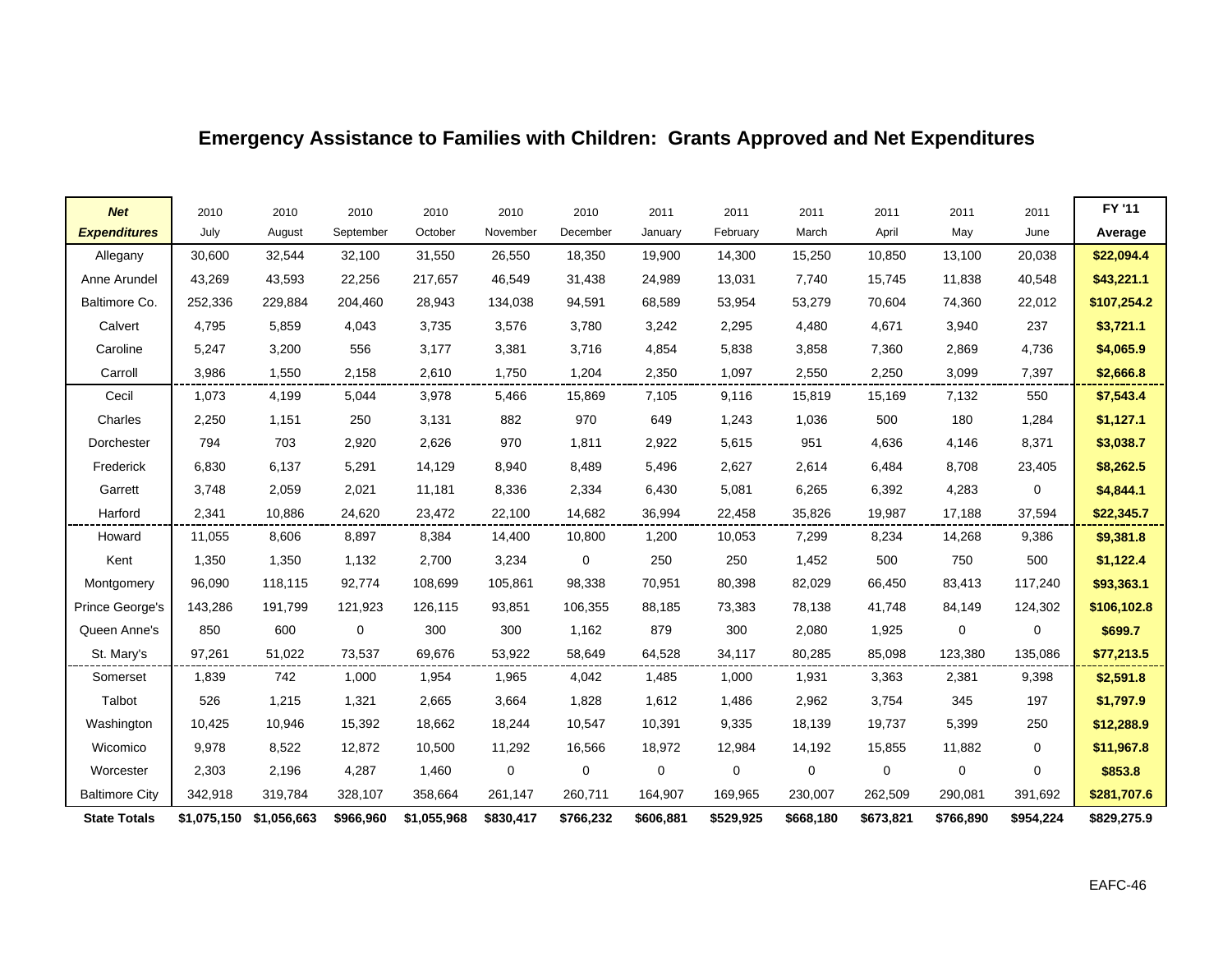| <b>Total</b>          | 2010           | 2010           | 2010           | 2010         | 2010             | 2010             | 2011           | 2011           | 2011         | 2011           | 2011        | 2011           | FY '11               |
|-----------------------|----------------|----------------|----------------|--------------|------------------|------------------|----------------|----------------|--------------|----------------|-------------|----------------|----------------------|
| <b>Grants</b>         | July           | August         | September      | October      | November         | December         | January        | February       | March        | April          | May         | June           | Average              |
| Allegany              | $\mathbf{1}$   | $\mathbf{1}$   | 1              | $\mathsf 0$  | $\boldsymbol{2}$ | $\mathbf{1}$     | $\mathbf{1}$   | $\mathbf 0$    | $\mathbf{1}$ | $\overline{2}$ | $\mathbf 0$ | 0              | $\blacktriangleleft$ |
| Anne Arundel          | $\mathbf 0$    | 0              | 3              |              |                  | $\boldsymbol{2}$ |                |                | 0            |                | $\mathbf 0$ |                |                      |
| Baltimore Co.         |                | $\overline{4}$ | 2              | 4            | 2                | 6                | 5              | 3              | 4            |                | 2           | 3              |                      |
| Calvert               |                | 2              |                | 0            | 0                | $\overline{2}$   | $\Omega$       | 0              | 0            | $\Omega$       | 0           | 0              |                      |
| Caroline              | 0              | 0              |                | 0            | 0                | 0                | 0              | 0              | 0            | $\Omega$       |             | 0              |                      |
| Carroll               | 0              | 0              | 0              | $\mathbf{1}$ | 0                | $\mathbf 0$      | $\mathbf 0$    | $\overline{2}$ | 1            | 2              | 1           | 0              |                      |
| Cecil                 | 1              | 0              | 0              | 0            | 1                | 0                | -1             | -1             | 0            |                | $\Omega$    |                | $\blacktriangleleft$ |
| Charles               | 0              | 0              | 0              | $\pmb{0}$    | 0                | 0                | $\mathbf 0$    | $\mathbf 0$    | $\mathbf 0$  | $\Omega$       | 0           | 0              |                      |
| Dorchester            | $\mathbf 0$    | 1              | 0              | 0            | 0                | 0                | O              |                | 3            |                | 0           | 0              |                      |
| Frederick             | $\mathbf 0$    | 0              | $\Omega$       | $\mathbf 0$  |                  |                  | $\Omega$       | $\Omega$       |              |                | $\Omega$    |                |                      |
| Garrett               | $\mathbf 0$    | 0              | 0              | $\mathbf 0$  | 0                | $\mathbf 0$      | $\mathbf 0$    | $\mathbf 0$    | 0            | 0              | $\mathbf 0$ | 0              | n                    |
| Harford               | 1              | $\mathbf{1}$   | 3              | 0            | 0                | 0                | 0              | 0              | 0            | 0              | 0           | 1              | $\mathbf{1}$         |
| Howard                | 0              | 0              | $\overline{2}$ | $\mathbf{1}$ | $\mathbf 0$      | $\overline{2}$   | $\mathbf 0$    | $\mathbf 1$    | $\mathbf 0$  | -1             | $\mathbf 0$ | 1              | $\blacktriangleleft$ |
| Kent                  | 0              | 0              | 0              | $\pmb{0}$    | 0                | $\pmb{0}$        | $\mathbf 0$    | $\mathbf 0$    | 0            | $\Omega$       | $\pmb{0}$   | 0              |                      |
| Montgomery            | 0              | 0              |                |              | 0                | $\Omega$         | 2              | $\Omega$       | 0            |                | 4           | $\overline{2}$ |                      |
| Prince George's       | 3              | 3              | З              | 4            |                  | $\overline{2}$   | 6              | 3              | 3            | 6              | 9           | 5              |                      |
| Queen Anne's          | $\mathbf 0$    | 1              | 0              | 0            | 0                | 1                | $\mathbf 0$    | $\mathbf 0$    | 0            |                | 0           | 0              |                      |
| St. Mary's            | $\overline{c}$ | 0              | 1              | 1            |                  | 0                | $\mathbf 0$    | $\mathbf 0$    | 0            | $\Omega$       | 3           |                |                      |
| Somerset              | $\mathbf 0$    | $\mathbf{1}$   | 0              | 0            | $\overline{1}$   | $\mathbf 0$      | $\overline{c}$ | $\mathbf 0$    | 1            | $\mathbf 0$    | 0           | $\mathbf 0$    | $\bf{0}$             |
| Talbot                | $\mathbf 0$    | 0              | 0              | 0            |                  | $\mathbf 0$      | $\mathbf 0$    | $\mathbf 0$    | 0            |                | 0           | 0              |                      |
| Washington            | 0              | 0              | 0              | 2            | 0                | 1                |                | 0              |              |                |             | 0              |                      |
| Wicomico              | 0              | 1              | 2              |              | 0                | $\Omega$         | $\Omega$       | 2              |              |                | 2           |                |                      |
| Worcester             | $\overline{c}$ | 0              | 0              | 0            |                  | -1               | $\overline{2}$ | $\mathbf 0$    | 1            | $\Omega$       | 0           | $\overline{2}$ |                      |
| <b>Baltimore City</b> | 23             | 26             | 28             | 23           | 24               | $20\,$           | 28             | 31             | 30           | 31             | 21          | 29             | 26                   |
| <b>State Totals</b>   | 38             | 41             | 47             | 39           | 39               | 39               | 52             | 45             | 47           | 50             | 44          | 48             | 44                   |

## **Burial Assistance: Grants Approved and Net Expenditures**

 $\blacksquare$ 

 $\blacksquare$